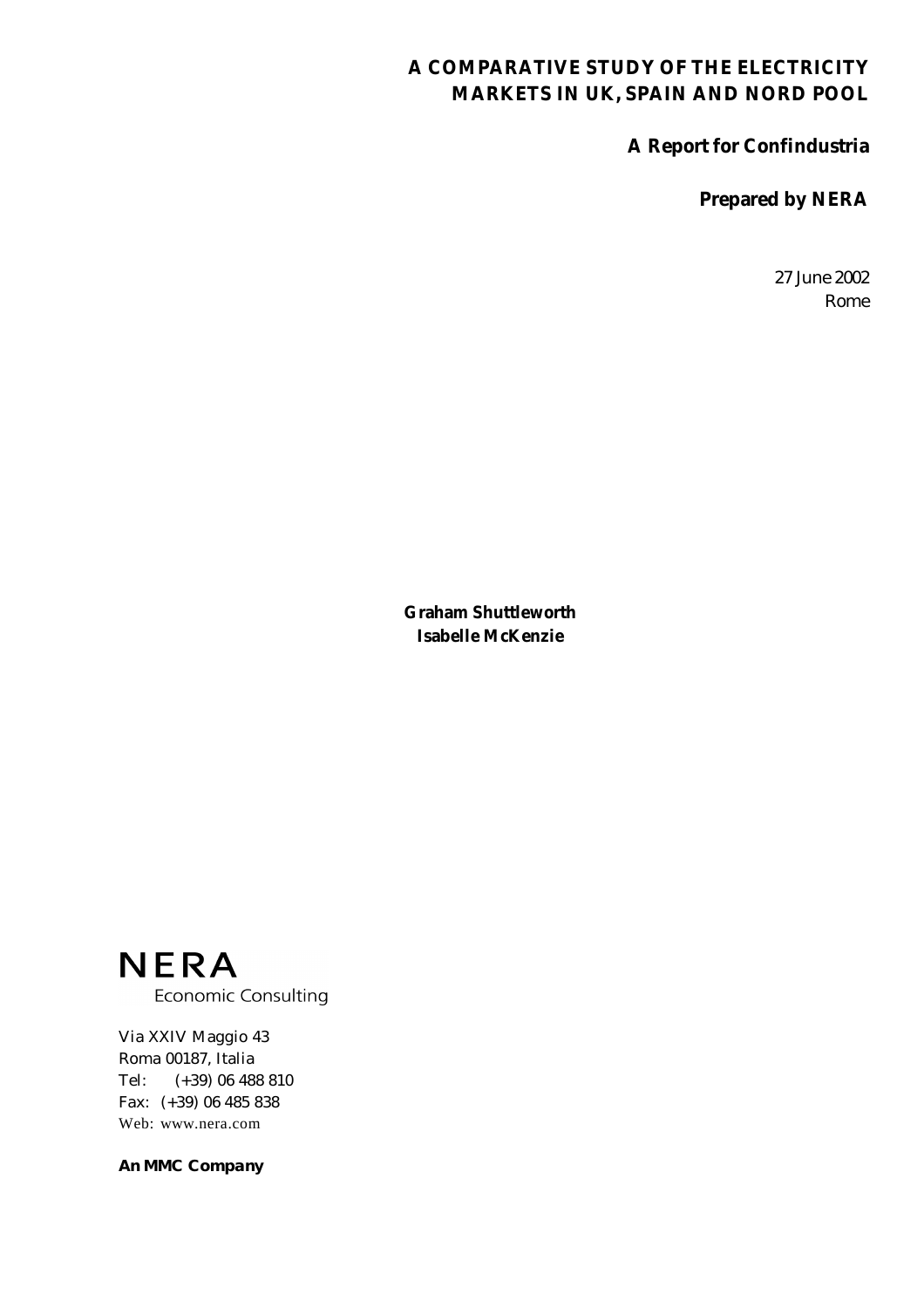# **TABLE OF CONTENTS**

| 1.   | <b>INTRODUCTION</b>                                     | $\boldsymbol{3}$ |
|------|---------------------------------------------------------|------------------|
| 1.1. | <b>Common Principles and Lessons</b>                    | 3                |
| 1.2. | <b>Conclusion</b>                                       | $\overline{4}$   |
| 2.   | <b>MARKET STRUCTURE</b>                                 | $\overline{5}$   |
| 2.1. | <b>England and Wales</b>                                | $\sqrt{5}$       |
| 2.2. | <b>Spain</b>                                            | $\boldsymbol{6}$ |
| 2.3. | <b>NordPool</b>                                         | 9                |
| 3.   | "GROSS" AND "NET" POOLS                                 | 10               |
| 3.1. | <b>Basic Structure of an Electricity Market</b>         | 10               |
| 3.2. | <b>Contract Settlement in Gross and Net Pools</b>       | 13               |
| 3.3. | <b>Empirical Evidence on Effects</b>                    | 14               |
| 4.   | <b>WHOLESALE PRICING RULES</b>                          | 17               |
| 4.1. | <b>Pricing Setting Rules</b>                            | 17               |
| 4.2. | <b>Price Identification Procedures</b>                  | 21               |
| 4.3. | <b>Single or Dual Imbalance Pricing Rules</b>           | 23               |
| 5.   | <b>CAPACITY PAYMENTS</b>                                | 28               |
| 5.1. | <b>Economics of Investment in Generation</b>            | 28               |
| 5.2. | <b>Implications for Pricing</b>                         | 28               |
| 5.3. | <b>Centrally Administered Capacity Payments</b>         | 30               |
| 5.4. | <b>Conclusions</b>                                      | 32               |
| 6.   | <b>CONGESTION MANAGEMENT</b>                            | 33               |
| 6.1. | <b>Market Splitting</b>                                 | 33               |
| 6.2. | <b>Counter-trades</b>                                   | 35               |
| 6.3. | <b>Congestion Pricing</b>                               | 37               |
| 6.4. | <b>Review of Schemes</b>                                | 37               |
| 7.   | <b>CONCLUSION</b>                                       | 39               |
|      | APPENDIX A. CAPACITY PAYMENTS IN ENGLAND & WALES        | 40               |
| A.1. | <b>Pool Purchase Price</b>                              | 40               |
| A.2. | <b>Availability Payment</b>                             | 40               |
|      | <b>CAPACITY PAYMENTS IN SPAIN</b><br><b>APPENDIX B.</b> | 43               |
| B.1. | <b>Remuneration of the Generation Activity</b>          | 43               |
| B.2. | <b>The Capacity Payment</b>                             | 43               |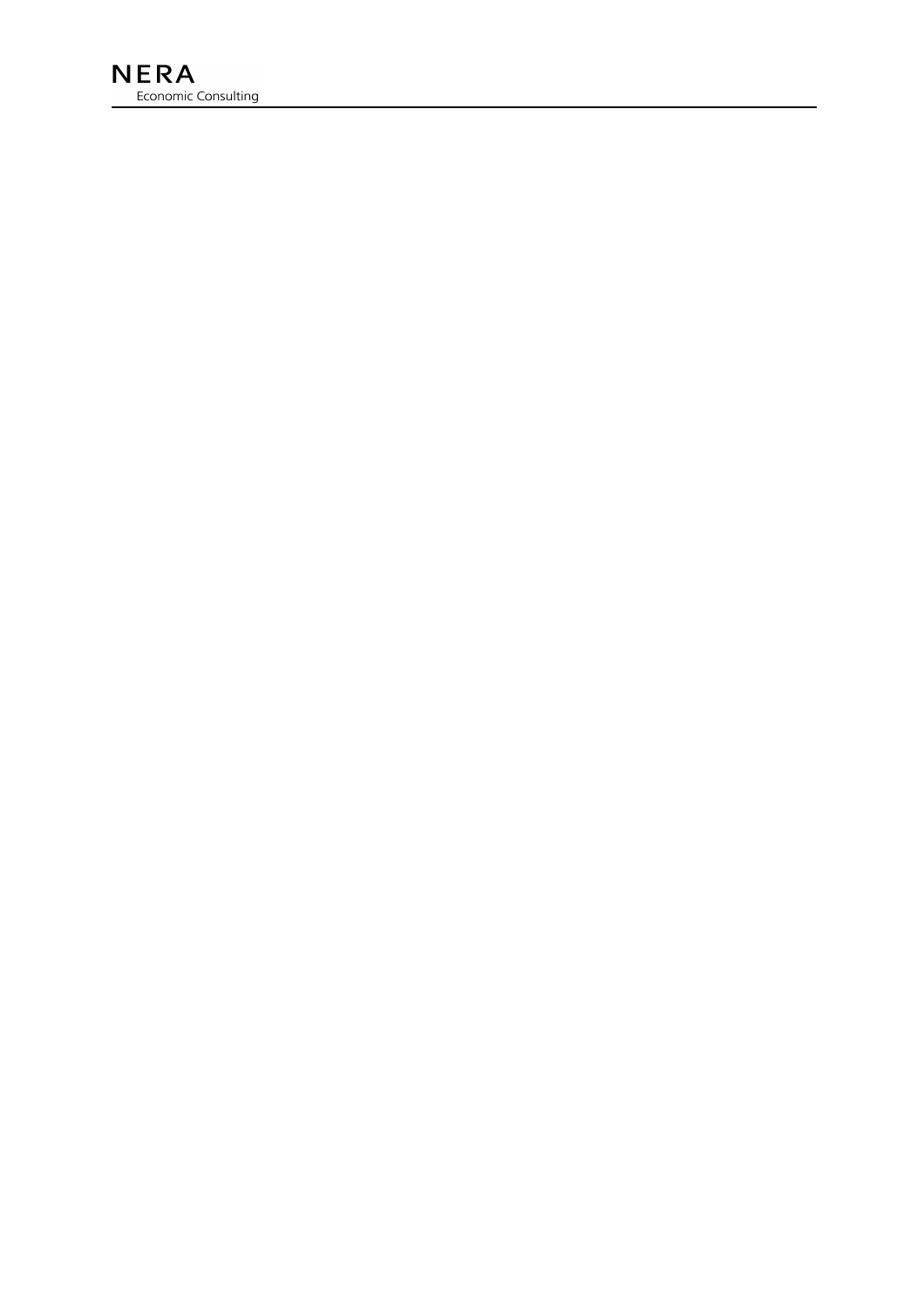# <span id="page-3-0"></span>**1. INTRODUCTION**

This report examines the experience of electricity markets in England and Wales, Norway and Spain, drawing occasionally on examples from other countries to illustrate key points. Section [2](#page-5-0) provides a brief description of each of the markets considered in this study. However, to summarise recent experience, I have described how each of the markets handles the features of electricity market design that I consider to be most important. These features are:

- The relationship between bilateral contracts and centralised "pools" (or "gross" and "net" pools, as I explain in section [3\)](#page-10-0);
- Rules for setting prices in centralised systems, including imbalance charges (section [4\)](#page-17-0);
- The method of rewarding investments in generation capacity (section [5\)](#page-28-0); and
- The procedures for managing the effect of transmission constraints (section [6\)](#page-33-0).

The importance of these topics is indicated by the lack of consensus about the right way to proceed. Different markets take different approaches, to suit local conditions. However, it is possible to discern some common principles and general lessons.

## **1.1. Common Principles and Lessons**

#### **1.1.1. Contracts and Pools**

The discussion of contracts and pools highlights a number of false assumptions that have crept into recent discussions of electricity trading arrangements. It is often suggested that it would be desirable to "abolish compulsory pools", or that the new system in England and Wales "replaces compulsory pools with bilateral contracts". However, all electricity markets require some central system for balancing and a compulsory scheme for putting a price on accidental "imbalances". The only design questions concern the time at which these central elements take over from bilateral trading, and whether the settlement of imbalances requires traders to supply information about their contracts, or not.

#### **1.1.2. Pricing Rules**

The discussion of pricing rules leads quickly into a discussion of market power. Evidence about the effect of pricing rules on market power is limited, but provides little to suggest that the exact rule used to put a price on energy has a significant impact on the average *level* of prices.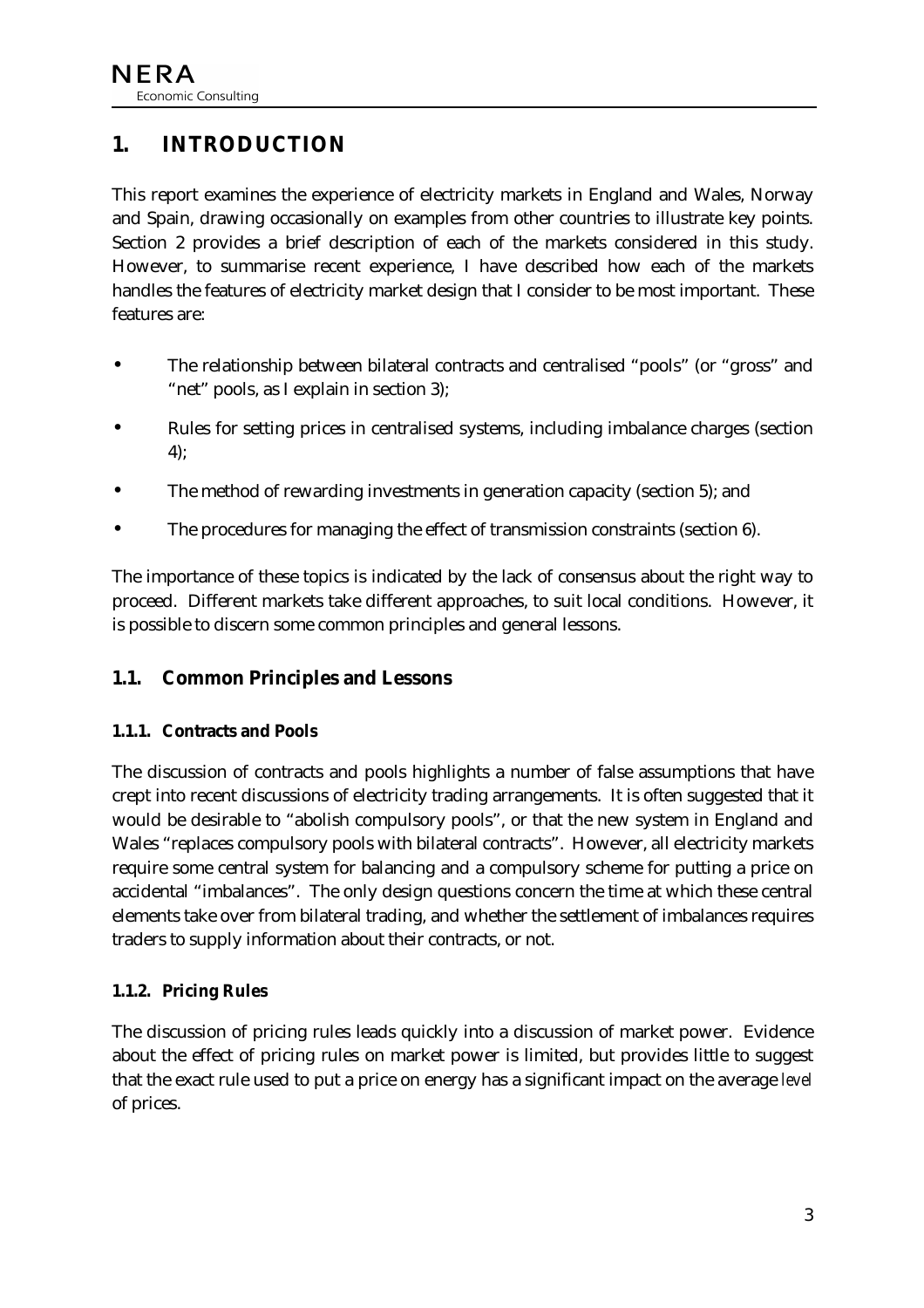#### <span id="page-4-0"></span>**1.1.3. Payments for Capacity**

Different markets adopt different methods of rewarding investment in capacity. Some markets rely entirely on market prices for energy, whereas other markets set up explicit capacity payments. Analysis of the costs and risks of relying on energy prices alone shows why many thermal (hydro-carbon-fired) generation systems use capacity payments rather than market prices. However, there is unlikely to be a universal "first best" solution to this problem and the solution in any market reflects local needs and conditions.

#### **1.1.4. Congestion Management**

The same general observation applies to the methods used to deal with transmission constraints: no single solution dominates any other. Although the range of possible solutions is limited, the key decision is whether to split markets at transmission constraints or not. When transmission constraints separate markets, investors see local price signals, which may make investment more efficient. However, some markets span transmission constraints with the aim of increasing liquidity and insulating market prices from the behaviour of individual generators operating within a constrained zone. Again, there is no universal solution, only a range of criteria for designing local solutions.

#### **1.2. Conclusion**

In recent years, many countries have set up electricity markets and many providers offer standard systems for operating them. Nevertheless, discussion of electricity markets remains a hot topic. In some instances, the topics for discussion seem to derive from a misunderstanding; some apparently important decisions (gross/net pools and centralised pricing rules) have little impact in practice. On the other hand, a number of important decisions can only be made after taking into account a wide range of local conditions (capacity payments and congestion management).

I hope that this study will help the Italian electricity industry and its consumers to find answers to these questions that meet their requirements.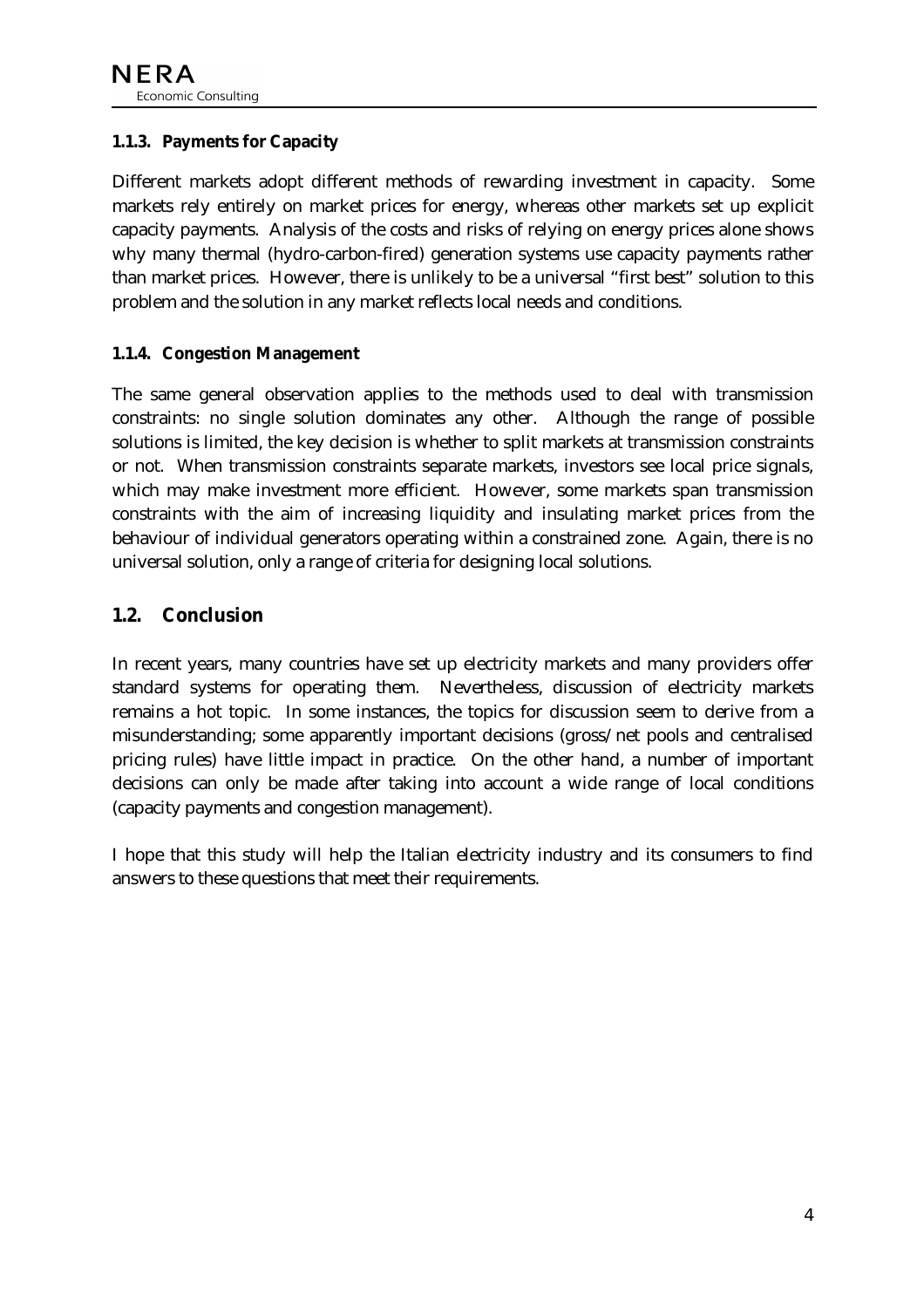# <span id="page-5-0"></span>**2. MARKET STRUCTURE**

The following sections describe briefly the structure of the industry and of the electricity markets in each of the three study countries. The information provided here is not exhaustive, but is relevant to the discussion of market design issues that follows later.

## **2.1. England and Wales**

The electricity industry of England and Wales was restructured in 1990. A state monopoly responsible for generation and transmission was divided into a transmission company (National Grid Company) and three generating companies (National Power, Powergen and Nuclear Electric). All of these companies were eventually privatised, although the state retained some interest in them until 1996. The 12 distribution companies were privatised in 1991, but the state retained a "golden share" until 1996. Once the golden share lapsed, most of the distribution companies were taken over by other electricity companies from the US, Europe and Scotland.

The three generating companies possessed substantial market power, even though the 1990s saw a rapid expansion of investment by independent companies in gas-fired baseload generation. In 1996, the regulator imposed a price cap and demanded that National Power and Powergen sell of 6 GW of capacity. In 1999 (when National Power and Powergen tried to merge with distribution companies or with their retail arms), the government imposed further asset sales as a condition of approving the merger. As a result, by late 2000, the generation sector was divided among five or six large companies and a large number of smaller ones. From that time onwards, electricity prices fell substantially.

#### **2.1.1. The Electricity Pool**

 $\ddot{\phantom{a}}$ 

From 1990 to 2001, generators in England and Wales sold all of their physical output to the Electricity Pool and retailers bought all of their physical needs from the Electricity Pool.1 As explained in section [3,](#page-10-0) we define this arrangement as a "gross pool". The Electricity Pool was a multilateral contract between generators, retailers and other relevant agents.

By 10:00 on each day, all participating generators offered an amount of electricity for each half-hour settlement period and a set of minimum "offer prices" at which they were willing to generate on the *next* day. The system operator (acting on behalf of Pool Members) compiled all this information into a "day-ahead" production schedule, which matched generator offers against forecast demand. From this production schedule, the Pool derived a day-ahead "Pool Purchase Price" for scheduled output. Separate settlement arrangements handled variations in output between 10:00 and the time of delivery. Retailers paid the

<sup>1</sup> There were only a few exceptions to this rule, for generators connected to low voltage networks or within consumer premises.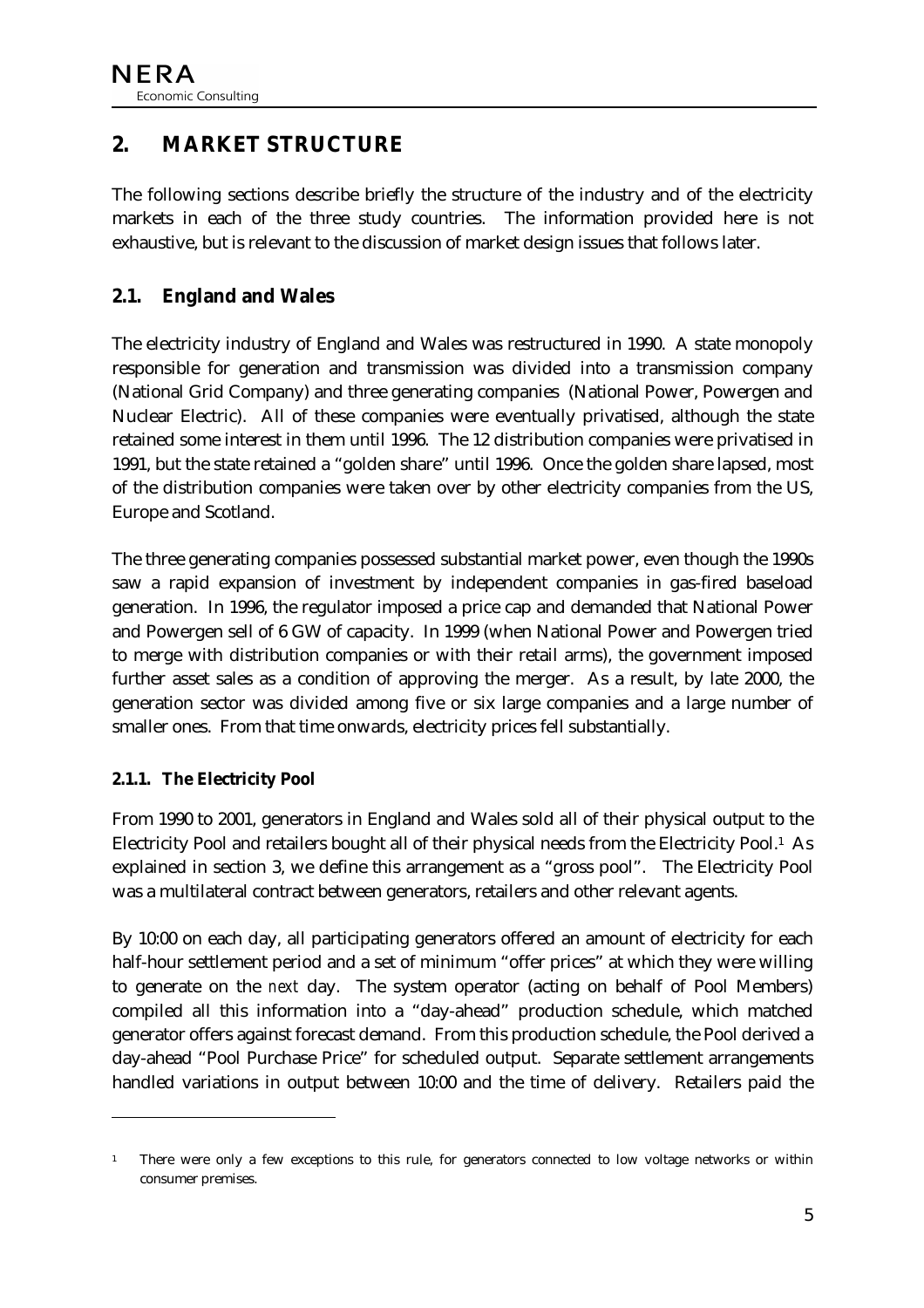<span id="page-6-0"></span>"Pool Purchase Price" plus a surcharge to cover the costs of short-term variations in output and other costs of system operation.

Market participants hedged the financial risks associated with the fluctuating pool price by signing financial contracts ("contracts for differences") with agreed prices. These contracts used a cash settlement mechanism to replace the cost of selling power through the Pool (at pool price) with the cost of a direct delivery (at a contract price). They varied in length from short-term products (a day or a month) to long-term contracts (some over 20 years) and allowed market participants to manage risk in many innovative ways.

### **2.1.2. NETA**

"NETA" stands for the "New Electricity Trading Arrangements", which came into force on 27 March 2001. NETA is incorporated in a "Balancing and Settlement Code", to which all generators, traders and retailers must now sign up. Under NETA, the centralised market in England and Wales now operates as a "net pool", ie it only handles trades that fall outside the bilateral contracts agreed between generators, retailers, customers and other traders. (See section [3.](#page-10-0))

Electricity generators contract with customers for physical volumes of energy at agreed strike prices. A short time before the time of delivery,<sup>2</sup> participants notify their net contract sales and purchases to the system operator, along with a forecast of production and consumption of electricity and the prices at which they are willing to increase or decrease their production and consumption. The system operator manages the system by calling on these offers and bids through the "Balancing Mechanism". The offers and bids that are accepted then determine the prices that are used to settle imbalances between metered flows and contracts. A low price applies to surplus imbalances and a high price applies to deficit imbalances.

A number of markets have evolved to help sellers find buyers for their contracts. Some markets operate through formal exchanges, including the Automated Power Exchange and the UK Power Exchange. Each exchange offers a variety of contracts (yearly, seasonal, quarterly, monthly, weekly, daily and some for even shorter periods). However, no single exchange has yet attracted the critical mass of trade needed to make markets liquid. A lot of trade is arranged instead by brokers, some of whom publish their own indices (estimates) of market prices.

## **2.2. Spain**

 $\ddot{\phantom{a}}$ 

In Spain, generation and distribution networks, as well as part of the 220 kV transmission grid, are mainly owned by four companies: Endesa, Iberdrola, Union Fenosa and

<sup>2</sup> Originally, the deadline was 3.5 hours before delivery, but it will shorten to 1 hour from 2 July 2002.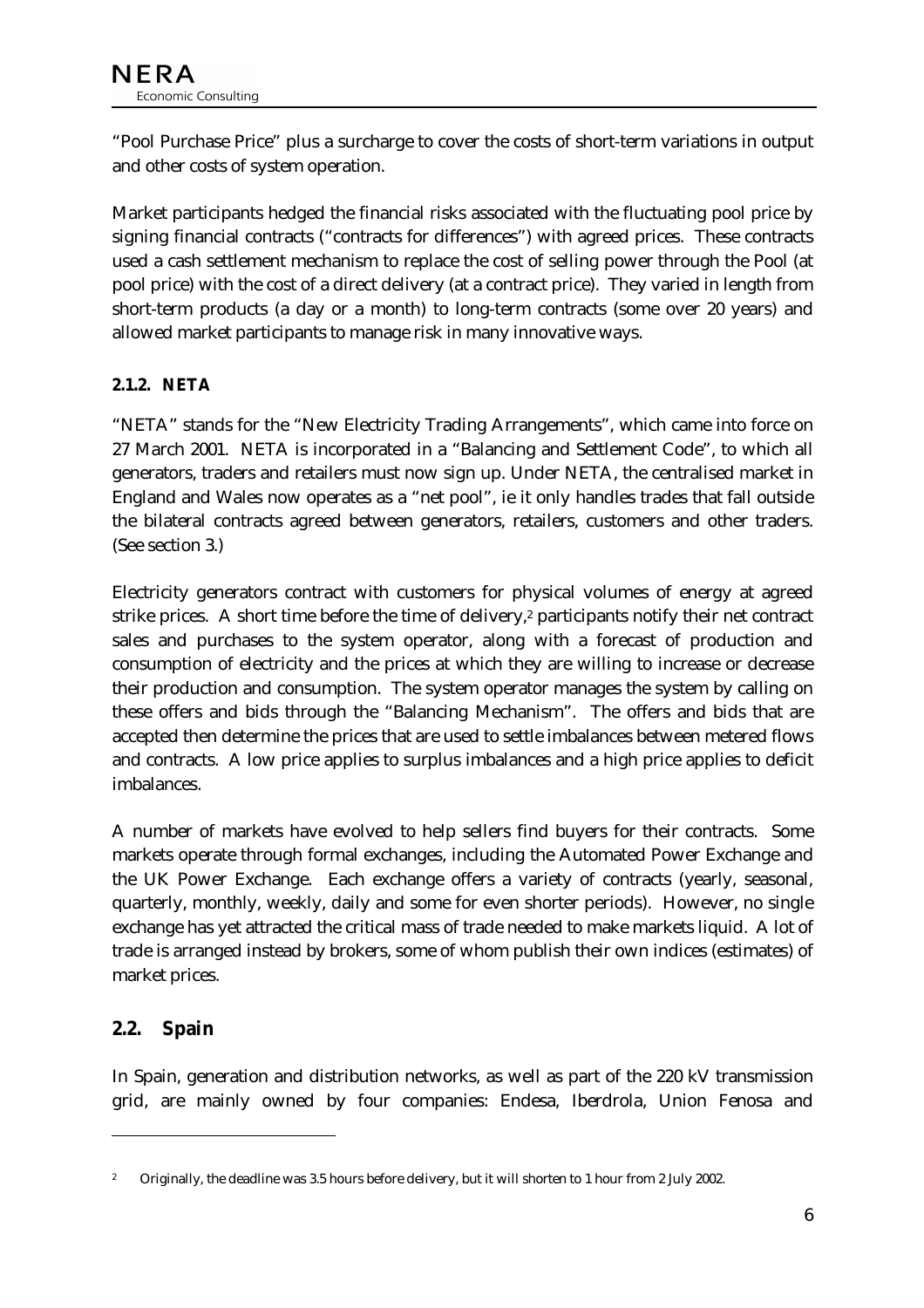Hidrocantabrico. Other generators participate mostly through a "special regime" which offers a regulated tariff for output from certain types of plant. A separate company, Red Electrica de España, owns most of the 400 kV transmission grid and part of the 220 kV grid.

Competition in the Spanish wholesale electricity market was introduced on 1 January 1998. Broadly speaking, it is organised around a centralized market (a Pool) that coexists with some bilateral physical and financial contracts agreed between producers, resellers and qualified consumers.3

The Market Operator (MO) is responsible for coordinating the economic aspects of the electricity market. The System Operator (SO) is responsible for the technical system management processes and for the procurement of ancillary services.

The MO has responsibility for matching offers to sell power against bids to buyer power in daily and "intra-daily" markets, from which the MO determines the final market-clearing prices ("marginal prices") for each hour. The MO is responsible for settlement of spot trades and imbalances.

The pool is based on a sequence of markets, as summarised below.

#### **2.2.1. The daily market (day-ahead market)**

Most physical production is sold on the day-ahead market. All available production units must submit offers in this market for any power not linked to a bilateral contract, in order to be allowed to participate in the intra-day markets. The buyers in this are distributors, resellers, and qualified customers (ie those qualified to act in the market). External agents (holders of capacity on cross-border interconnectors) may also participate as buyers or sellers of electricity.

The day-ahead market matches offers to generate against bids for demand and sets prices for each of the twenty-four hourly periods for the next day. Offers and bids can be submitted to the MO at any time before 10:00 on the day before despatch. International contracts for physical delivery outside the pool must also be notified at that time, while national physical contracts can be notified one hour later.

The MO's matching process seeks out the lowest cost way to meet demand with available offers for each separate hour, and then makes adjustments to reflect plant ramping constraints and minimum revenue constraints. The day-ahead price for each of the hourly periods of the following day is then defined as the highest price contained in the generation

 $\ddot{\phantom{a}}$ 

<sup>3</sup> Contracts between generators and resellers will be allowed as of January 2003.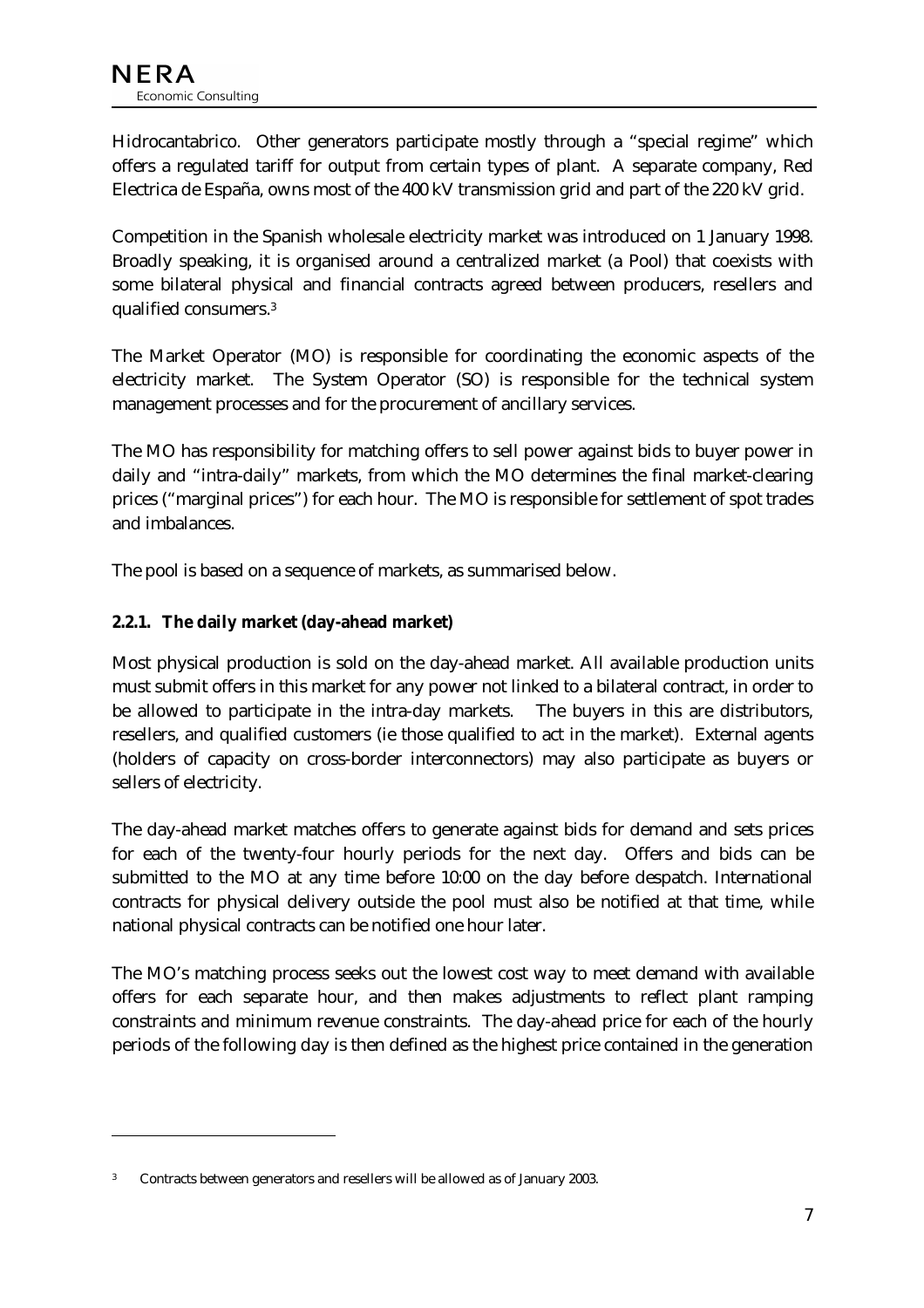offers accepted in order to meet the demand in that hour.4 This price is used to settle all energy traded in the day-ahead market in that hour. There is a price cap at 18 €cents/kWh.

In addition to receipts for energy sold in the day-ahead market, generators who were available in the market receive a capacity payment, independently of whether or not the MO accepted their offers. The objective of this payment is to incentivise the building and availability of generation plant. The cost of the capacity payment is recovered from consumers as a surcharge per kWh of consumption. Consumers who have left the regulated tariff pay a lower surcharge than consumers who are supplied under the regulated tariff.

Starting with the production schedule that emerges as the sum of physical contracts and trades in the day-ahead market, the SO resolves any problems due to transmission constraints and contracts for secondary reserve services for the following day. When the SO asks a generator to increase its output because of a transmission constraint, the generator receives its offer price for the extra production. When the SO asks a generator to reduce its output because of a transmission constraint, however, its sales to the day-ahead market are cancelled and the generator receives no compensation. Reserves are paid on the basis of the marginal (highest price) offer that the SO accepts. Agents who wish to modify their program and avoid being charged for imbalances have to "undo" their commitments in the intra-day markets.

#### **2.2.2. Intra-day markets (adjustment markets)**

Each day, the intra-day spot market holds six sessions of trade covering all the hours from 2¼ hours ahead up to the end of period included in the last day-ahead market. Each intraday session is similar to a day-ahead market session, in that agents submit generation offers and demand bids, the MO matches offers against bids, and the highest price of an accepted offer defines a market price for each hour traded in that session of the market. As in the case of the day-ahead market, all trades in intra-day markets are firm commitments.

The intra-day markets provide the agents with the possibility of adjusting their positions as delivery gets closer in time, in order to avoid incurring penalties for imbalances. Sales and purchases for each hour are therefore incremental to trades carried out in previous dayahead or intra-day market sessions for that same hour.

#### **2.2.3. Imbalances**

 $\ddot{\phantom{a}}$ 

In real time, the physical balance between electricity production and consumption is ensured by the SO using ancillary services. Some ancillary services are mandatory (primary regulation and voltage control) and some are voluntary (secondary and tertiary regulation,

The price specified in demand bids cannot set the market price, even if generation capacity is insufficient to meet demand.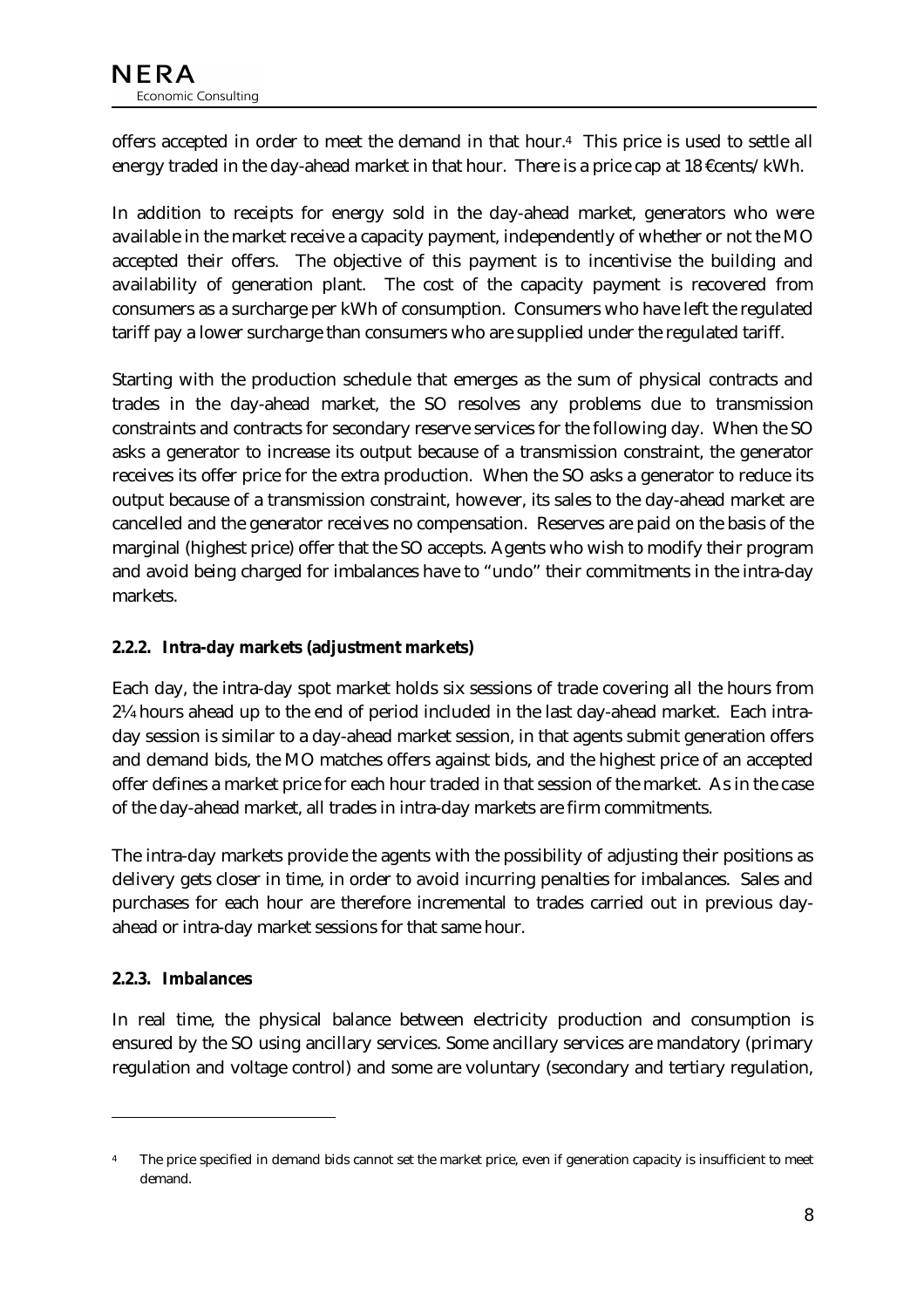<span id="page-9-0"></span>additional voltage control capabilities and the service restoration). Mandatory ancillary services must be provided when requested, but are not remunerated.

# **2.3. NordPool**

Norway, Finland, Sweden and Denmark operate a single electricity market for wholesale electricity trading, known as the Nordpool. Nordpool replaced an earlier arrangement in Norway in 1993, and the other countries joined later; Denmark was only incorporated in 2000. Each country retains the rights to regulate and set the market rules and each country had different reasons and timetables for liberalization of their markets.

Within each country, generation and distribution are divided amongst a large number of companies – Norway alone has around 200 distribution companies. The markets appear to behave competitively, although some players are very large – in Norway, Statkraft provides about 30% of total production and Vattenfall's market share in Sweden is larger. However, ownership by the state or by municipalities is widespread and may diminish the incentive for these companies to abuse their market position.

#### **2.3.1. NordPool markets**

Nordpool operates two separate markets: the physical market and the financial market. Elspot is the physical commodity market traded for the following 24 hours only and is used to manage transmission and delivery constraints on the network. (In Sweden and Finland, Nordpool also operates markets 2 hours in advance of delivery.) Elspot provides an electricity price for the system as a whole. However, the network of the Nordic region is split by transmission constraints and Nordpool collaborates with system operators to define an "area price" for each part of the network. Sweden, Finland and Denmark each count as one area, but there may be up to 5 areas within Norway. This zonal pricing structure is known as market splitting.

The financial markets cover both futures and options. Contracts can be traded for periods a few days or up to 4 years ahead, whilst financial derivatives products, such as options and volatility products, are also available. Any company (provided they are credit worthy) can participate in the Nordpool markets regardless of whether they own physical assets in the region.

#### **2.3.2. Regulation power markets**

The transmission companies in each country are independent of trading activities and act as system operators. They are responsible for real time balancing within their network and each of them operates a real-time market for balancing and for settling imbalances. These real-time markets are known as "regulation power markets".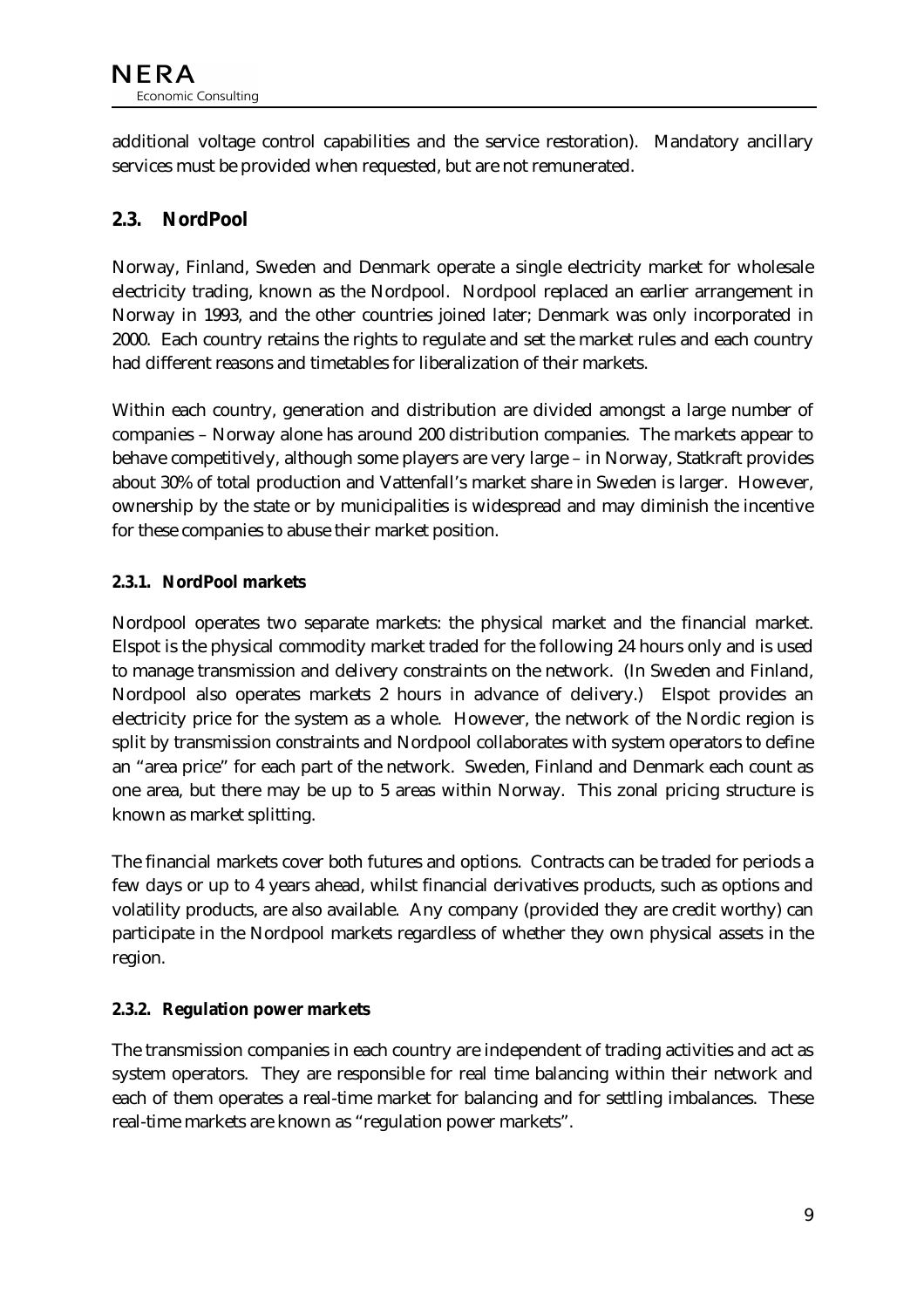# <span id="page-10-0"></span>**3. "GROSS" AND "NET" POOLS**

In European environments, there has been a lot of discussion lately of the need for and role of power pools, ie, centralised electricity markets. The recent change in England and Wales, from the Pool to NETA, has sometimes been presented in documents and international conferences as if the Pool was "abolished" and replaced by "bilateral contracts", or as if a "compulsory" Pool was replaced by "contractual freedom". Commentators have suggested that "compulsory pools" are undesirable and should be "replaced" by a system of bilateral contracts.

In practice, such descriptions of the UK reform and its implications are uninformative and misleading, as they disguise the true nature of electricity pools and contracts. After all:

- Under the old Electricity Pool, every generator and retailer signed "bilateral contracts"; and
- Under NETA, adherence to the Balancing and Settlement Code is compulsory for a *wider* range of players than the obligation to sign the old Pooling and Settlement Agreement (the contract which established the Pool).

The changes that introduced NETA were therefore subtler than implied by the comments summarised above. Closer inspection reveals that NETA retains many "compulsory" aspects, but that a key aspect of the reform was the switch from a "gross pool" (which is also found in Australia and some US markets) to a "net pool" (as operated in the Nordic region and throughout much of continental Europe). Below, I explain the difference between a gross pool and net pool, and the implications for contracts.

#### **3.1. Basic Structure of an Electricity Market**

All electricity markets must balance, minute by minute, to ensure system security and stability. The system moves out of balance when demand or production levels change unexpectedly. Each electricity system must operate at or near a certain frequency (50 cycles per second in Europe). If there is excess consumption, the frequency on the system will drop (or else the system will draw in unplanned imports from neighbouring systems) whereas, if there is excess production, the frequency will rise (or else power will flow out unexpectedly to neighbouring systems). The system operator in each system is responsible for ensuring that the system balances and remains within its operational parameters.

#### **3.1.1. Centralised balancing**

In order to achieve a balance, the system operator calls for generators (or despatchable consumers) to increase or decrease production (or consumption) of electricity, until the system is brought back into balance.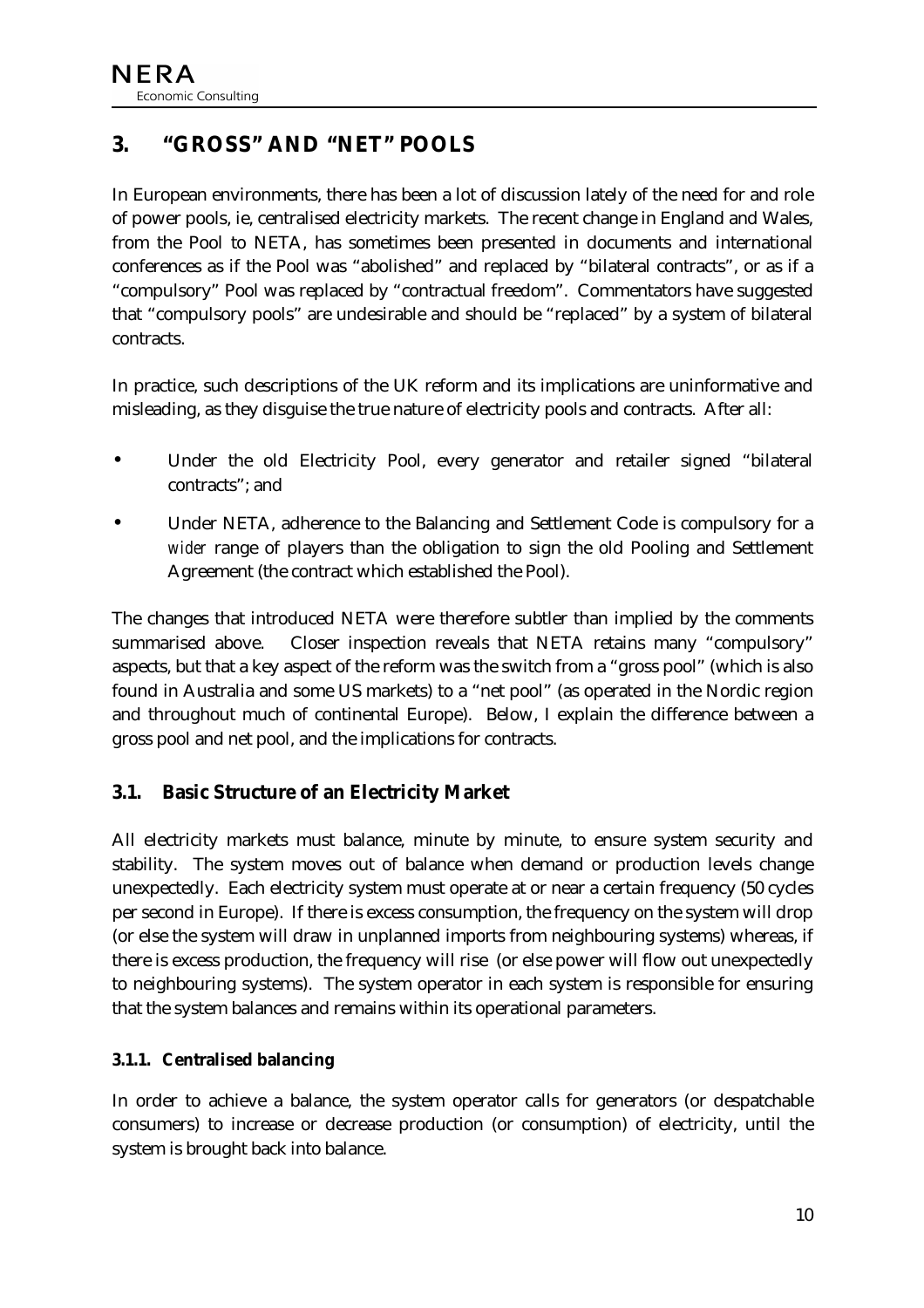The need for minute-by-minute balancing means that, *at some point*, the system operator is always given sole responsibility for controlling individual levels of consumption and production of electricity. The point in time when the system operator takes over, and bilateral trading is no longer possible, is known in the UK as "gate closure". At that time, the "gate" into the bilateral contract market closes and all further adjustments take place through trades involving the system operator (or a central exchange) as one party to the contract.

In some markets, gate closure occurs a day in advance of delivery, in order to allow the system operator time to adjust the "generation schedule", ie the choice of generator to be connected to and synchronised with the system. Day-ahead gate closure is a feature of markets in Spain and Norway (and Germany), and also in England and Wales before March 2001.5 Each of these systems allows for adjustment to day-ahead positions, but such adjustments require trades in which one party is always the system operator or a central exchange (such as the intra-day markets in Spain).

Some markets, however, leave day-ahead commitment of generation to the decisions of individual traders. The system operator is content to balance the system by adjusting the output of generators already connected to and synchronised with the system (the process of "despatch"). In such systems, gate closure may take place only a few hours or minutes before the start of each (half-)hourly trading period. In Sweden, for instance, bilateral trading continues up to two hours before delivery. In England and Wales, since March 2001, gate closure has been 3.5 hours before delivery; from 2 July 2002, this period will be 1 hour.

#### **3.1.2. Compulsory settlement of "imbalances"**

 $\ddot{\phantom{a}}$ 

Since system users cannot forecast conditions exactly, temporary unpredictable fluctuations in production and demand lead to "imbalances" between their contracts and actual flows (metered production and consumption). At any time, many individual system users and traders will either be "spilling" power on to the system (in excess of their needs) or drawing power off the transmission system (to meet a deficit). The system operator's control of system balancing ensures that these individual imbalances do not undermine system security and stability. However, the imbalances represent real power flows which must be converted into financial payments. These payments must offer some kind of penalty for running a deficit and some reward for delivering a surplus. If a deficit imbalance does not incur sufficient penalty, all system users would have an incentive to draw cheap power off the network as an imbalance, which would quickly lead to the breakdown of the operational

<sup>5</sup> In Spain there are 6 intraday markets, so technically, "gate closure" does not occur the day before but will happen between 2 ¼ hours and 7 ¼ hours before despatch (there is a range of hours because the interval between intraday markets reaches up to 5 hours). What does happen is that the System Operator can decide to "lock in" certain programmes the day ahead (e.g. for plants which are required because of transmission constraints). Agents are free to adjust their programmes in the intraday markets as long as they have not been locked in by the System Operator. Most programmes are *not* locked in the day ahead.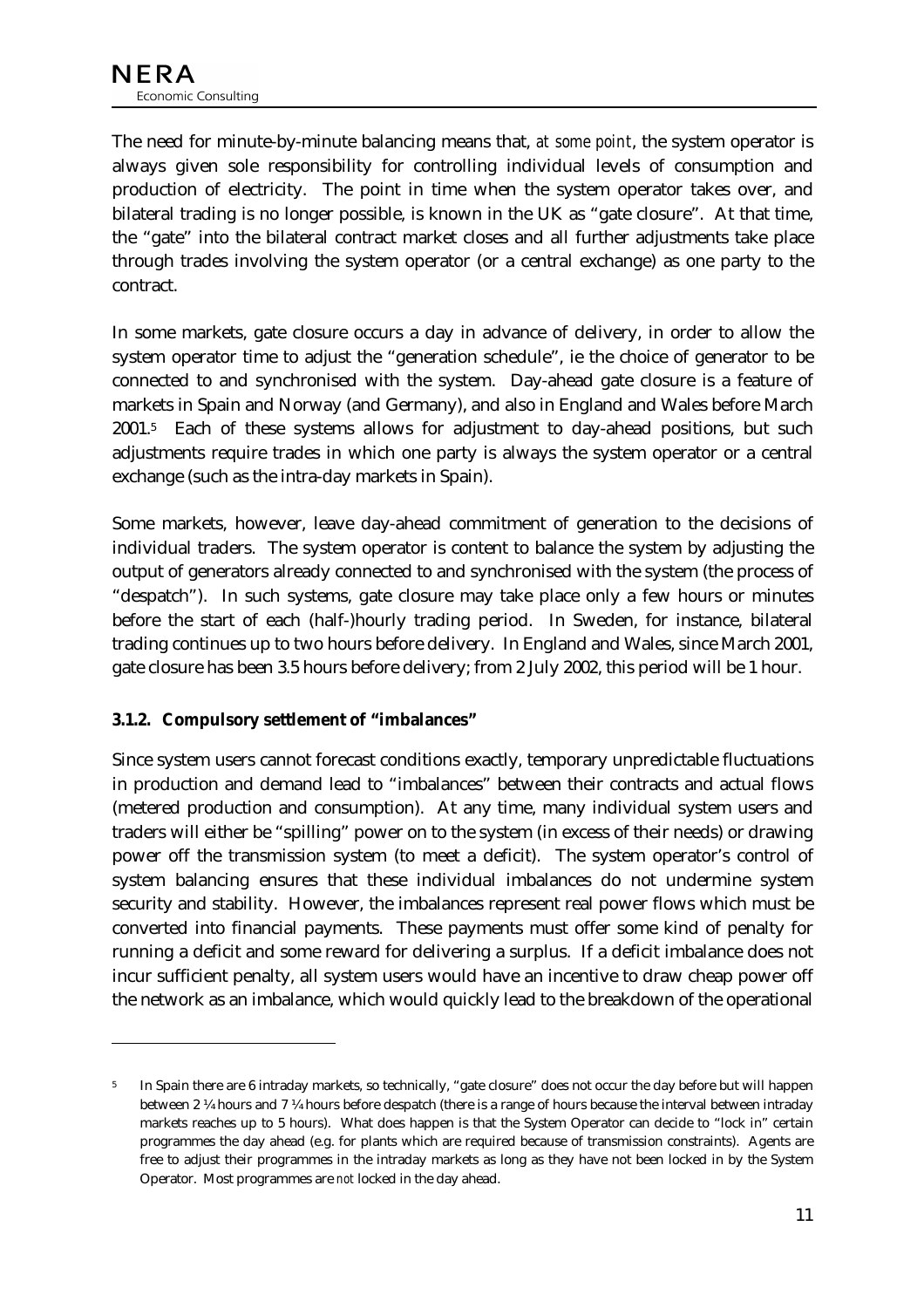and contractual system. Hence, anyone using or connected to a network must be obliged to participate in some kind of compulsory settlement agreement, by which they agree to pay for (or to be paid for) imbalances.

#### **3.1.3. Gross and net pools**

Given that there will always be a compulsory settlement system for imbalances, the first question that arises is how such imbalances are calculated. A key choice is whether an individual's imbalance is "gross" or "net" of that individual's bilateral contracts.6

#### • **"Net pool"**

A 'net pool', which many people describe as a system based on 'bilateral contracts', measures imbalances as the difference between (1) a user's net contract position (sales minus purchases) and (2) the user's net physical output (production minus consumption). The difference between contract and physical positions is recorded as an imbalance, to be settled at a price that is determined not by a market, but by rules set out in the compulsory balancing and settlement agreement. Of course, system users that manage to abide by their contracts will have no imbalances and will trade electricity only at contract prices.

Such systems must force contract traders to participate in the settlement system, so that the settlement accounts include both parties to every contract. Most traders aim to "close their position" (ie to achieve a zero net balance with their contracts) in order to avoid imbalance charges.

#### • **"Gross pool"**

 $\overline{a}$ 

A "gross pool" is a settlement system that ignores the bilateral contracts signed by system users and traders. All physical production and consumption is counted as if it were an imbalance, to be settled at prices determined under the compulsory settlement agreement. This arrangement is found in a number of regimes in Latin America, the US and Australia, and applied in England and Wales until March 2001. Spain uses a "gross pool" for domestic generation, 7 although the pool does "net out" international contracts. These regimes are now often described as "compulsory pools".

In such a scheme, traders can still sign bilateral contracts, but they take the form of financial "contracts for differences". The form of these contracts is well understood in such markets

<sup>6</sup> See S. Hunt and G. Shuttleworth, Competition and Choice in Electricity, John Wiley and Co, 1996, pp 144-145, for a discussion of the differences between these two methods of settlement.

<sup>7</sup> Bilateral physical contracts are allowed, but when a domestic generator signs a bilateral physical contract with a consumer, the generator loses its capacity payment and the consumer is exempt from the capacity surcharge. (See section 5.) The former is more than the latter, with the result that neither party has any incentive to sign a physical contract.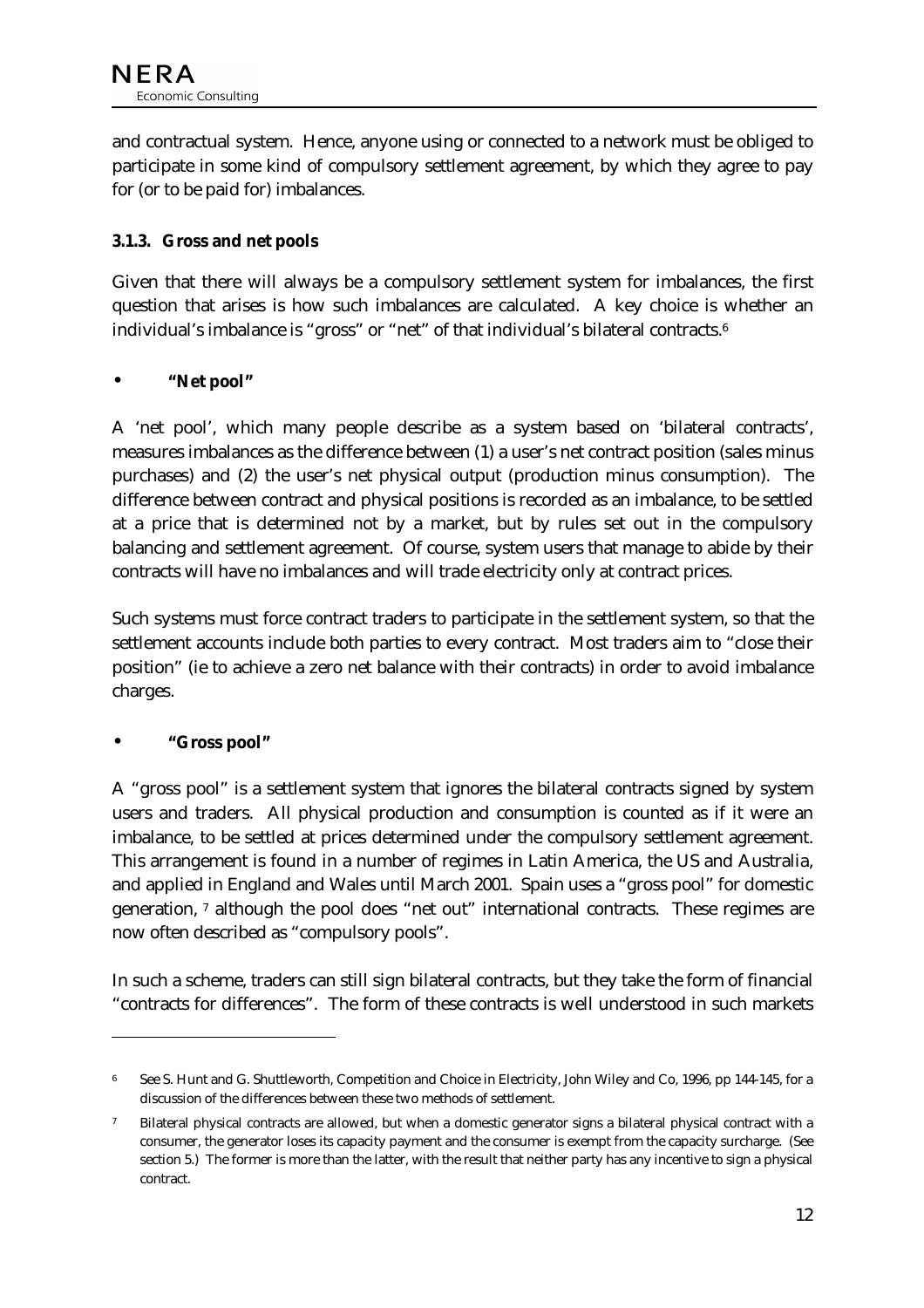<span id="page-13-0"></span>and allows traders to achieve anything they would wish to do with a "physical bilateral contract". Indeed, many traders found that the introduction of NETA, with its emphasis on physical contracts, prevented them from applying many provisions that had worked in financial contracts.

#### • **Overview**

 $\ddot{\phantom{a}}$ 

Gross pools and net pools have many common features:

- 1. Producers, consumers and traders can buy and sell power contracts, allowing participants to hedge their risks. In principle, physical and financial contracts have the same hedging abilities, although any set of market rules can limit the possible range of contracts.
- 2. At some point ("gate closure"), the system operator takes over control of all changes in generation and consumption.
- 3. Participants can control the level of output from their generation plants by adjusting the bids and offers they submit to the system operator.
- 4. The ultimate value of any electricity contract depends upon the cost of alternative sources, which ultimately means it depends upon the charges used to settle imbalances (which are available to everyone as a potential source of power).

#### **3.2. Contract Settlement in Gross and Net Pools**

The difference between gross and net pools is sometimes presented as a choice between "financial" and "physical" contracts. In practice, no wholesale electricity contract is ever truly "physical", because it is impossible to make power flow physically from a seller to the buyer. The true difference lies in the method of settling contracts under each form of pool.

In a net pool, users and traders "notify" their contracts to the settlement system. In England and Wales under NETA, market participants make this notification at "gate closure" ie before delivery.8 In Spain, contracts are notified during the day before. In Norway, however, traders are allowed to notify contracts some time after delivery, which permits a wider range of contract forms. Ex post notification (known in the gas industry as "ex post trading") allows traders to use contract forms that depend on real-time information, eg nonfirm contracts, or contracts whose volume depends on a meter reading.

This approach means that it is impossible to use "non-firm" contracts, which depend on generation plant being available, or to link contract volumes to actual metered outputs (which are only known much later).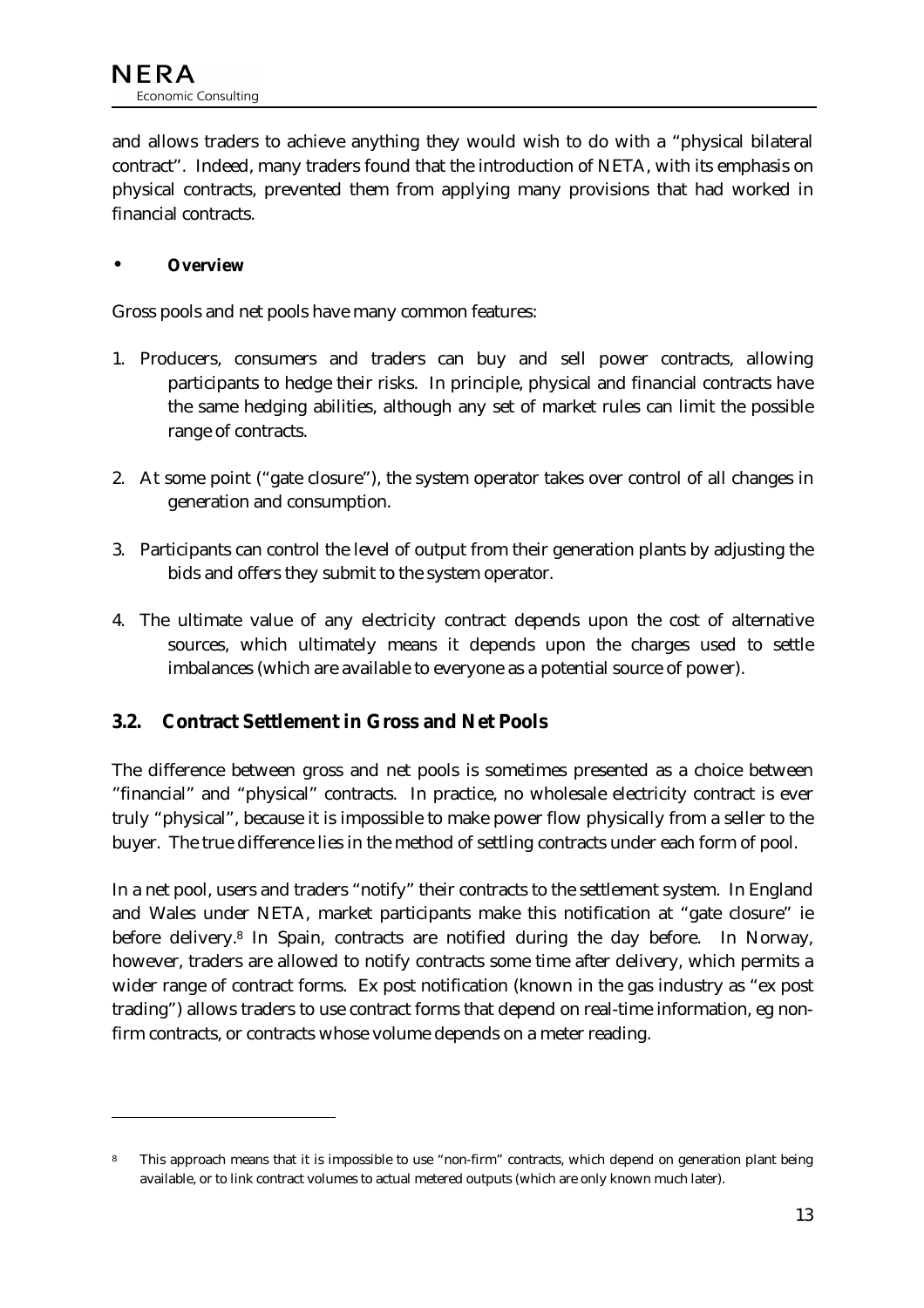<span id="page-14-0"></span>In a net pool, this process of *notifying a contract* constitutes the fulfilment of the power sale arranged in that contract. Whether the contract parties generate or consume electricity is not usually relevant to fulfilment of the contract itself. Of course, if their generation or consumption fails to match their contract volumes, they will be liable for imbalance charges.

In a gross pool, traders use financial contracts for differences, meaning that they fulfil the contracting simply by exchanging an amount of money equal to the contract volume multiplied by the difference between (1) the power price set out in the contract and (2) the "reference price" used to settle flows through the pool. There are many ways to explain why this approach meets the needs of contracting parties. The following may be helpful:

1. the buyer pays for the contract volume  $(CQ)$  at the contract price  $(CP)$  – total payment by buyer  $= CQxCP$ .

The seller does not then fulfil the contract by handing over a physical volume of power to the buyer:

2. instead, the seller gives the buyer the *value* of the contract volume of power (CQ) at the reference price  $(RP)$  – total payment by seller =  $CQxRP$ .

Comparing items 1 and 2, it can be seen that the *net* payment from seller to buyer is equal to the contract volume (CQ) multiplied by the difference in prices (RP-CP) (which may be positive or negative).

Hence, neither gross nor net pools really accommodate "physical" wholesale contracts. In a net pool, traders settle contracts by submitting information – a contract notification – to the imbalance settlement system. In a gross pool, traders settle contracts by exchange cash to the value of the power concerned.

# **3.3. Empirical Evidence on Effects**

As discussed above, the difference between gross and net pools lies in the method of settling (1) imbalances and (2) contracts. It is often suggested that this difference in settlement method improves real factors, such as the efficiency of output, the level of prices and the degree of competition. In practice, however, this difference in approach does not seem to have such benefits.

#### **3.3.1. Impact on Efficiency of Output and Emissions**

To keep down costs and, ultimately, prices to consumers, any electricity trading system needs to encourage efficient (least-cost) use of generation (and despatchable consumption, ie, load management contracts). The purpose of a centralised balancing mechanism (or pool) is to encourage generators to provide information about the marginal costs of generation, which the system operator uses to determine a least-cost pattern of output. Under a selfdispatch system such as NETA, players trade between themselves to create an efficient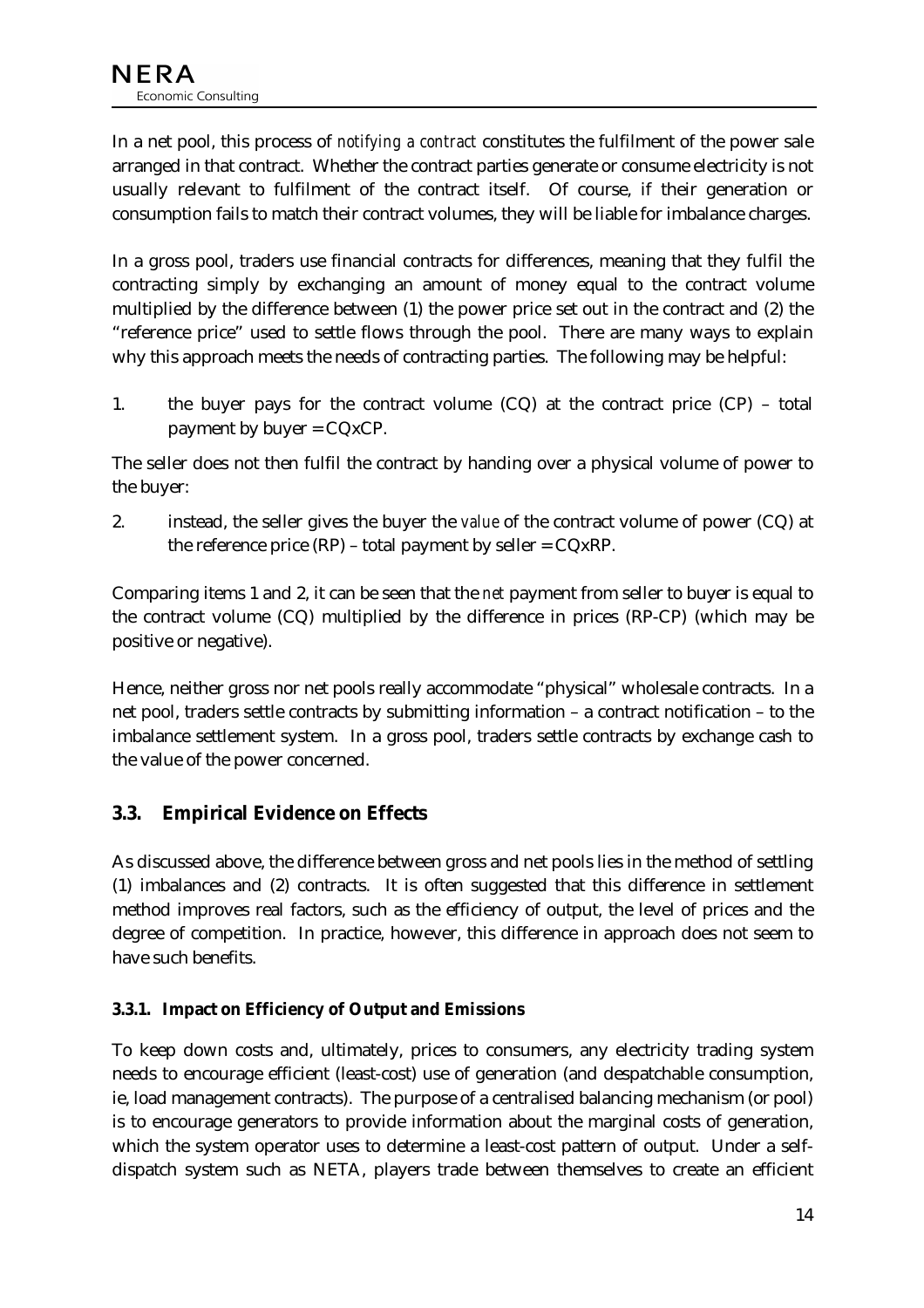(least-cost) dispatch based on their knowledge of their own costs. Both systems are subject to errors and distortions.

One might expect a decentralised, market-based system to produce a more efficient production schedule than centralised decisions taken by a system operator, because more people are able to assess more information. However, the risks created by punitive imbalance prices under NETA affect the behaviour of generators in ways that seem to reduce efficiency and to raise costs. To minimise the risk of incurring the (very large) penalty for a deficit imbalance, market participants are consistently over-generating relative to their contracts (running a surplus imbalance). The system operator must then pay power stations to reduce their output, in order to balance the system.

Furthermore, to minimise the risk of deficits due to unplanned outages, generators are keeping spare generation capacity running at "part load" as protection against the risk of generator failure or unexpected increases in demand. Analysis in Power UK suggests that from 21 September to 6 November 2001, 2.7 GW of surplus generation capacity was "on line". This surplus equates to 5 part-loaded coal sets (generating units) and reduced efficiency of production. The magazine estimated that such inefficiency increases CO2 emissions by 270,000 tonnes per year.9

A comparison of annual statistics on electricity production and C02 emission levels provides further evidence of inefficient dispatch caused by the balancing rules. Demand for electricity has risen around 2 percent per year since 1990, yet from 1990 to 1999 emissions of CO2 fell, as gas-fired generation replaced coal-fired generation. However, in 2000 and 2001, CO2 emissions rose. In 2000, the rise was caused by the low availability of nuclear power stations (due to normal maintenance outages), so that coal plants covered the resultant deficit in output of electricity. In 2001, however, the total amount of hydrocarbon fuel (coal, oil and gas consumption in tonnes of oil equivalent) used for electricity production rose 4 percent compared with 2000, even though total output from coal-, oil- and gas-fired generators rose only 1.8 percent. Total electricity consumption rose 1.65 percent, but emissions of CO2 rose 3.89 percent, despite a recovery in nuclear production.

#### **3.3.2. Effect on prices and competition**

 $\ddot{\phantom{a}}$ 

In a recent article,10 John Bower of the Oxford Institute of Energy Studies produces empirical evidence to explain the price reductions observed in the England and Wales electricity market since 1998. Ofgem claims that the 40 percent reduction in wholesale prices were a direct result of the introduction of NETA. Bower compared 18 variables (indicators of costs,

<sup>9</sup> *"Current NETA operation increases CO2 emissions",* Power UK, Issue 94, 19 December 2001.

<sup>10</sup> J. Bower, *"NETA is no BETTA than the Pool",* Power UK, [May 2002]. "BETTA" is the British Electricity Transmission and Trading Arrangements, which when introduced will extend the current market arrangements in England and Wales to Scotland, thereby creating a British Electricity market. Here, the author is making a word play on "better", which sounds the same in English.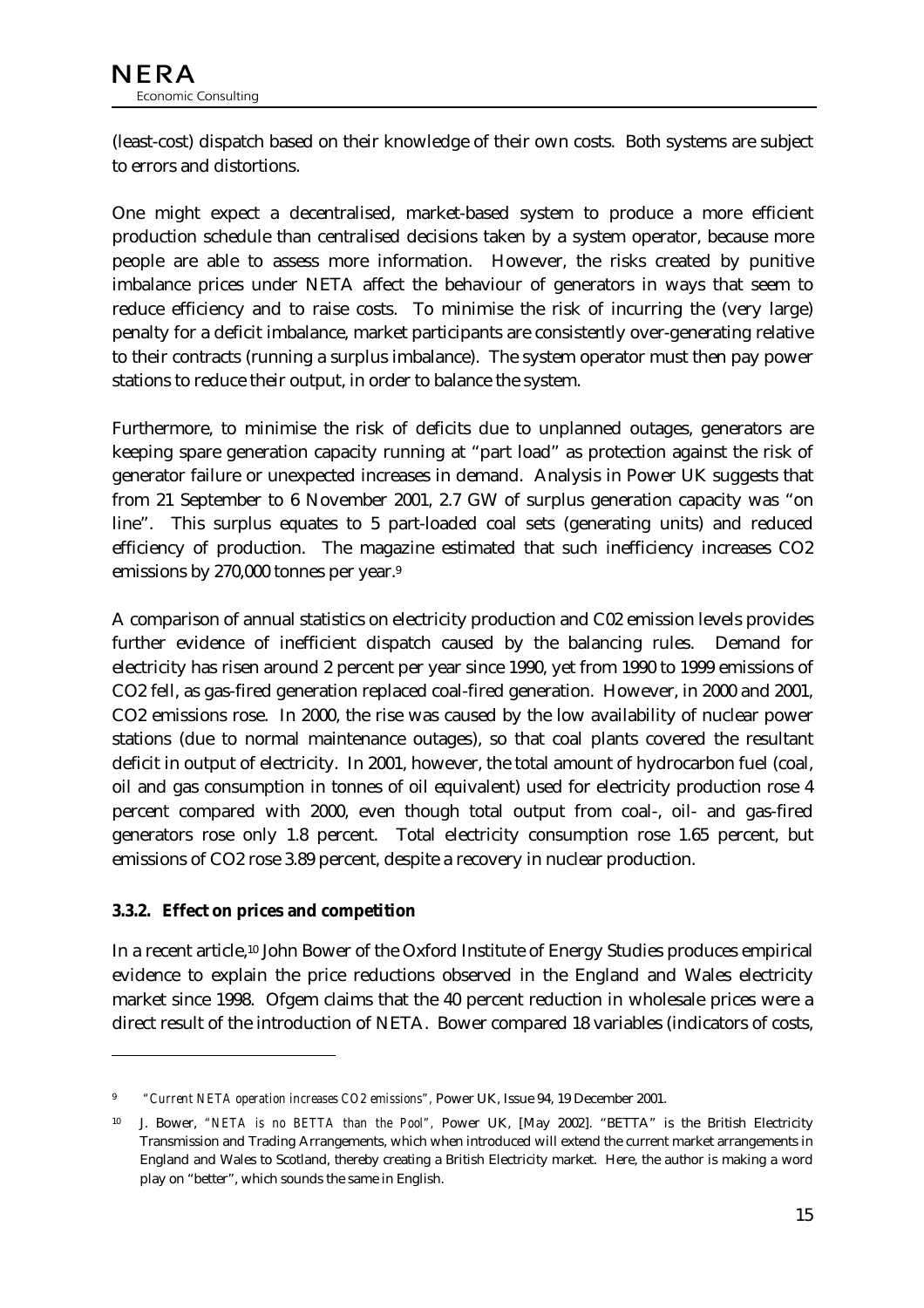market shares, market rules and regulatory environment) with the energy component of pool/market prices over a period April 1990 to March 2002. Using standard regression techniques on monthly data, he found that only seven of these variables had statistically significant coefficients and that the introduction of NETA was not one of them. In recent years (1998-2002), the only significant variables that affected average prices by more than 10% were:

- 1. the ending of the government ban on authorising new gas-fired generation plants ("gas moratorium"), since the ban had been associated with a price rise of £3.35 per MWh; and
- 2. the massive reduction in the concentration of ownership among coal-fired plants (de facto, the plants which set market prices), which led to average prices falling by £6.89 per MWh.

Bower concludes:

"They [international regulators] may conclude that introducing a NETA style reform will make their wholesale electricity markets more competitive. The results discussed here show that this is not the case, and that the industry structure, especially in the mid merit generation sector, is the key determinant of a competitive wholesale electricity market, regardless of the market mechanism employed."

#### **3.3.3. Conclusion**

Bower's analysis backs up the investigation of trading rules set out above. The claim that the switch from the Electricity Pool to NETA represented the abolition of "centralised" trading in favour of a "more competitive" system is unfounded. There is no evidence that changing the trading rules per se led to systematically lower prices.

A major change introduced by NETA was the adoption of a "net pool", in which imbalances are calculated *net* of notified contracts. Spain and Norway already operate "net pools", in the sense that imbalances in both countries are calculated net of at least some contracts. However, the system operator retains central control over production from a certain time onwards and participation in the balancing arrangements remains compulsory for generators and retailers. Indeed, under NETA, the obligation to comply with the Balancing and Settlement Code extends to all contract parties, including traders who had previously been exempt from the obligation to become Pool Members.

The choice between "gross" and "net" settlement rules does have some important effects (such as the degree of credit risk borne by centralised markets), but market prices depend on more fundamental aspects of market structure.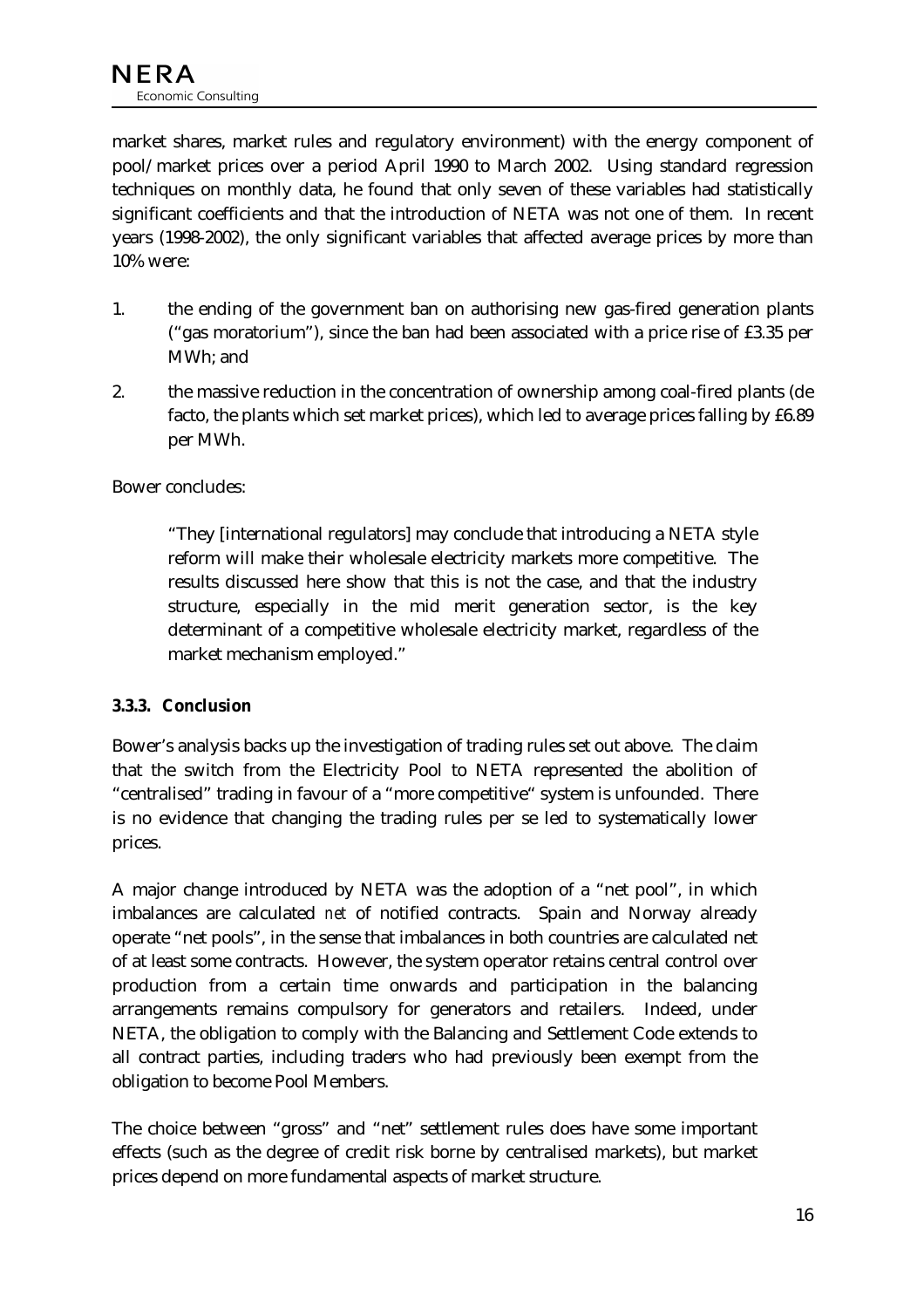# <span id="page-17-0"></span>**4. WHOLESALE PRICING RULES**

Whether the power pool is "net" or "gross", the bulk of power trades take place through (or are hedged by) contracts negotiated individually by the buyer and the seller. In the course of such negotiations, the buyer and seller may make use of standard terms and conditions, but the prices always have to be set by the parties.

When, however, traders buy and sell power in advance through a centralised mechanism, such as the day-ahead markets found in England and Wales (until 2001), Spain and Norway, the mechanism must include a rule for setting the price applicable in each (half-)hour, to prevent the market operator from abusing market power in negotiations. When responsibility for power flows is assigned *after* delivery, as for imbalances, a pricing rule is essential, because negotiations are no longer feasible at that time.

The pricing rules for *centralised markets* raise two questions.

- First, the market rules must state whether the market sets a uniform ("marketclearing") price or awards each trade a price that depends upon the offer or bid of the trader concerned ("pay-as-bid").
- Second, in markets that adopt a market-clearing price, the rules must explain what auction process the market operator will use to find the price.

When it comes to *imbalance pricing*, the big question facing market designers is whether to use a single price (which allows simple hedging) or two different prices for surpluses and deficits (to encourage traders to avoid imbalances).

The following sections discuss these questions with respect to the economic theory of pricing and observed experience.

## **4.1. Pricing Setting Rules**

Until 2001, the normal pricing rule for electricity markets was the use of "market-clearing" prices derived from some kind of simultaneous or iterative auction. The justification for this approach lay in its consistency with traditional methods of despatch, in which generators provided information about their own variable *costs*. Proponents of NETA, however, maintained that it would be more efficient to adopt "pay-as-bid" pricing, in which generators offer the *prices* they want to be paid, not least because it would be less conducive to the exercise of market power. Below, we examine these concepts and the claims made about them, first in competitive conditions and second in conditions where generators possess a degree of market power that allows them to raise prices.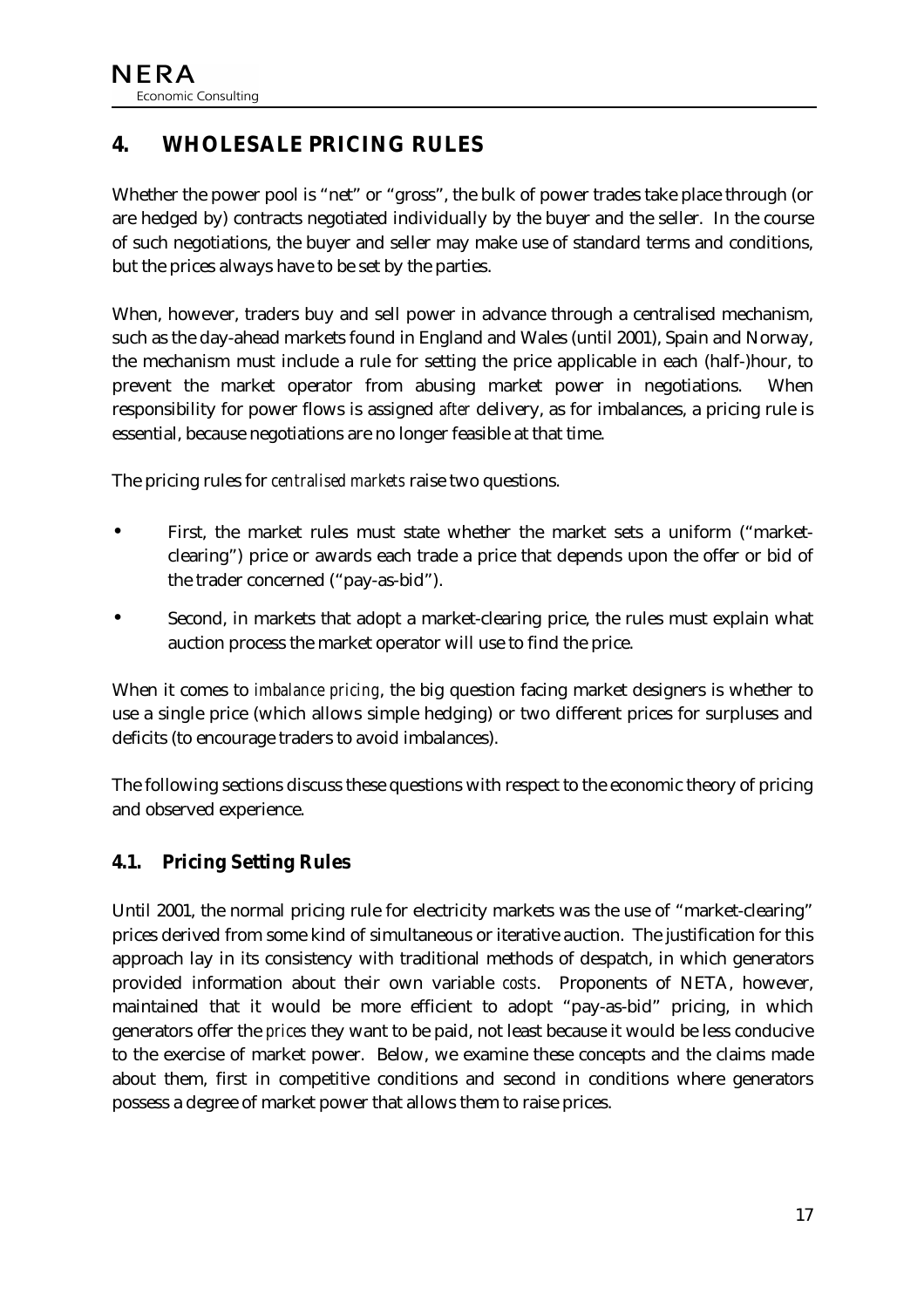#### **4.1.1. Market-Clearing Price**

The market-clearing price, sometimes called the "(system) marginal price", is the price at which the volume of offers to sell matches the volume of bids to buy. Markets that set prices at the market-clearing level charge all consumers and pay all producers the same "uniform" price. It is, by definition, the lowest possible price at which producers are prepared to meet demand.

In a competitive environment, settling all trades that the market-clearing price gives producers an incentive to offer their output at their variable ("marginal") cost of production. Given this bidding strategy, the market accepts their offer if and only if the market price exceeds their marginal costs. If producers offer at prices above their marginal cost, they will miss out on some opportunities to generate profitably. Similarly, if they bid below their marginal cost, they may be called on to generate for prices below their costs. Offering a price equal to marginal costs ensures that their offer is accepted whenever they would earn a profit by producing, and is rejected whenever they would lose money from producing.11

In such conditions, the resulting pattern of output would be efficient, as the market operator calls on generators in ascending order of marginal cost and satisfies demand at the lowest cost in each time period.

#### **4.1.2. Pay-as-bid**

 $\overline{a}$ 

In a "pay-as-bid" system, the market operator declares that producers will receive (and/or buyers will pay) the prices contained in their offer (bid) if it is accepted. In such conditions, producers will try to maximise the prices they receive, but competitive pressure will prevent anyone producer from charging much more than any other. Differences in prices offered and paid will therefore arise out of the difficulty of establishing the competitive market price.

Critiques of marginal pricing suggest that pay-as-bid rules will result in lower prices, but some of these claims are ill-informed. In a marginal pricing system, low-cost producers offer prices below those of the higher cost producers (who actually set the price). Some observers have concluded (rather naively) that a pay-as-bid system would allow them to buy from low cost producers and these lower costs. However, in a pay-as-bid auction, the behaviour of producers changes. Instead of offering to supply at their variable costs, generators will set their prices equal to their estimate of market prices. If each generator correctly anticipates what the market price will be and offers the same price, there will be no difference in

<sup>11</sup> In England and Wales, some plants, mainly nuclear and some Combined Cycle Gas Turbines, offered their output to the Pool at a zero offer price (ie zero minimum price). Such plant had high costs associated with reducing output to zero and starting up again, so that maintaining output was highly valuable to them – as if they had a negative avoidable cost. In Spain, plants offering a zero price are typically (though not only) nuclear plant or runof-river hydroelectric plants (which have a zero marginal cost).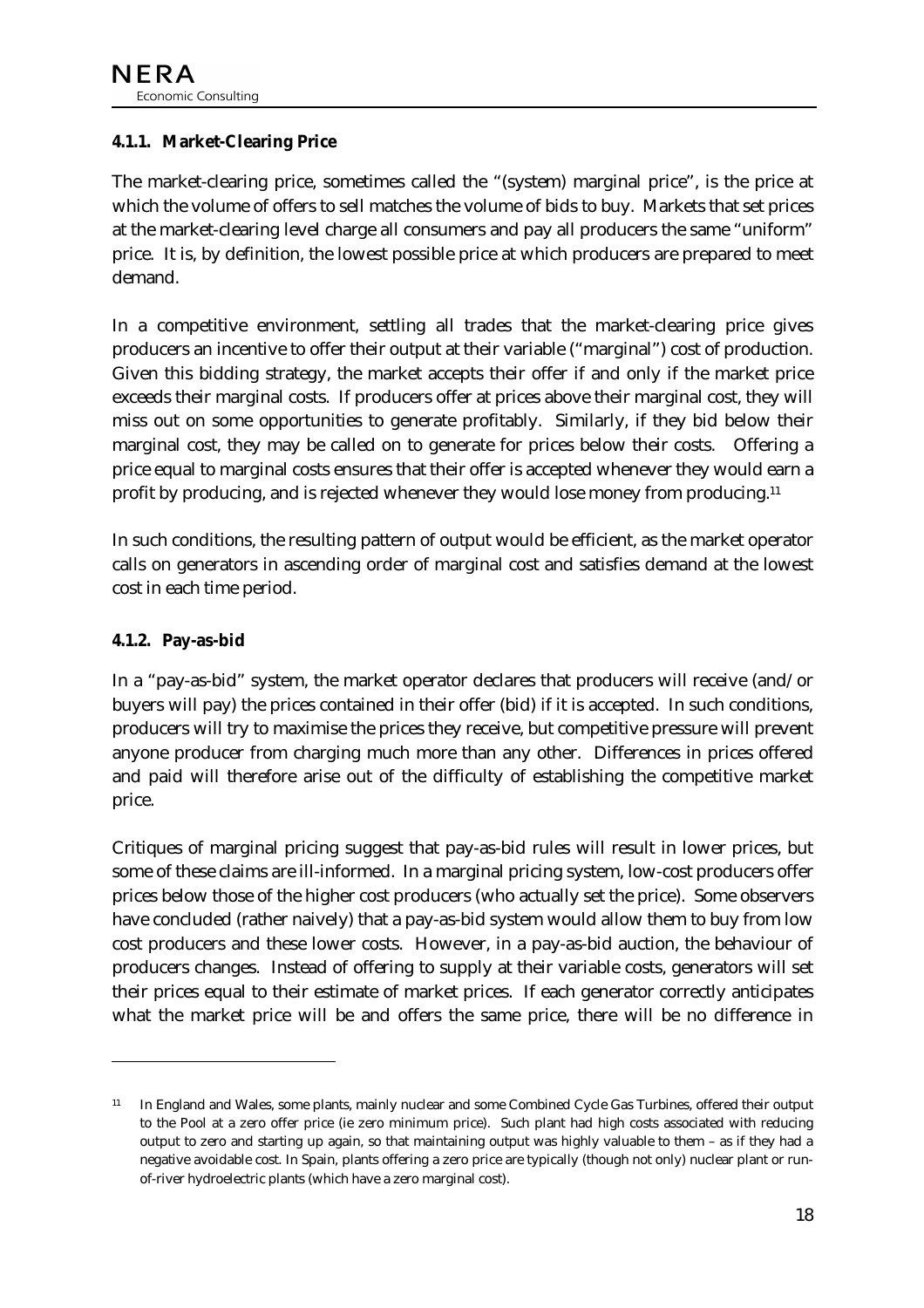outcome between pay-as-bid and market-clearing price rules. In practice, however, generators will be prone to forecasting errors, since they must normally submit offers some time in advance of conditions becoming known. In reality, the price offered by a generator with a low variable cost can exceed the price offered by a generator with higher costs, such that the more expensive plant is selected, despatch is inefficient and prices are higher than necessary.12 Consumers face similar problems in deciding their bid prices.

In practice, however, the debate in the UK about "market-clearing" versus "pay-as-bid" did not focus on potential forecasting errors, but on the implications for exercise of market power. Ironically, as the debate progressed, the degree of market power in generation fell considerably, making much of the debate irrelevant. Nevertheless, public perceptions of the debate – of the supposed behaviour of different pricing rules under less then perfect competition - remain a potent force in electricity market design and deserve closer scrutiny.

#### **4.1.3. Market Power**

During the discussions in the UK, very little analysis or evidence emerged on the performance of the difference pricing rules. As explained above, the claim that pay-as-bid would produce lower prices than market-clearing rules failed to take into account the way in which generators would change their bidding behaviour when the rules changed. Criticisms of generators' possible abuse of market power tended to focus on manipulation of the LOLP formula, rather than energy prices. The regulator, Ofgem, (or members of its supervising authority, GEMA) did suggest on occasion that the uniform price rule of the Pool facilitated the exercise of market power by large generators. However, the theoretical and empirical evidence on this question is inconclusive.

John Bower's 2002 study of the UK market confirms that the change in market rules had no impact on the energy component of wholesale prices.<sup>13</sup> From his analysis, he concluded:

"The first, and most important conclusion that can be immediately drawn from this analysis is that RETA (Review of Electricity Trading Arrangements)14 inquiry, and NETA itself, had no detectable effect on system marginal price/reference price data.

 $\ddot{\phantom{a}}$ 

<sup>&</sup>lt;sup>12</sup> Similar errors can arise in markets where wholesale prices are based on system marginal prices, if generators have to submit simplified information on their costs (eg a simple price per MWh, when the average cost per MWh depends on the level and duration of output, which is not known at the time). The potential for such errors is reduced, if generators are allowed to adjust their programme, either internally (by adjusting the output among their own portfolio of plant) or in short-term ("intra-day") markets. Efficiency may also be improved if generators submit complex offers that specify the costs associated with different running regimes (although this makes it more difficult for the market operator to identify a unique "least-cost" solution).

<sup>&</sup>lt;sup>13</sup> J. Bower, op cit.

<sup>14</sup> RETA was the previous investigation to the introduction of NETA (new electricity trading arrangements).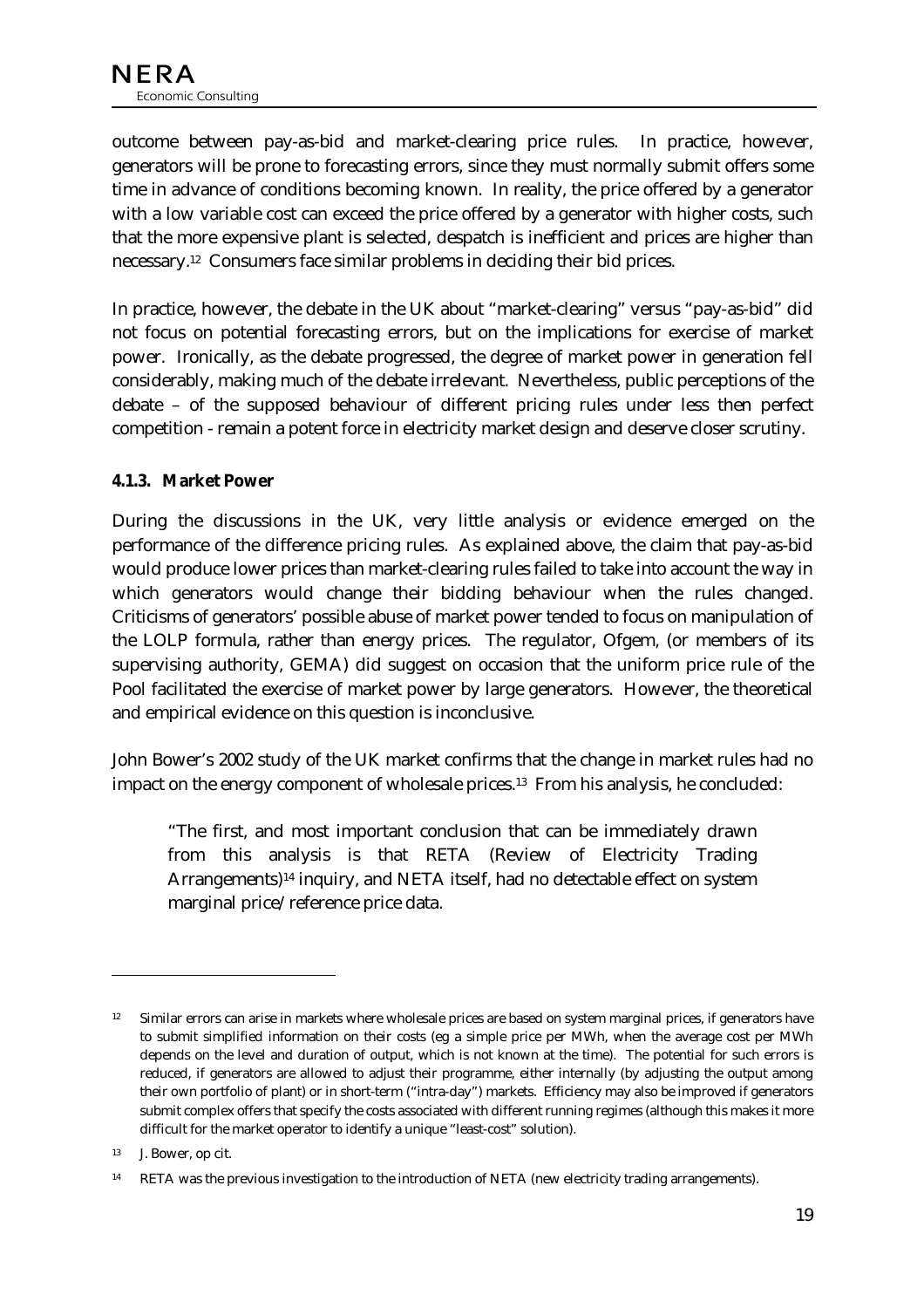$\ddot{\phantom{a}}$ 

In other words, out of a total of 18 variables tested, RETA and NETA, were quickly eliminated because they were statistically insignificant."

Hence, Bower's study did not find any evidence that the adoption (or, more correctly, the expansion) of pay-as-bid pricing rules had reduced prices by weakening market power or by any other means.

Under market-clearing price rules, the abuse of market power and tacit collusion are relatively simple to identify by comparing offer prices with marginal costs. (Regulatory authorities cannot presume that the relationship between offer prices and marginal costs will remain fixed, but offer price rises that are unrelated to changes in marginal costs merit close examination.) It is difficult for companies to raise prices to excessive levels without regulatory scrutiny. Both the Spanish and England & Wales regulators have started inquiries into the bidding practices of the generators which focused on the offers made by owners of the "mid-merit" (or marginal) plant that effectively sets prices. Each investigation was prompted by "anomalous" bidding behaviour as well as "anomalous" market prices. In each case, it was clear which companies were influencing the marginal price.

Under pay-as-bid rules, all parties depart from their own marginal costs when submitting offers and bids. All parties submit prices that are close to the market-clearing price and, in some cases, cheap plant will inadvertently find itself the most expensive plant accepted in the market. It is therefore more difficult to estimate whether each generator's offer prices were 'following' the market or were collusive or abusive. Hence, scrutinising market behaviour becomes more difficult.

Furthermore, if large incumbents collude to raise prices, all generators benefit from higher prices. These elevated prices encourage new entry into the market, thereby eroding the existing participants' market power. Under pay-as-bid rules, new entrants may not anticipate that they can achieve the same prices as incumbents, because their information about market conditions will be inferior. A study commissioned by the California Power Exchange examined the choice of pricing rule and concluded:

"Under the uniform price rule, competitors prosper or fail on the basis of their relative generating efficiencies alone; that is not only a consequence but also a prerequisite of an effectively competitive market. Under pay-as-bid, their profitability depends heavily also on their successful forecasting [of the prices charged by competitors]."15

This finding has important implications for efficiency and for competition. The system marginal price system is a relatively simple concept for small companies to manage. Small

<sup>15</sup> Kahn, A, Cramton, P, Porter, R, Tabors, R (2001) "Pricing in the California Power Exchange Electricity Market: Should California Switch from Uniform Pricing to Pay-as-bid Pricing?" p7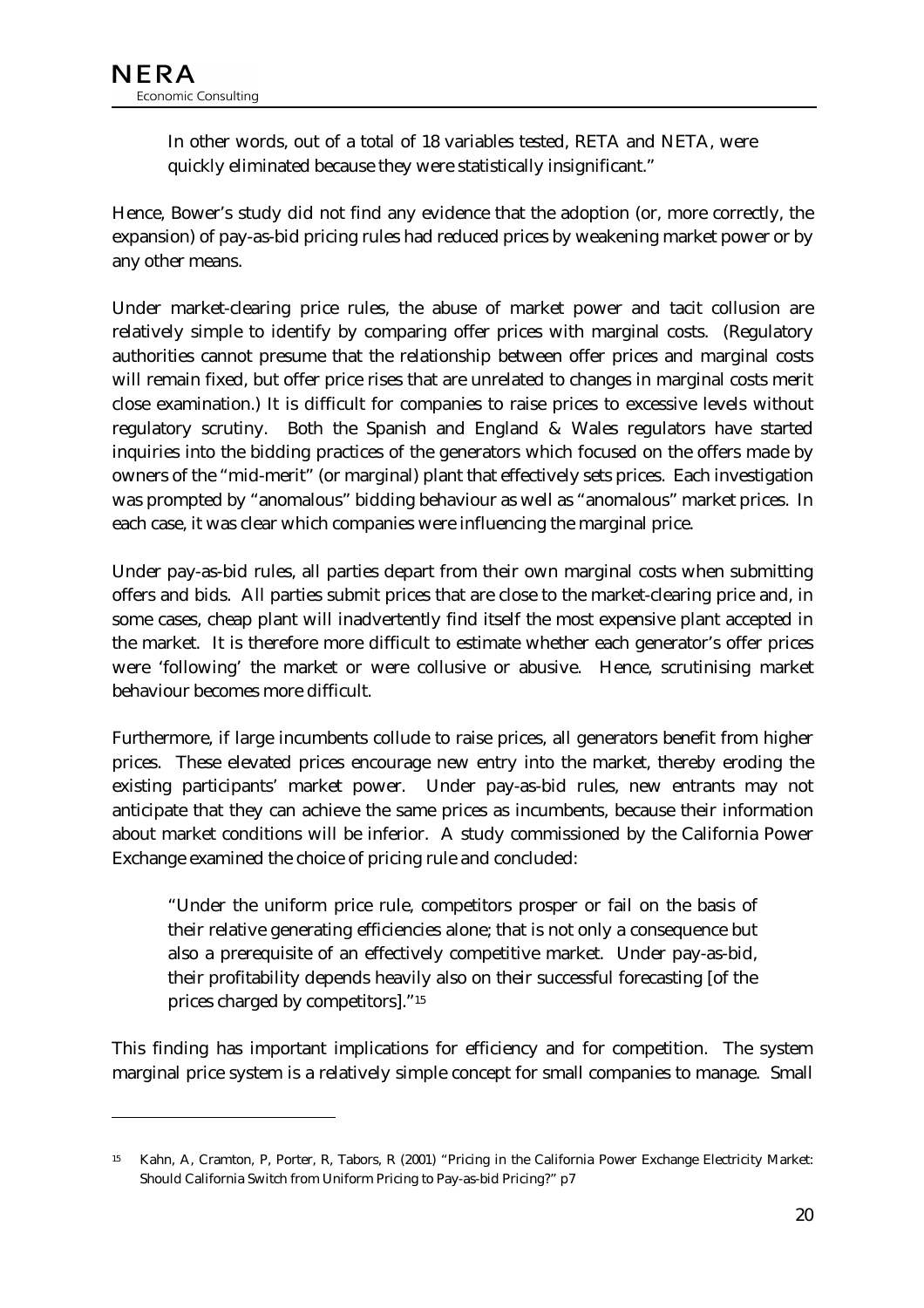<span id="page-21-0"></span>companies (both independent generators and single consumers) need to understand only their own cost structure for short-term bidding in the Pool, and to form a view on long-term market prices for planning purposes. Under pay-as-bid, for every period, small companies must forecast the market price – ie the offer price of the marginal plant - or they will forego a significant amount of profit. This forecasting activity is disproportionately intensive for small companies. It can constitute a competitive disadvantage and become a barrier to investment and entry by independents, which tends to enhance the position of incumbent producers.

#### **4.1.4. Conclusions**

The choice between "market-clearing" and "pay-as-bid" pricing rules consumed a lot of time and effort during the discussion of NETA in the UK, and yet the debate proved rather uninformative in the end. No evidence emerged to support the notion that "pay-as-bid" rules would systematically produce lower prices and, indeed, the greater burden of forecasting seems fall disproportionately on small traders, including independent generators and individual consumers. In such conditions, incumbent generating companies might actually find it easier to exert market power. However, in practice, there is little evidence to suggest that the choice of pricing rule has any major impact on overall price levels.

### **4.2. Price Identification Procedures**

To apply the market-clearing price rule, an electricity market needs a procedure for finding or identifying what the market-clearing price is. Broadly speaking, there are two alternative approaches and the procedure used to find market-clearing prices for electricity depend upon the type of plant that predominates within the system – hydro or thermal.

#### **4.2.1. Pricing procedures for hydro systems**

In hydro dominated systems, such as Nordpool, the cost of fuel is zero, but water stored in the dams has an opportunity cost that varies according to perceptions about future supply and demand. Generators tend to be highly responsive, being able to start and stop production within a matter of minutes, or even seconds. In such markets, it is possible to apply (and, indeed, the Norwegian system operator does apply) the kind of pricing rule known in economics as "tatonnement", in which the system operator acts as a kind of "blind auctioneer" who raises and lowers the market price until supply balances with demand.

Within Norway, generators and consumers notify their position at the start of a day, and submit offers to expand production (reduce consumption) and bids to expand consumption (reduce production). During each hour, Statnett runs a "regulation power market", in which the system operator continually declares a market price in real time, starting with the market-clearing price from the day-ahead (Elspot) market for that hour. Producers (and consumers) evaluate this price and decide what quantity of energy they are willing to generate (or consume) at that price. The system operator evaluates the resulting balance of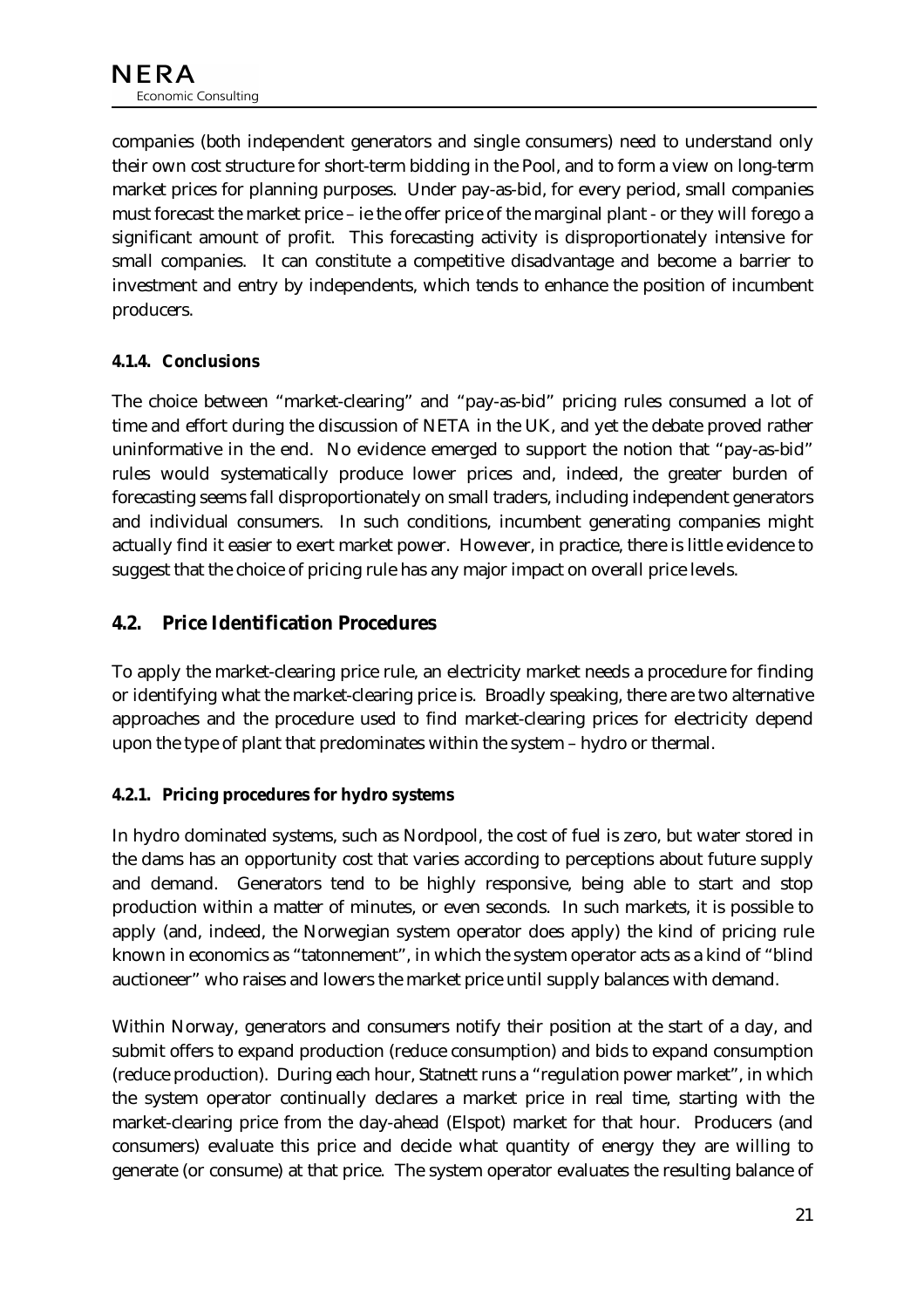generation and demand by reviewing the flow over interconnections with neighbouring countries. If Norway is *exporting* more than agreed, production is too high; the system operator lowers the price on offer (by accepting and announcing the next lowest offer price submitted by traders). If Norway is *importing* more than agreed, production is too low; the system operator raises the price on offer (by accepting and announcing the next highest offer price submitted by traders). Traders then adjust their production and consumption in response. This process continues until supply and demand are in balance within Norway. Statnett sets the market-clearing price as the highest accepted offer price (if Norway was short overall) or the lowest accepted bid price (if Norway was in surplus overall).

#### **4.2.2. Pricing procedures for thermal systems**

In systems dominated by thermal generation (ie fired by hydro-carbon and other combustible fuels), each power station has a specific avoidable cost of generation, covering fuel costs and variable operations and maintenance costs. Thermal plants also have technical constraints that rule out certain flexible modes of operation, eg rapid changes in output. As a result, the system operator usually retains more control over the physical level of output, as seen in the despatch methods practice in England and Wales and in Spain. In such systems, market-clearing prices must be derived from the pattern of output imposed by the system operator (rather than prices determining output as in hydro systems).

Generators submit information on their production costs (eg the cost of starting the plant, plus the variable cost per MWh generated), and technical parameters such as ramp rates (ie the rate at which they can change their output, in MW per minute). The system operator uses a complex computer programme to find the lowest cost pattern of output from each generator (over some period such as a day) based on the costs and technical data. The market uses this output data to derive a market-clearing price by the following means:

- 1. Establish the least-cost pattern of output from each generator sufficient to meet demand;
- 2. Identify the cost in each (half-)hour of running each generator;
- 3. Find the most expensive generator running in each (half-)hour;
- 4. Set the market-clearing price equal to the cost of the most expensive generator running in each half-hour.

This four-step approach applies in Spain's daily and "intra-day" markets, and also lay behind the selection of the System Marginal Price in the old Electricity Pool of England and Wales. The last step in this process has been criticised as uneconomic, or inconsistent with competitive markets, because it finds a "maximum price", instead of the "minimum price" that buyers are used to seeking. However, this criticism reflects a misunderstanding. Given the least-cost pattern of output, the price identified in the last step is in fact the *lowest*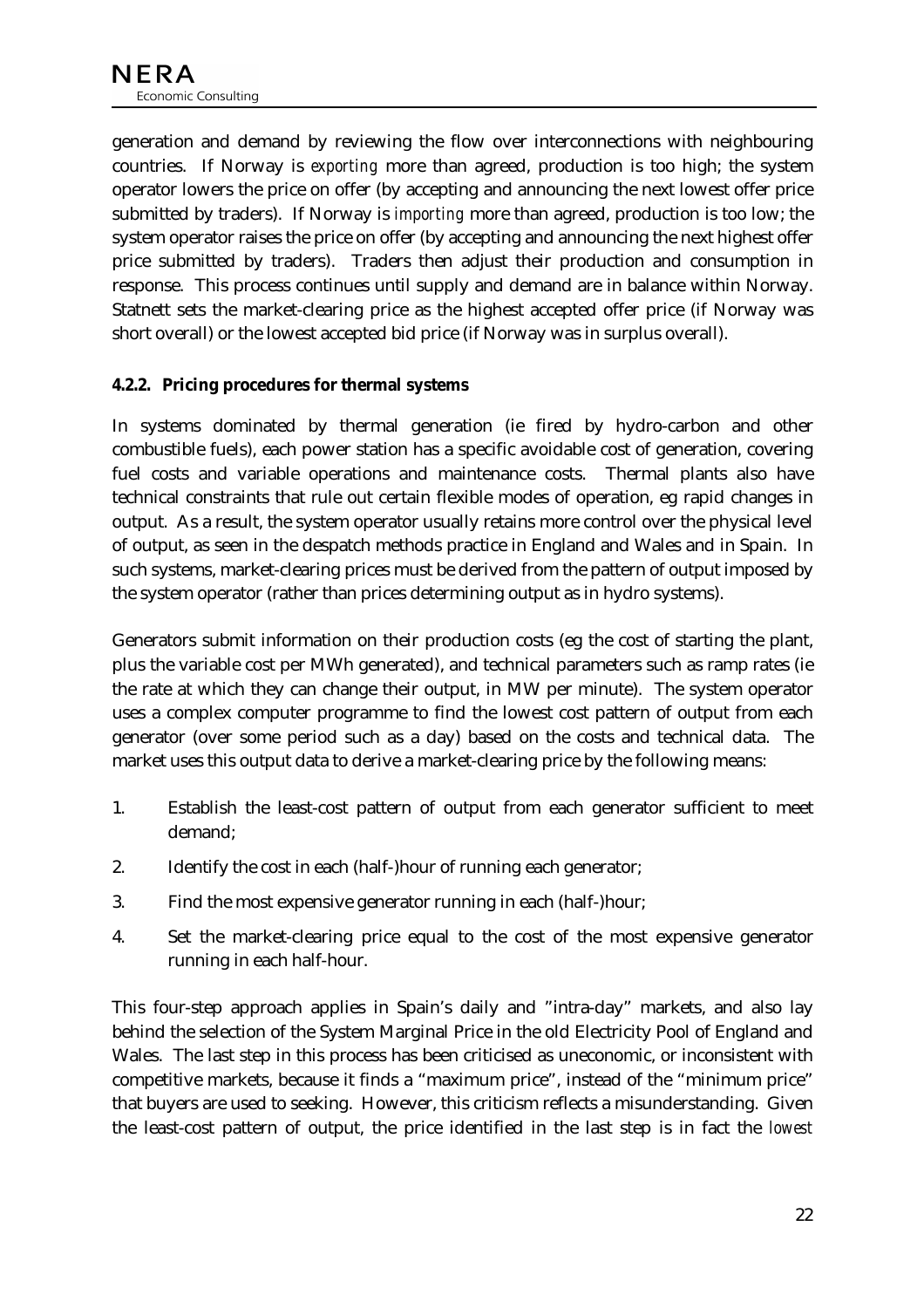<span id="page-23-0"></span>uniform price that will call forth the level of production needed to meet demand.16 This outcome matches that in any other competitive market.

#### **4.2.3. Implications for Italy**

The Italian system is largely based on thermal generation. Consequently, it is to be expected that any market-clearing price will have to be derived from information on costs and technical data submitted by the power station operators.

## **4.3. Single or Dual Imbalance Pricing Rules**

Every electricity market must have a compulsory system for settling the power flows associated with imbalances between contracts and actual flows. The prices put on these imbalances have important consequences for incentives. In the long-term, the level of these prices determines the ultimate value of power, and the incentive to build and maintain generation capacity. In the short-term, the value of imbalances affects incentives to generate and consume electricity and to sign power contracts.

One of the main elements of NETA is the adoption to a "dual imbalance price regime" – lower prices for surplus imbalances than for deficit imbalances. The declared intention of this system is to provide an incentive for market participants to balance. (Ofgem was convinced that using the same price for surplus and deficit imbalances would encourage market participants to tolerate imbalances.) However, the dual price system has other implications for risks and incentives. In the following, we consider the relative merits of the single and dual price systems.

#### **4.3.1. Single price systems**

 $\overline{a}$ 

In England and Wales, Norway and Spain, participants pay for (or are paid for) deviations from contracted (or notified) levels of generation (and sometimes consumption). The rules for pricing such imbalances are based on one of two pricing philosophies: the marketclearing price ; or a punitive price.

• In England and Wales, under the Pool until 2001, generators received the Pool Purchase Price (System Marginal Price plus LOLP.VOLL element) for all scheduled generation. If a generator failed to produce the scheduled volume due to an outage, the generator had pay the Pool Purchase Price for the missing volume of energy.17 On the other hand, consumers paid for their consumption at the Pool Purchase Price (plus a small surcharge to cover various costs of system operation). Hence, short-

<sup>&</sup>lt;sup>16</sup> If the price were any lower, at least one generator would be operating at a loss and would be unwilling to generate.

<sup>17</sup> Different prices – primarily the plant's own offer price – applied to variations in output that were the result of instructions from the system operator.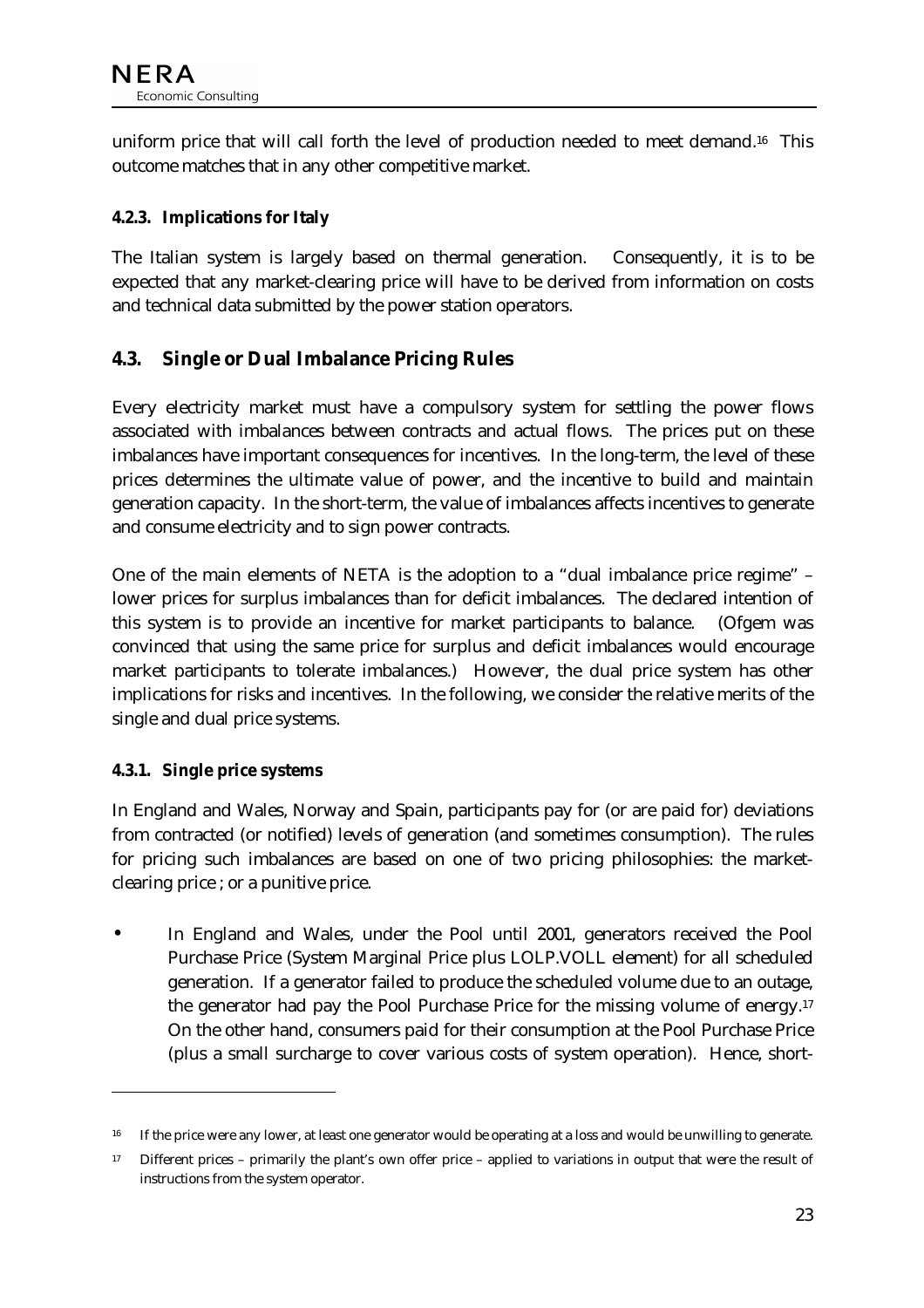term variations in production or consumption (compared with contract volumes) used to be priced at Pool Purchase Price.

- In Spain, generators are charged the marginal price of the generation offers accepted to maintain the balance between generation and consumption in real time, plus a surcharge based on the costs of secondary reserve (allocated pro-rata to the absolute value of each trader's deviation from the programme).
- In Norway, generators sell most of their output through contracts (in which prices are negotiated) and they sell some of their output in the day-ahead (Elspot) market (which sets a single market-clearing price). Any last minute variations in output or consumption are settled at a market-clearing price derived from Statnett's "regulation power market".

In all these cases, a single charge for energy is or was used for imbalances, based on the derived market-clearing price for energy (or a proxy for such a price).

In the old Pool, and in Spain, this system is combined with the adoption of a "gross" (or "very largely gross") pool, in which all (or nearly all) physical output flows through the centralised market as if it were any imbalance. It is therefore hard to say whether traders are/were relying "too heavily" on the imbalance market. However, both markets operated centralised markets from the day-ahead stage. As a result, the system operators had a great deal of time to adjust the pattern of output and were not unduly inconvenienced by anticipated imbalances.

In Norway, the system operator effectively has control only within real-time (ie within each hourly settlement period). However, Norway's hydro generators can respond to system problems within seconds, so imbalances do not create operational problems.

#### **4.3.2. Dual price systems**

 $\ddot{\phantom{a}}$ 

Under NETA, both generators, traders, retailers and some consumers in England and Wales pay for (and are paid for) imbalances calculated as the difference between metered generation (or consumption) and notified contract sales (or purchases).18 Participants who run a deficit must pay the System Buy Price (SBP). SBP is a relatively high price, derived from the offer prices of expensive generators that the system operator instructs to increase their output through the Balancing Mechanism. When participants run a surplus, they receive the System Sell Price (SSP). The SSP is the average of the prices received by the system operator for its sales through the Balancing Mechanism, and tends to be rather low (sometimes even negative).

<sup>18</sup> Generation (and its net contract sales) must be held in a separate account from consumption (and its net contract purchases), so that traders cannot net off the imbalance risks for generation and consumption.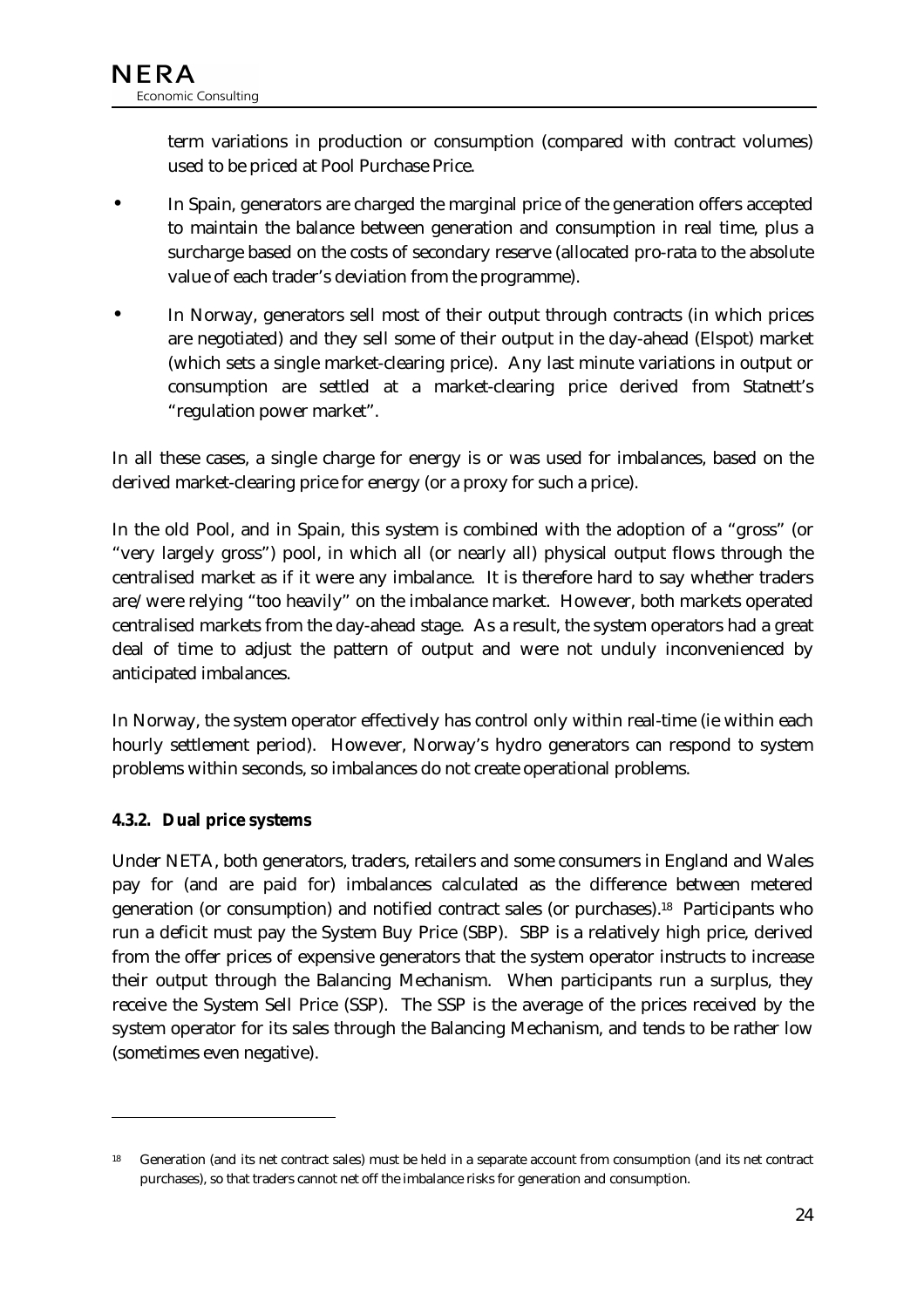The dual price system can be regarded as a penalty system, in the following sense. Suppose that in any period there is a market price, PM, which lies between SBP and SSP. Then it is possible to regard the two imbalance prices as a market price plus or minus a penalty:

|  | System Sell Price (for surpluses) |  | $PM - (Penalty 1)$ |
|--|-----------------------------------|--|--------------------|
|--|-----------------------------------|--|--------------------|

System Buy Price (for deficits)  $= PM + (Penalty 2)$ 

In the Netherlands, for example, the dual prices for imbalances are calculated in precisely this way, as the market price (emerging from the Amsterdam Power Exchange) plus or minus a fixed penalty (ie, Penalty  $1 =$  Penalty 2). However, under NETA, neither of the imbalance prices is a true market price. Instead, they reflect a restricted set of production conditions and the associated penalties are implicit and highly unpredictable. Both imbalance prices are highly influenced by the behaviour of the system operator.

These features of the imbalance prices would not matter if market participants could take steps to avoid imbalances. However, many market participants are unable to control, or to predict exactly, their actual sales to consumers (particularly in the case of small retailers) or generation (particularly for intermittent generators such as wind turbines). The dual pricing system therefore creates unhedgeable risks. Market participants are unable to predict what the System Buy Price and System Sell Price will be, or even which price will apply to their imbalance. As a result, they have not found ways to share imbalance risks with other market participants, through hedging agreements. Instead, market participants are managing these risks (1) by horizontal (and vertical) integration, and (2) by continuously "going long" and (3) by choosing to operate plant flexibly, even if that means operating is less efficiently.

- 1. Horizontal integration allows market participants to spread their risks over a wider portfolio of production and sales, so that their imbalances vary less relative to their overall revenues. This approach is only available, of course, to large companies, and acts as a barrier to entry. In Germany, the Federal Cartel Office has criticised similar dual price schemes operating in some areas of Germany for similar reasons.
- 2. The second tactic, "going long", means that traders to try to run a surplus in all conditions. This approach suits risk averse traders, because the penalties implicit in the System Sell Price (for surpluses) have been consistently less volatile and less expensive than the penalties implicit in the System Buy Price (for deficits). If market participants consistent enter the market committed to a "long" position, ie having committed excess generation, the system operator must continually use the Balancing Mechanism to pay generators to reduce their production.
- 3. Finally, generators are operating their plant in a less risky, but less efficient, manner, eg by part-loading a lot of capacity, rather than taking some capacity off-line overnight. (When generating capacity is off-line, generators face a bigger risk that it will not return to operation on time, than if the plant is part-loaded.)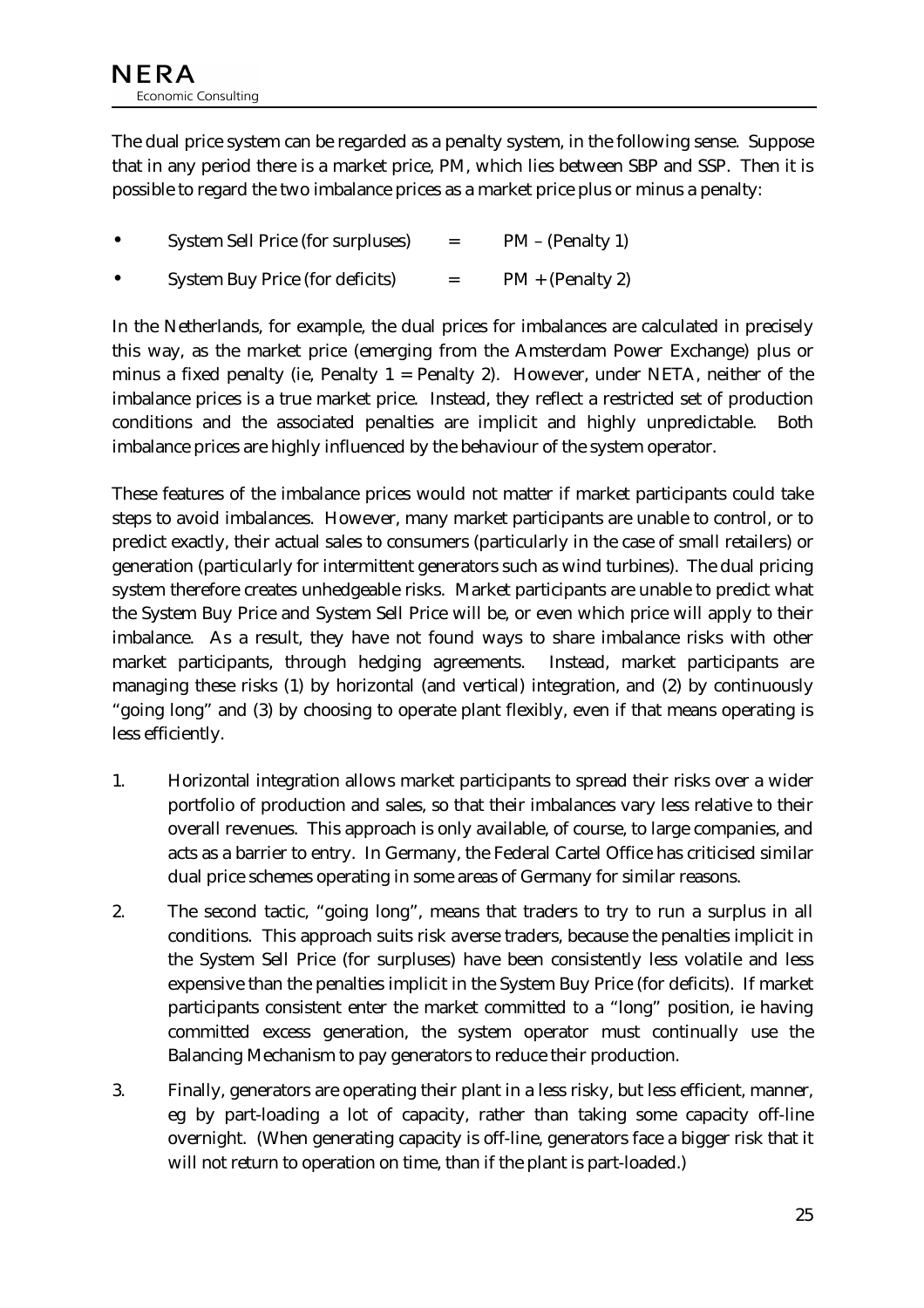The Balancing and Settlement Panel is currently considering a modification to the market rules to eliminate the dual price regime and to replace it with a single price. This modification has been inspired by the risks and problems facing small companies, which are unable to benefit from horizontal integration. However, the system operator has responded with a counter-proposal that maintains the dual pricing system, but narrows the gap between them.

#### **4.3.3. Conclusions**

Although all electricity has implicitly the same value at any one time, no matter where it is coming from or where it is going, several electricity markets apply two different prices to imbalances, a lower one for surpluses and a higher one for deficits. The reasoning behind this approach is the desire to encourage individual market participants to balance, ie to keep their net production (production minus consumption) in line with their net contracts (sales minus purchases).

The creation of two imbalance prices (and the abolition of any notional "market price") was one of the design priorities for NETA. The stated aim was to promote trade, ie to encourage traders to balance their own portfolios and not to rely on the system operator. In practice, however, the outcome has been slightly different: fearful of the high penalty associated with deficits, market participants have reacted by trying to run a permanent surplus. As a result, the system operator has consistently had to intervene to reduce production from the plants committed by market participants. Such a process does not necessarily produce an efficient pattern of despatch, or reduce the role of the system operator. Moreover, the unpredictable nature of the implicit penalties has created unhedgeable risks and financial difficulties for independent (ie small) companies operating a small number of generators, or serving a small number of customers. These problems act as a barrier to entry.

In a system such as the UK's, where production is divided among a sufficient number of generators to allow competition, the discouragement to independent companies may not be sufficient. In Germany, however, where production is highly concentrated (at least within regional control areas), the discouragement of new entry is serious enough to merit investigation by the Federal Cartel Office.

Spain's market applies a single market price to both surplus and deficit imbalances, but then allocates the costs of ancillary services to absolute imbalances (surpluses and deficits), to give an incentive for market participants to abide by the programmes emerging from their trading activities. A similar approach is found in the Netherlands. Using a single market price allows traders to manage risks more effectively. For instance, if demand rises, traders know that the system operator will call for extra output from generators. The highest price paid for this extra output determines both the revenue to the generator and the charge to the retailers whose demand increases. The generator and the retailer therefore face similar, hedgeable risks, since their net revenues depend on the same "basis price". Adding a small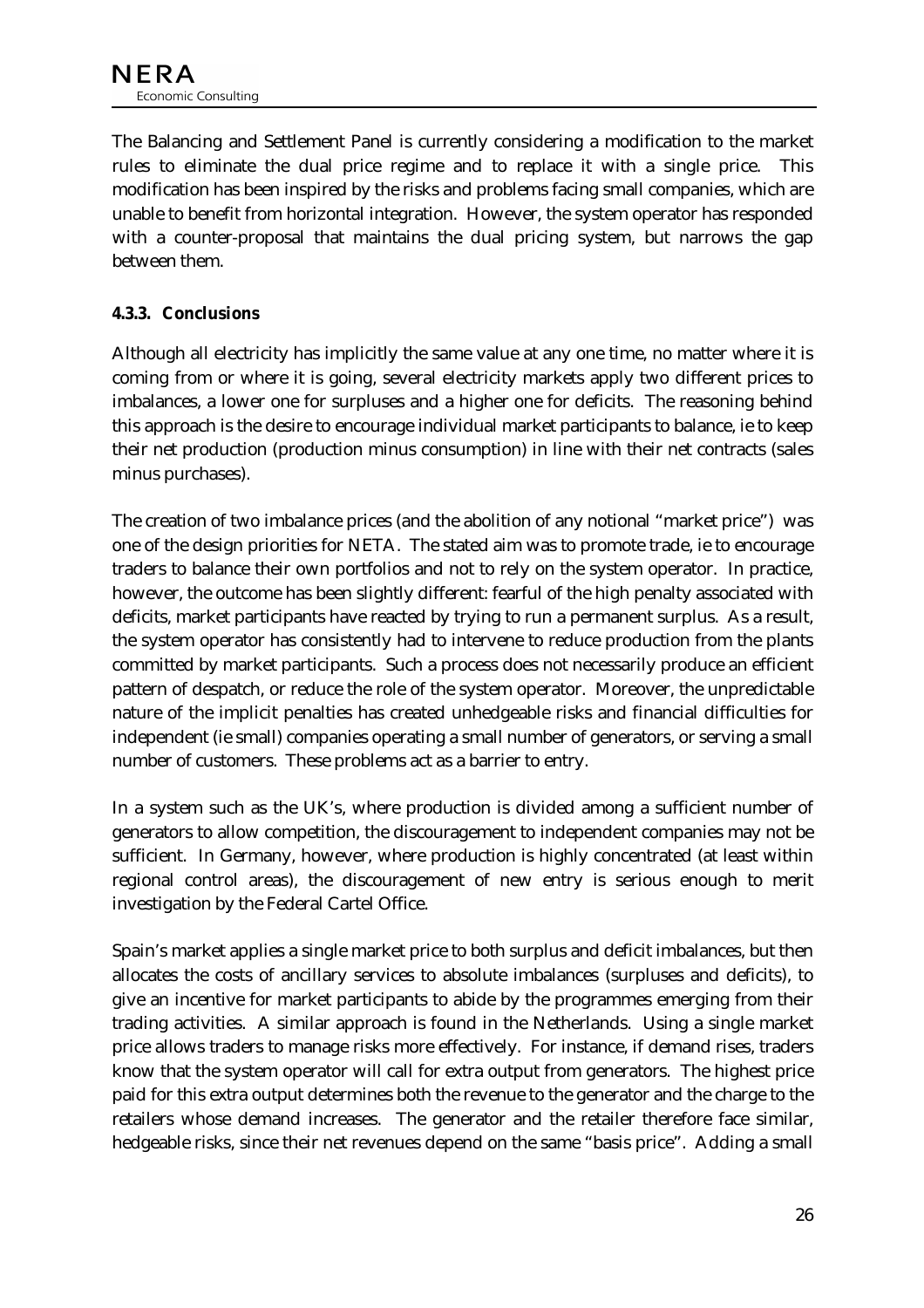charge for any imbalances does not create any major additional "basis risk", if the size of the charge is relatively stable.

Nord Pool operates with a single imbalance price, which tends to be fairly predictable and can be hedged. Statnett appears to have few concerns about difficulties caused by imbalances, not least because Norway's hydro generation can respond very quickly at reasonable cost, so imbalances do not create operational problems.

The emphasis placed on the need for market participants to balance (ie to avoid imbalances), and the penalties placed on the absolute value of imbalances, therefore seems to depend upon a number of factors.

- The system operator may want market participants to balance, if imbalances are expensive to counteract, or threaten system security. Neither of these conditions seems to hold in Norway, for instance, which may explain the adoption of a single price. Such risks also diminish if the system operator has control over output from the day-ahead stage.
- The penalties for imbalances tend to hit small generators and retailers hardest, because they cannot spread imbalance risks over a portfolio of production and consumption. In markets where new entry (ie small companies) are important, this effect is considered a major disadvantage.

The choice of single versus dual imbalance price therefore depends heavily on whether the system operator can ensure system security at low cost by other means, and whether facilitating entry by small companies is a priority or not. Furthermore, even if it is considered desirable to penalise imbalances, such penalties should be predictable and limited in scope. NETA shows that large, unpredictable penalties for imbalances create risks that cannot be hedged, and that unnecessarily penalise small players. Some reform of this aspect of NETA is therefore likely.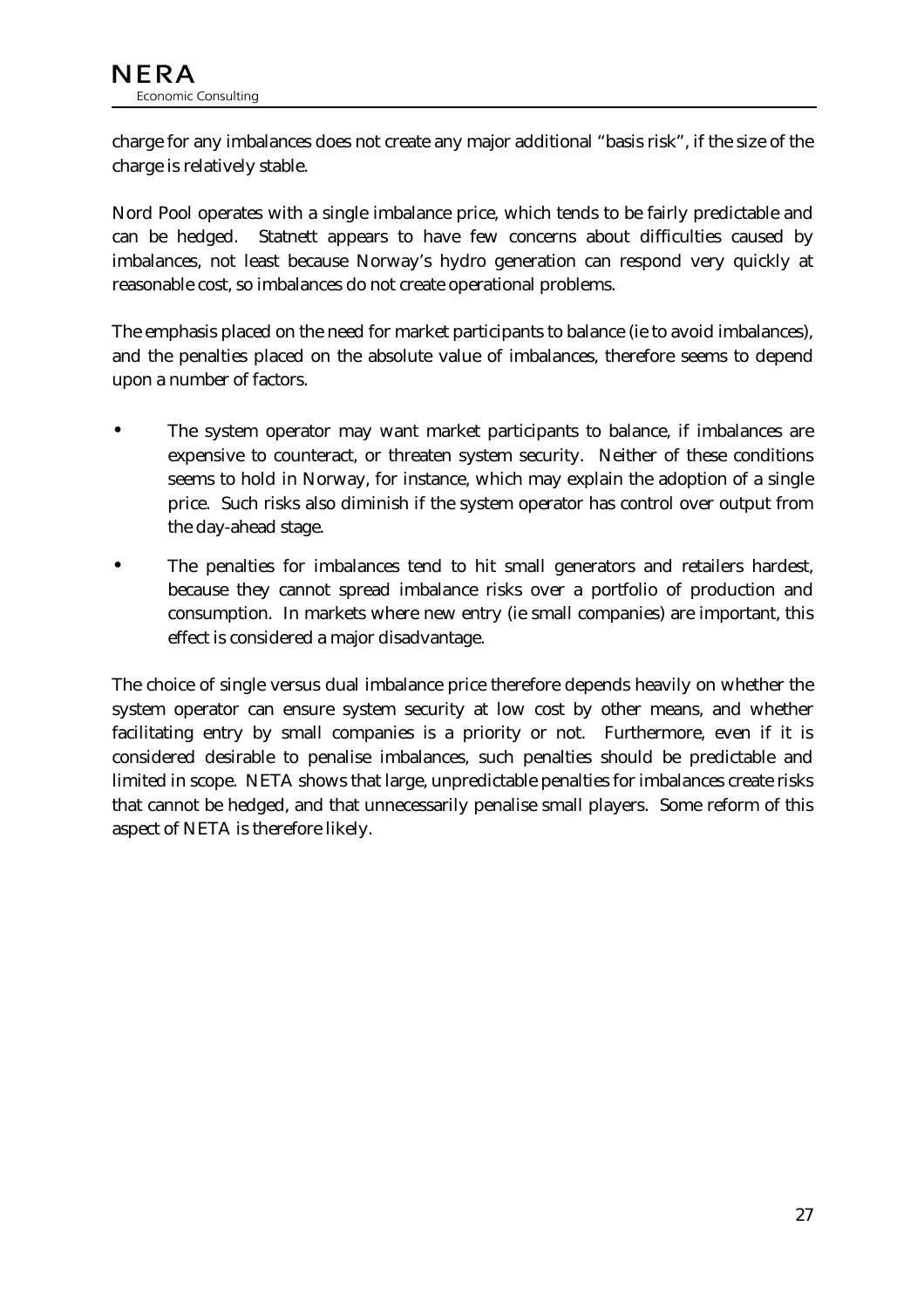# <span id="page-28-0"></span>**5. CAPACITY PAYMENTS**

## **5.1. Economics of Investment in Generation**

The electricity industry is characterised by large investments in long-lived assets such as power stations and transmission lines. These assets last between 20 and 40 years and such investments are irreversible. The fixed cost of buying and building these assets is therefore a "sunk cost" that cannot be avoided. To operate these assets, the owners incur "avoidable costs". Some avoidable costs are "fixed" (ie incurred just to keep the asset available) and some are "variable" (ie linked to the level of output from the asset). Investors hope to recover sunk costs over the life of the asset during periods when prices lie above the "avoidable" costs of operating the asset.

In competitive markets, prices will be driven by the marginal cost of meeting demand. In most periods, generation capacity will exceed demand and the marginal cost of meeting demand is the variable cost of a generator. These variable costs - the fuel costs of power production – form a relatively low share of total costs. Hence, for as long as prices reflect only variable costs, few generators, if any, will be able to cover their sunk or fixed costs. If this situation persisted, it would not only drive all generators into bankruptcy, it would also discourage any investor from building new generation capacity.

However, at some point, the excess generation capacity will disappear, either because old plant costs down or because demand rises. When demand actually exceeds generation capacity, the competitive price of electricity will no longer reflect only the variable costs of production. Instead, the competitive market price of electricity will rise to the level necessary to ration the available supplies, by discouraging demand.

If demand is highly sensitive to price (price elastic), the resulting increase in prices may be relatively small. However, in most electricity systems, a large volume of demand is price inelastic and prices rise dramatically when capacity is short. These high prices signal to the market that new investment is required and new power stations are built.

# **5.2. Implications for Pricing**

The way in which these high prices arise depends upon the time at which prices are set. In "real-time" markets – the centralised pools (gross or net) that set a price for each (half-)hour with respect to actual conditions at the time – prices oscillate between very low levels (fuel costs of generation) and very high levels (rationing prices when demand exceeds capacity). Experience in the electricity market of Victoria, Australia demonstrates how a shortage of generating capacity can produce very short "price spikes", in between sustained periods of low prices. (See [Figure 5.1.](#page-29-0))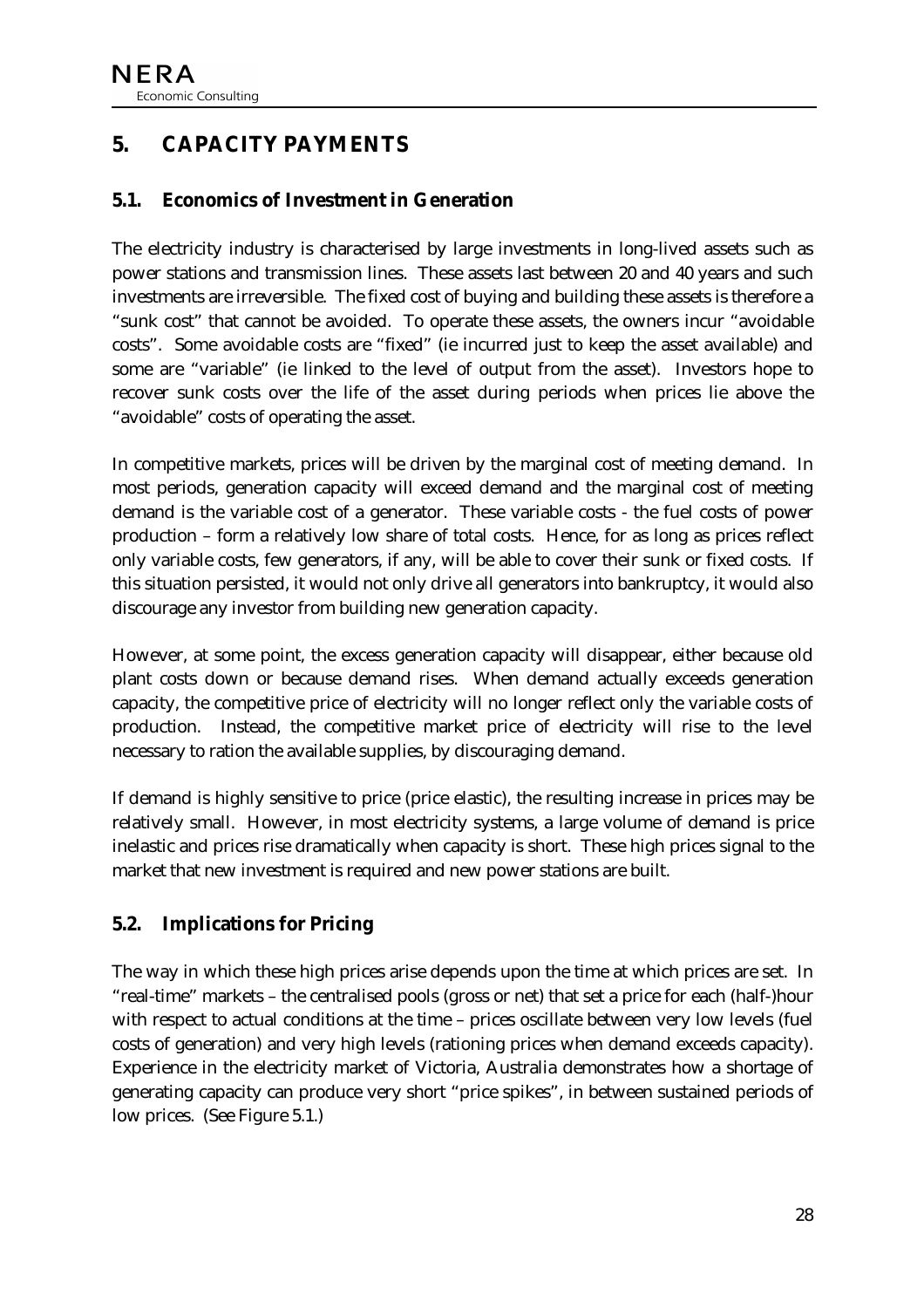$\ddot{\phantom{a}}$ 



<span id="page-29-0"></span>

The purpose of such real-time pricing mechanisms is to ration demand, but consumers (or their retailers, acting on their behalf) may find it difficult to curtail their demand in response to prices, if they do not find out until too late what the market price actually was. Even in periods where capacity is short, real-time market prices will not rise much above fuel costs. Market prices only hit the extreme levels seen in Figure 5.1 when load is actually lost (ie when consumers are cut off involuntarily). In a thermal system, where prices are derived from the pattern of production, such prices are only posted after the hour is over, by which time it is too late for consumers to respond.19 Demand response then relies on consumers' (or their retailers') ability to anticipate large but unpredictable changes in spot market prices.

Because it is difficult to anticipate (and respond to) such events, experience like that seen in Victoria often leads to calls for alternative pricing mechanisms. In Spain, market rules prevent prices from rising above the highest offer price submitted by any generator. In Norway, the regulator has considered forcing the system operator to sign contracts with peaking generators. The market in Argentina, to look further afield, has always set prices at the *start* of each hour, based on forecast conditions. However, several markets offer additional payments to generators, in the hope that the resulting investment will avoid the need for price spikes to occur. Such mechanisms must nevertheless provide a reasonable prospect of recovering sunk and fixed costs, as well as the variable costs of generation.

<sup>19</sup> As discussed in section , traders can watch prices emerge from a "tatonnement" process in Norway's electricity market, but such processes are limited to predominantly hydro systems.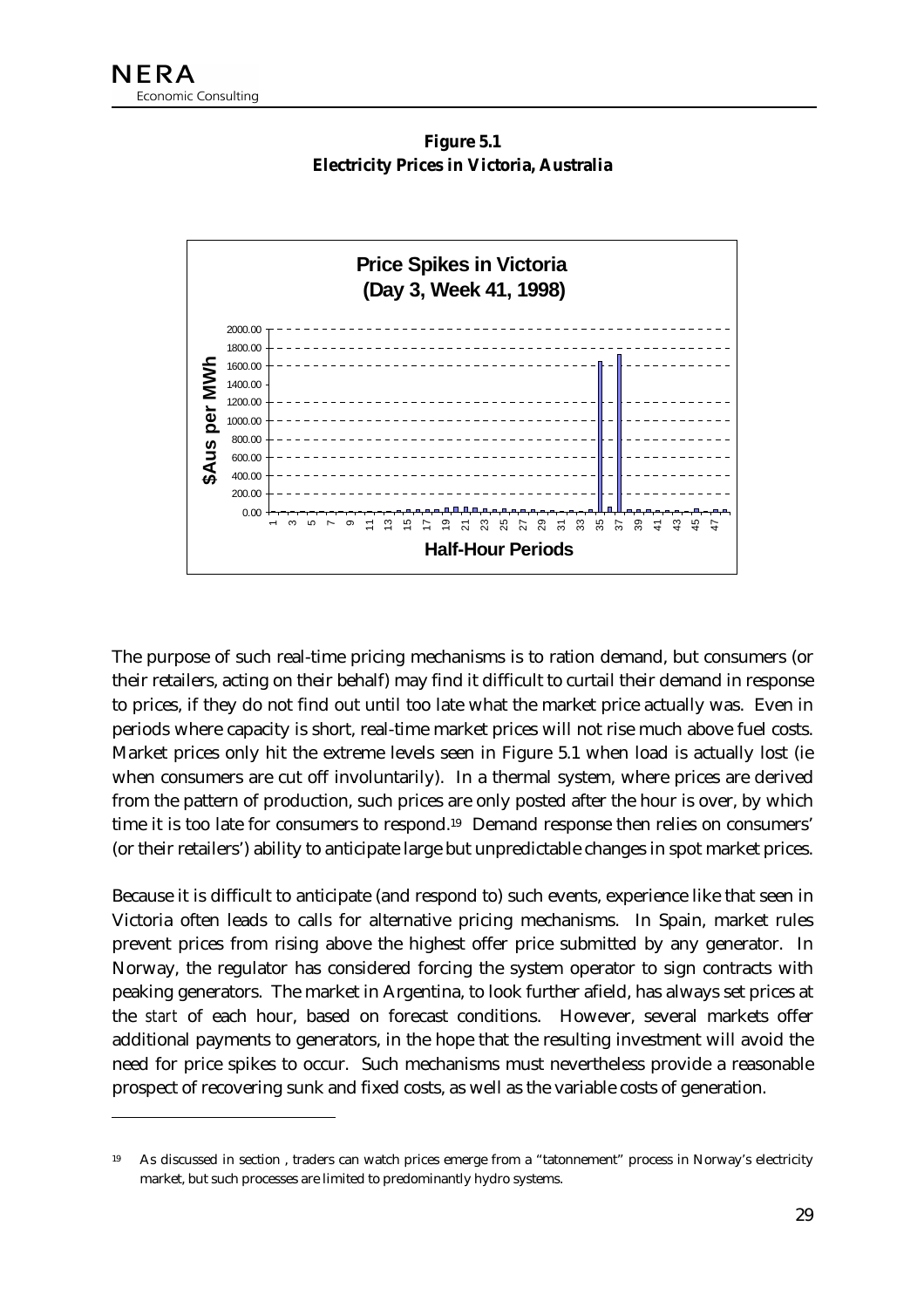# <span id="page-30-0"></span>**5.3. Centrally Administered Capacity Payments**

Several electricity market designs try to eliminate the huge fluctuation in prices that occur if generators can only recover their sunk costs in the few hours when demand exceeds capacity.

#### • **England and Wales: Probabilistic Capacity Payments**

The Electricity Pool in England and Wales provided a "capacity payment", which spread the value of peak-time capacity over a number of periods, in proportion to the *probability* (calculated on the previous day) of a capacity shortage. When the probability of a capacity shortage rose (because of a high demand forecast or an anticipated lack of capacity), generators received higher capacity payments.20 The purpose of the payment was two-fold:

- First, to provide short term signals to the market so that maintenance decisions and short-term availability for stations reflected the requirements of the market.
- Second, to provide long-term signals for new capacity construction, thereby maintaining sufficient plant margin to ensure system security.

The scheme worked well during the early and mid 1990s, when it matched the daily planning cycle of coal-fired generators. By the late 1990s, the formula was beginning to offer increasingly inappropriate signals, because it failed to keep abreast of short-term changes in generator availability due to (1) more flexible management at coal-fired stages and (2) shortterm arbitrage between electricity and gas markets. However, the abolition of the capacity payments under NETA has raised concern about incentives for investment in new generation capacity.

#### • **Spain: Fixed Surcharge per kWh of Consumption**

The Spanish Electricity Pool collects a charge on each kWh of consumption and divides the resulting revenue among available generation capacity as a reward for making capacity available: the more plant is available, the lower the payment to each generator. This scheme therefore mimics some aspects of the formula in England and Wales although, while the Spanish formula does not attempt to reflect consumers' valuation of unserved energy, as in England and Wales. In Spain, the system seems intended to allow generators to recover the costs of reserve (peaking) plant. However, in practice the level of the charge paid by consumers is defined by the government, which has progressively reduced it from an average level of 0.78 €cents/kWh to 0.48 €cents/kWh.

 $\ddot{\phantom{a}}$ 

<sup>20</sup> See Appendix A for a detailed explanation of the formulae.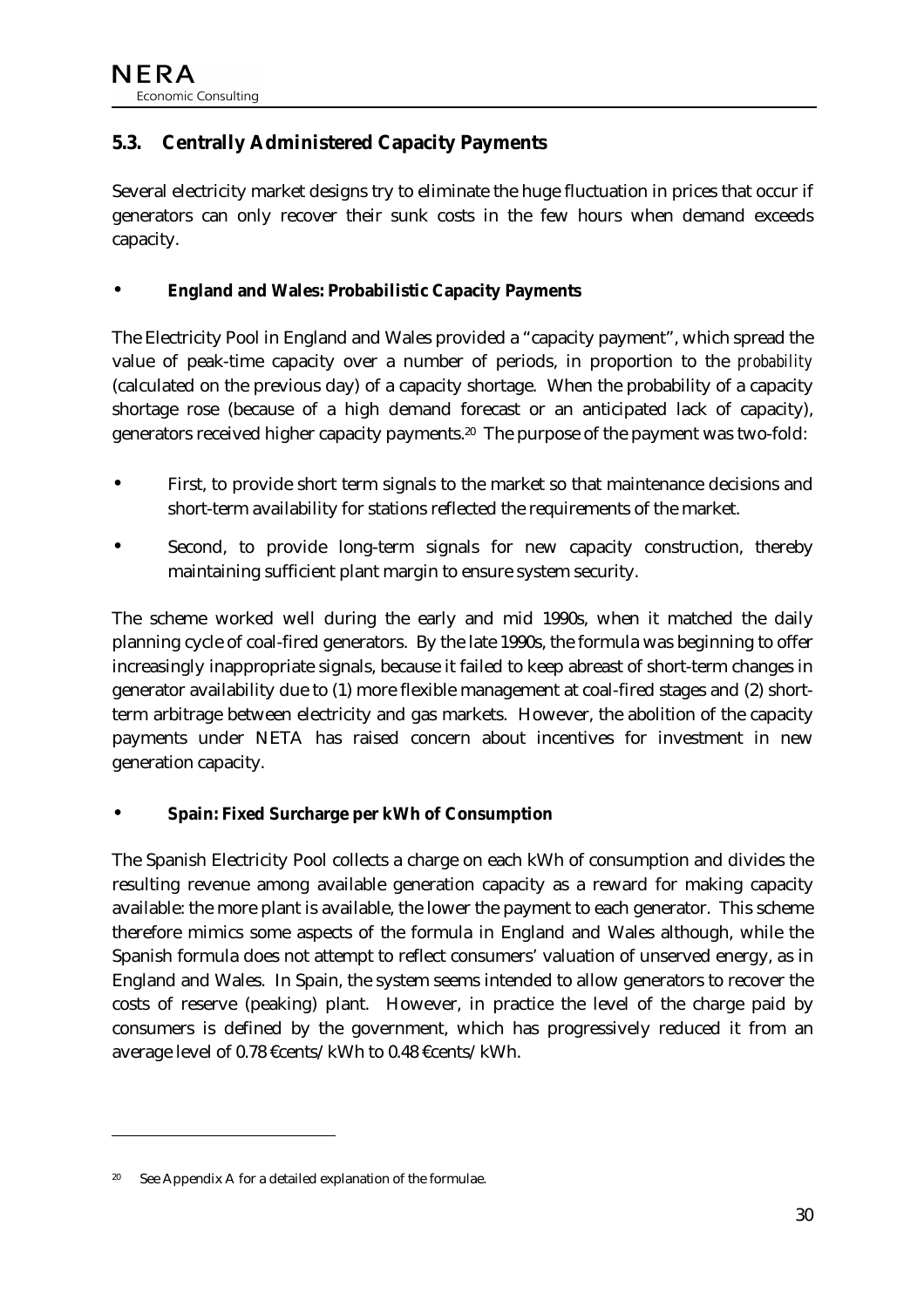"Free" consumers (ie consumers who have exercised their right to leave regulated retail tariff) pay an average of 0.18 €cents/kWh. "Captive" consumers (ie who have not exercised this right) pay whatever amount is necessary to bring the average contribution up to 0.48  $\epsilon$ cents/kWh (currently more than 0.60  $\epsilon$ cents/kWh). Thus, the more consumers exercise their right to leave the tariff, the more captive consumers have to pay. The methodology for defining the level of the charge levied on consumers and paid to generators in Spain has not been made public, so it provides no long-term guarantee of cost recovery. Perhaps not surprisingly, there are increasing concerns in Spain about the risk to investment (and the cost of relying on generators constructed under the "special regime").

#### • **Appraisal and comparisons with real-time pricing**

Both these capacity payment systems allow generators to spread the recovery of their sunk costs over a larger number of hours and a larger volume of sales, so that prices fluctuate less than in a "pure" real-time pricing system. In practice, the main benefit may be the avoidance of extremely high prices *and the associated tendency for governments to intervene in markets*. Consumers can protect themselves against high prices by signing long-term contracts with generators; such behaviour would encourage efficient plant construction. However, consumers may believe it is cheaper not to sign long-term contracts and instead to demand government intervention if and when electricity prices actually rise. Such behaviour is an example of "market failure" (ie the lack of a market, in this case for longterm contracts) that may prevent efficient construction of generation capacity.

Nord Pool does not offer any similar capacity payments. However, the reason seems to be the relative stability of power prices in a system dominated by hydro-generation, in which prices are determined by energy shortages (not capacity shortages) and by arbitrage between periods (which allows the reward for capacity to be spread). Although the Norwegian market has seen high prices during seasons when water was short (notably in 1996). However, the price rise was small relative to price rises observed in thermal systems (about four times normal prices, rather than a hundred times) and was limited by the ability of many consumers to reduce their demand. The regulator, NVE, has investigated the market at various times, but has not undermined the basic freedom of generators to raise prices in times of shortage.

In other words, real-time pricing may offer economically efficient pricing signals in theory, but in practice these signals may be unsustainable, because they invite government intervention to change the market rules, or to impose caps on prices. Such interventions undermine the prospect of recovering generators' investment costs and so discourage investment. As a result, despite their shortcomings, capacity payments may offer a more stable and *credible* basis for rewarding investments in capacity, than real-time pricing.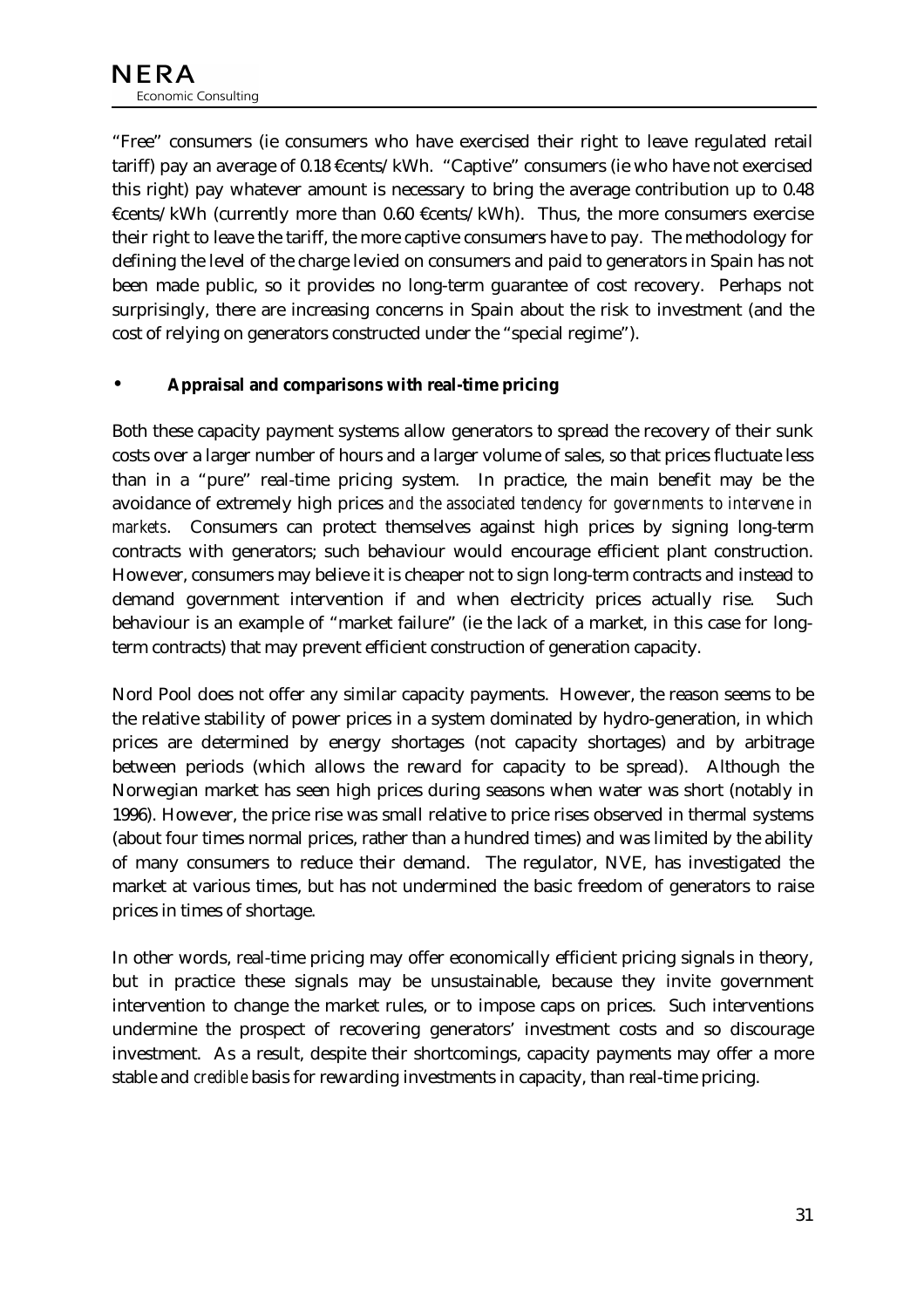## <span id="page-32-0"></span>**5.4. Conclusions**

Security of supply remains a critical issue within the electricity industry. Relatively inflexible demand (particularly close to real-time), combined with high capital costs and long lead-times for investment, makes the electricity market prone to large swings in market price. If prices are allowed to follow marginal price signals, electricity markets are prone to long periods of low prices followed by extreme pricing levels. Consumers can protect themselves through bilateral contracts, through which they undertake to pay the fixed costs associated with generation. Alternatively, consumers can rely on political pressure to override or prevent high prices. The latter strategy often seems attractive to consumers, but in the long term it prevents generators from recovering their fixed costs, undermines investment signals and raises costs and prices.

The Victoria market in Australia demonstrates extreme prices at times of capacity constraint, whilst the California market demonstrates the political problems caused by sustained high prices. To avoid such pressures, a number of pools have implemented a centrally administered capacity payment that "smoothes" electricity prices, ie to spread the reward for capacity over more periods. Consumer groups have sometimes complained about generators manipulating capacity rules in ways that raise prices. The spreading of capacity payments may make it difficult for interruptible consumers to avoid high price periods. However, the problems with real-time pricing (including the difficulty for consumers of anticipating when high prices will occur) mean that centralised, administered capacity payments may continue to offer some advantages. On this point, the solution is likely to be driven by local production conditions and concerns.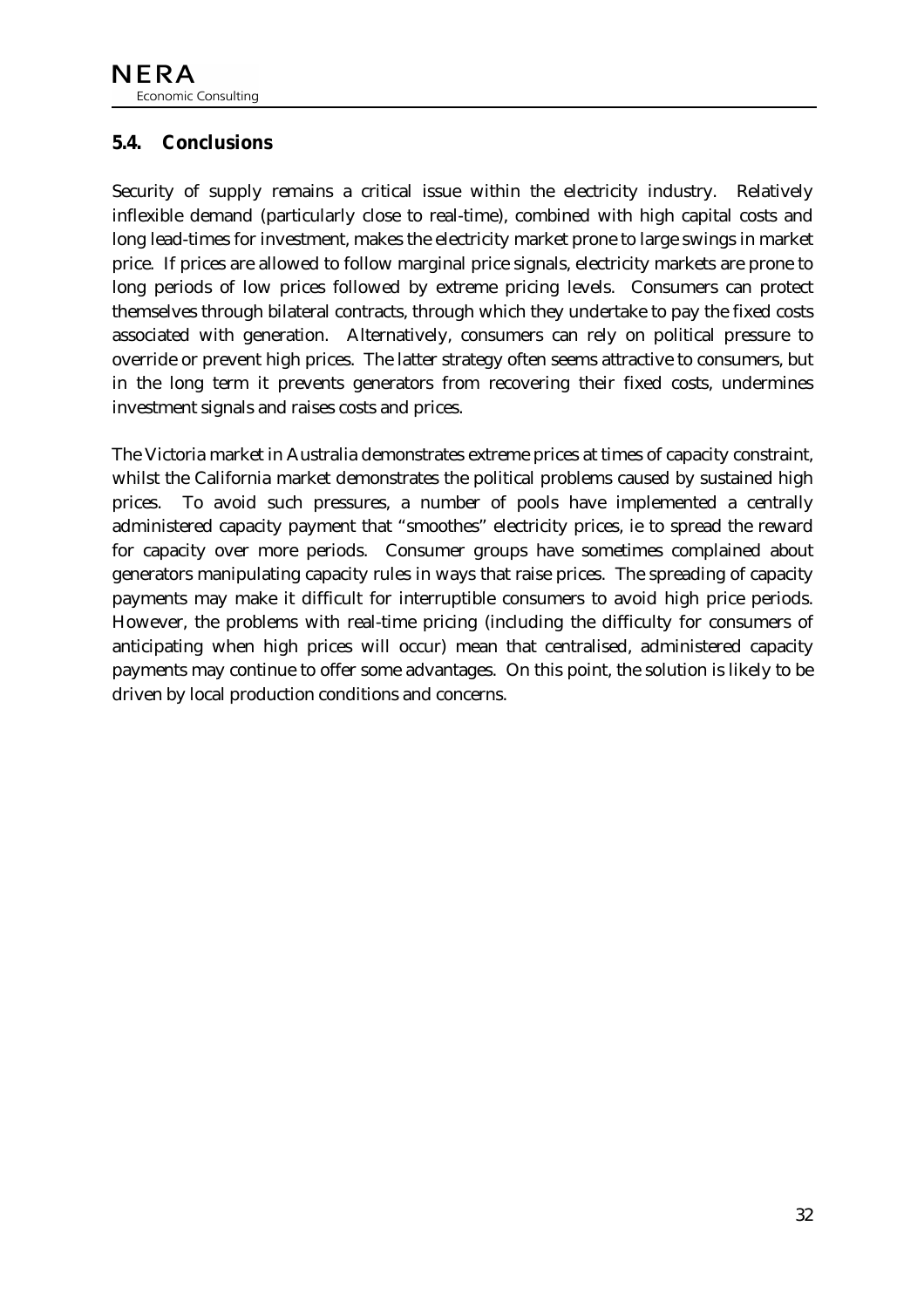# <span id="page-33-0"></span>**6. CONGESTION MANAGEMENT**

Transmission constraints within a network segment the electricity market. As a result, if production costs differ from one area to another, electricity may have markedly different values at different points on the network. Signalling the local market values of electricity may be important for encouraging efficient decisions about the production and consumption of electricity, and about the location of generation capacity.

On the other hand, market segmentation may limit the effective number of competitors within some areas, which creates fears of a reduction in market liquidity and even possible abuse of market power. The prospect of electricity prices differing by a large amount within one country may create political problems. Many electricity markets therefore make no allowance for transmission constraints when setting prices - even though, of course, the system operator must take transmission constraints into account when deciding the pattern of output.

The treatment of transmission constraints, and the resulting congestion of the network, therefore represents a major design issue. The following section sets out three different approaches, beginning with the one that most closely reflects the physical reality.

## **6.1. Market Splitting**

Market splitting creates separate markets in each area bounded by transmission constraints. The Norwegian market applies the principle of market splitting, as illustrated in [Figure 6.1](#page-34-0)  below. This example shows two zones linked by one interconnector, but the economic principles apply equally to multiple zones and interconnectors.

In the figure, each "ball" represents 100 MW of generation and each "house" represents 100 MW of demand. Associated with each generator is an offer price in øre per kWh. Demand is 200 MW in the left hand zone, and 400 MW in the right hand zone, making 600 MW in total. If the system faced no transmission constraints, the market (or the system operator) would select the six cheapest generators, ie those offering prices from 10 to 14 øre per kWh. The "system price" would equal the highest accepted offer price, ie 14 øre per kWh.

However, selecting generation on this basis would create a surplus of 200 MW in the left hand zone, which would overload the 100 MW link between the zones. The system operator must therefore leave one generator in the left hand zone unused – and efficiency demands that the most expensive generator, priced at 13 øre per kWh, is not despatched. To replace this plant's output, the system operator despatches the next most expensive plant in the right hand zone, at a cost of 15 øre per kWh. The generators required for an efficient despatch in accordance with transmission constraints are shown with "ticks".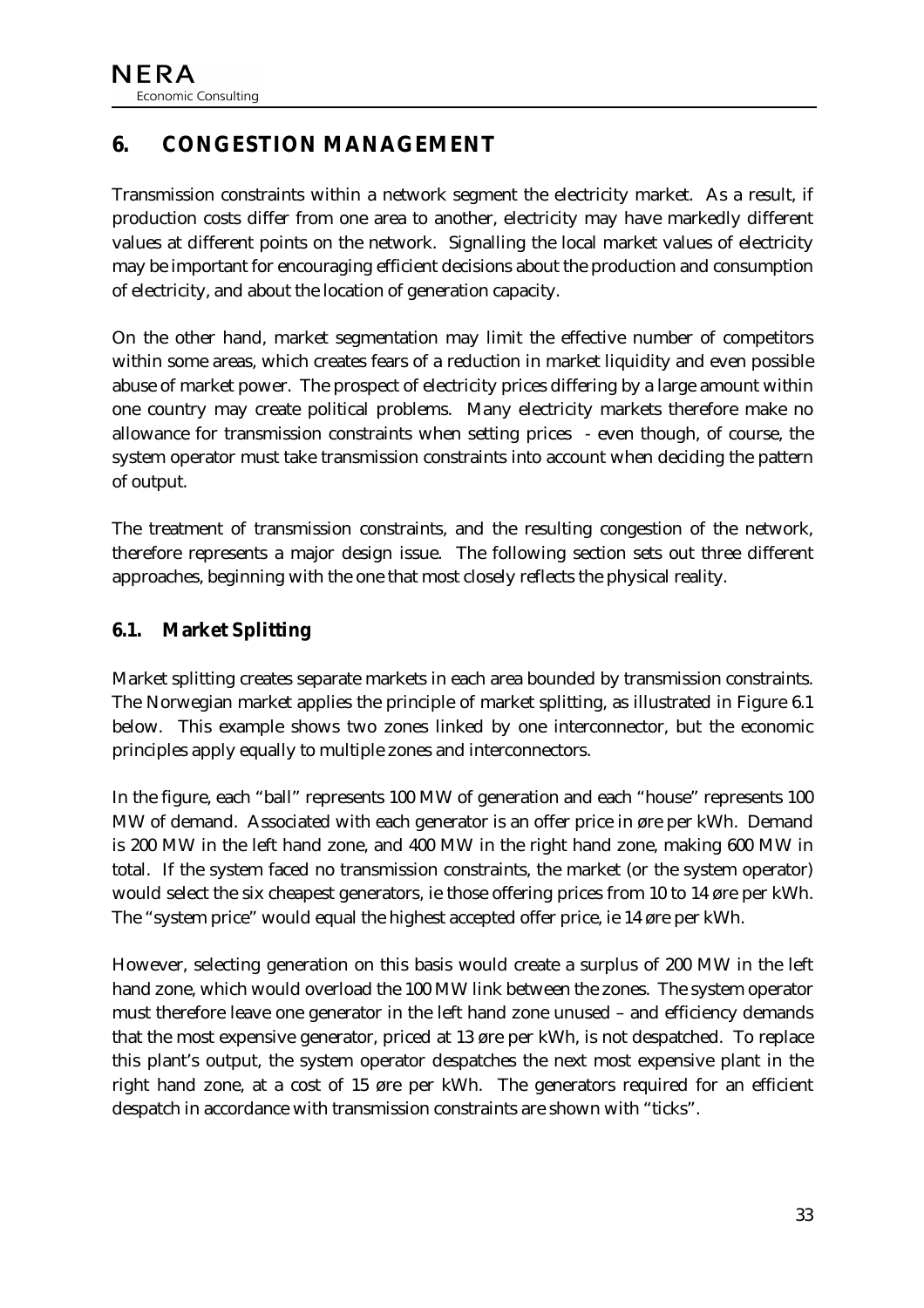<span id="page-34-0"></span>

The market-clearing price now differs between the zones. On the left, the "area price" is 12 øre per kWh, whilst on the right the "area price" is 15 øre per kWh. The flow over the interconnector is 100 MW and earns a profit of 3 øre per kWh, which the system operator retains as a contribution towards the costs of the main transmission grid.

The Nordpool market as a whole has used market splitting for a number of different areas within Norway and, more recently, for Sweden, Finland and Denmark. Figure 6.2 demonstrates how prices varied in the Norwegian and Swedish areas since 1996.

**Figure 6.2 Average Monthly Prices in the NordPool from 1996 to 2001** 

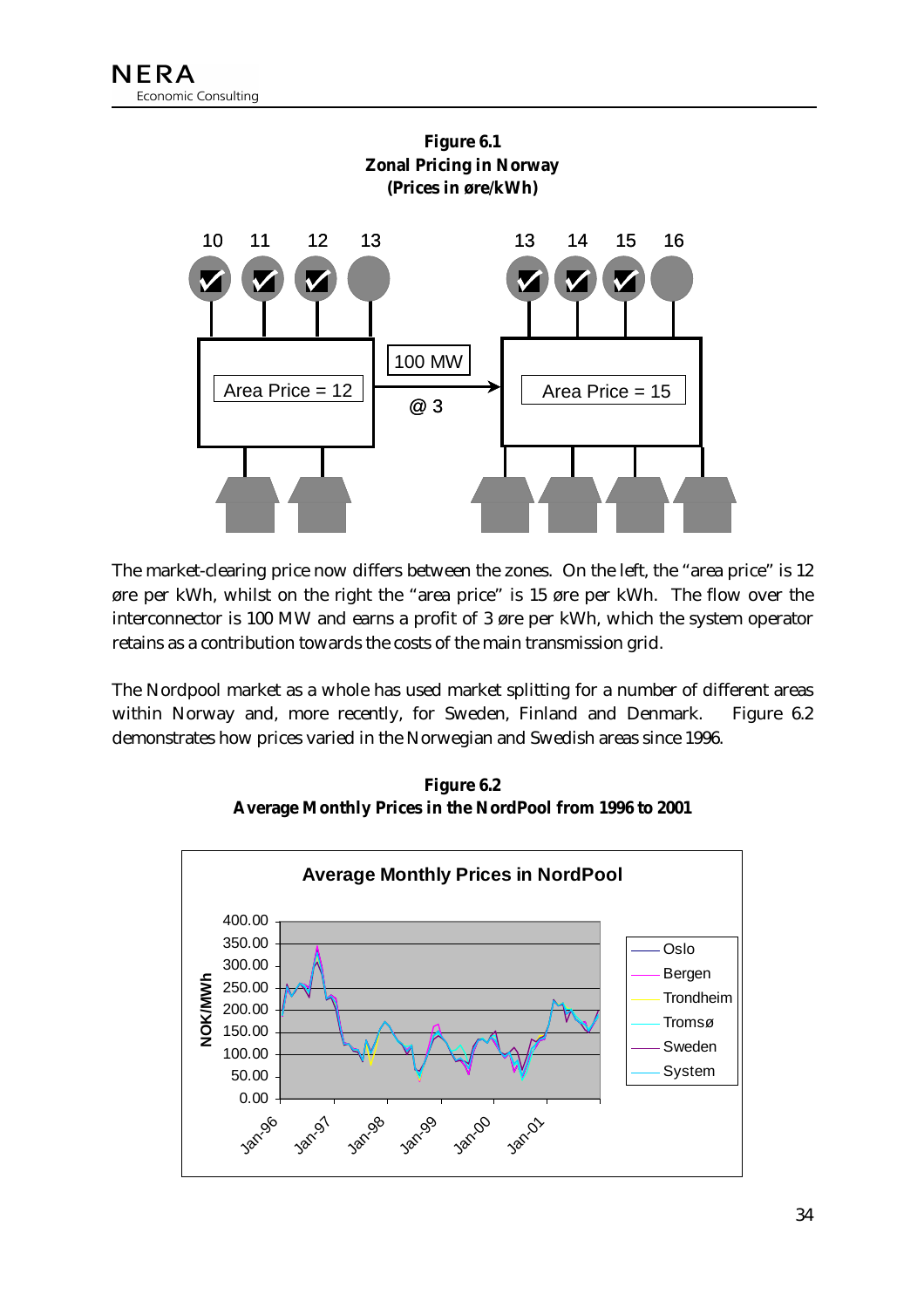<span id="page-35-0"></span>Market splitting works effectively when there are liquid spot markets on either side of the constraint and when the location of constraints is relatively stable. Market splitting provides clear signals of the value of the transmission connections and informs decisions regarding transmission investments. Market splitting can be problematic if the market becomes too fragmented and zones are illiquid. Competition in the price-setting segment of the market for each area is the most effective method of curbing generator market power.

However, it is not always simple to assess the state of competition within one area. Sometimes, due to the physics of electricity transmission, the price that a generator can command in one area depends on production conditions in other areas. In New Zealand and the PJM market in the US, prices are calculated using an integrated model of the whole transmission system, in order to capture this effect in pool prices. NordPool relies on individual traders to understand such interactions, but in any case the generation sector is not concentrated enough for competition problems to be a major concern to government.

## **6.2. Counter-trades**

Several electricity markets ignore the physical state of the network and define markets that span one or more transmission constraints. Within such markets, there is only one market price and traders select generators without regard to constraints. The system operator has to manage constraints by arranging a matching pair of buy and sell trades at specific prices. Figure 6.3 shows the general approach used in such markets (or, indeed, when a constraint occurs within an area of a split market), for the same set of production and consumption data as in [Figure 6.1.](#page-34-0)



**Figure 6.3**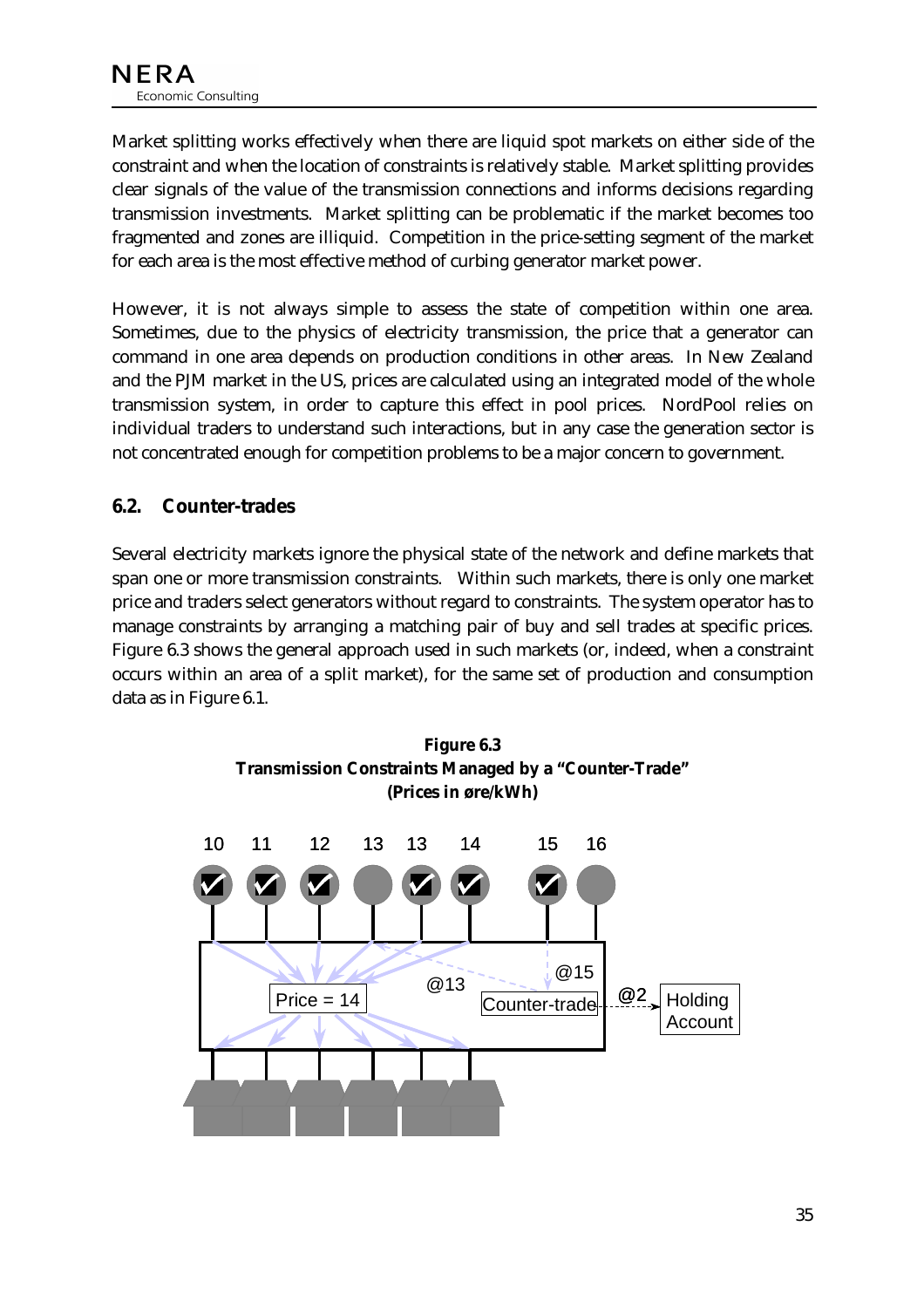$\overline{a}$ 

As before, demand is 6 blocks of 100 MW each, requiring traders to buy 100 MW from each of 6 generators. As before, they select the cheapest generators and the market-clearing price is 14 øre per kWh. However, as before, the system operator must instruct the generator priced at 13 øre per kWh not to generate. The system operator does this by selling power to the generator at its offer price, at which the generator is indifferent between producing or buying power to fulfil its sale to the market. To meet demand, the system operator also has to buy power from the next most expensive generator in the importing (right hand) zone, at a price of 15 øre per kWh.

Overall, therefore, the system operator buys power (in the importing zone) for 15 øre per kWh and sells it (in the exporting zone) for 13 øre per kWh, making a loss of 2 øre per kWh on the net trade. (The trade is known as a "counter-trade" because it flows in the opposite direction from the actual flow over the interconnector.) The loss is transferred to some kind of holding account and must be recovered from system users through an increase in transmission charges, or a service charge levied by the market operator.

In England and Wales, the system operator adjusts the output of generators (both up and down) to deal with transmission constraints. Under both the Pool and NETA, the price for these adjustments was the offer prices submitted by the generators themselves.21 The resulting costs were recovered through a charge per kWh of consumption (under the Pool) or generation and consumption (under NETA), but such costs are now small, since transmission constraints are relatively uncommon.22

In Spain, the system operator adjusts the output of generation plants as shown in [Figure 6.3,](#page-35-0) but the pricing rules are slightly different. High cost plant receives its offer price when "constrained on" (ie when instructed by the system operator to increase its output), as in England and Wales. However, low cost plant does not pay its offer price to buy power when "constrained off" (ie, instructed by the system operator to reduce its output). Instead, its sales to the national market are cancelled, which is financially equivalent to buying in power at the national market price. This approach has, in the past, caused generators to distort their offer prices, in order to avoid being "constrained off" and losing potential profits.

Constraining plant by the system operator works effectively when constraints are shortlived and vary from place to place. However, persistent constraints that incur substantial costs for counter-trades might merit alternative solutions.

<sup>&</sup>lt;sup>21</sup> Under the Pool, generators submitted offer prices for all their output; these prices applied to all instructed deviations from the output schedule emerging from the day-ahead market. Under NETA, generators notify the system operator of their intended output level and submit offers to increase and bids to decrease their output; consumers can offer similar facilities if they can control their net consumption.

<sup>22</sup> Constraints arise in England and Wales during some periods of low demand which coincide with either line outages or generator outages.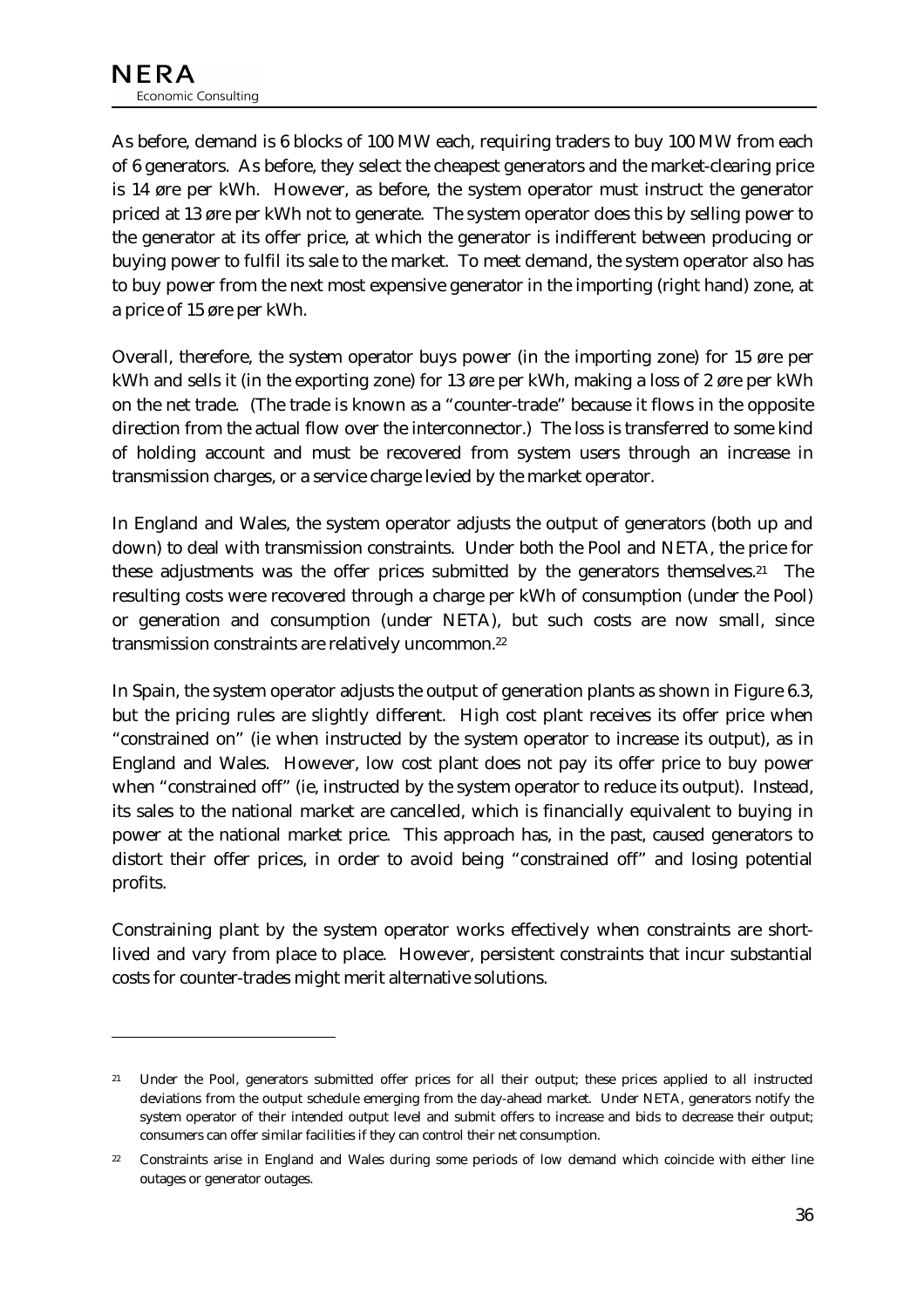## <span id="page-37-0"></span>**6.3. Congestion Pricing**

The third method of dealing with constraints on the network is to put an explicit price on the use of a congested part of the network. The outcome is similar to the market-splitting shown in [Figure 6.1,](#page-34-0) but instead of defining separate market prices by area, the transmission company defines an explicit charge for moving power over a constraint to the general market. In [Figure 6.1,](#page-34-0) for instance, the right hand zone might represent the general market, with a market-clearing price of 15 øre per kWh. The transmission company would then charge 3 øre per kWh for each unit transmitted from the left hand zone to the right hand zone, such that all power produced and consumed in the left hand zone was worth 12 øre per kWh (= market price of 15 øre per kWh minus transmission charge of 3 øre per kWh).

For the most part, this approach is limited to transmission capacity at national borders (eg around the Netherlands). However, *in practice*, Statnett applies the market-splitting system in Norway by imposing a "bottleneck fee"23 on all generation and consumption, rather than by defining area prices explicitly. The bottleneck fee depends upon the area within which power enters or leaves the transmission system. It is calculated as the difference between the system price and market-clearing area prices. Traders value electricity at the system price *net of* the bottleneck fee, ie at the area price, even though settlement procedures do not use area prices explicitly.

Ofgem has also proposed a similar approach for the system in England and Wales, entailing auctions for rights over transmission capacity on the national grid. However, it has proven impossible to agree how or where such capacity would be defined. The relatively low cost of transmission constraints also makes such schemes redundant.

#### **6.4. Review of Schemes**

 $\ddot{\phantom{a}}$ 

Transmission constraints arise on transmission networks from time to time, due to changing patterns and costs in generation and demand. Electricity markets can handle constraints (1) by market splitting, (2) by "counter-trades" ("constraining plant on or off") or (3) by putting an explicit price on congested parts of the network.

Market splitting indicates the local value of electricity when there are liquid and competitive spot markets within each zone or area. Such signals are most valuable when constraints occur frequently at the same location, as in Norway. If the location of constraints is unpredictable, however, it is difficult to draw boundaries between zones. Some markets, such as New Zealand and the PJM, have adopted generalised versions that define a price for electricity at each "node" of the transmission system, rather than for wider zones.

<sup>&</sup>lt;sup>23</sup> This is the informal name for the element of Statnett's tariff known as the "capacity charge". It is defined on an hourly basis in øre per kWh.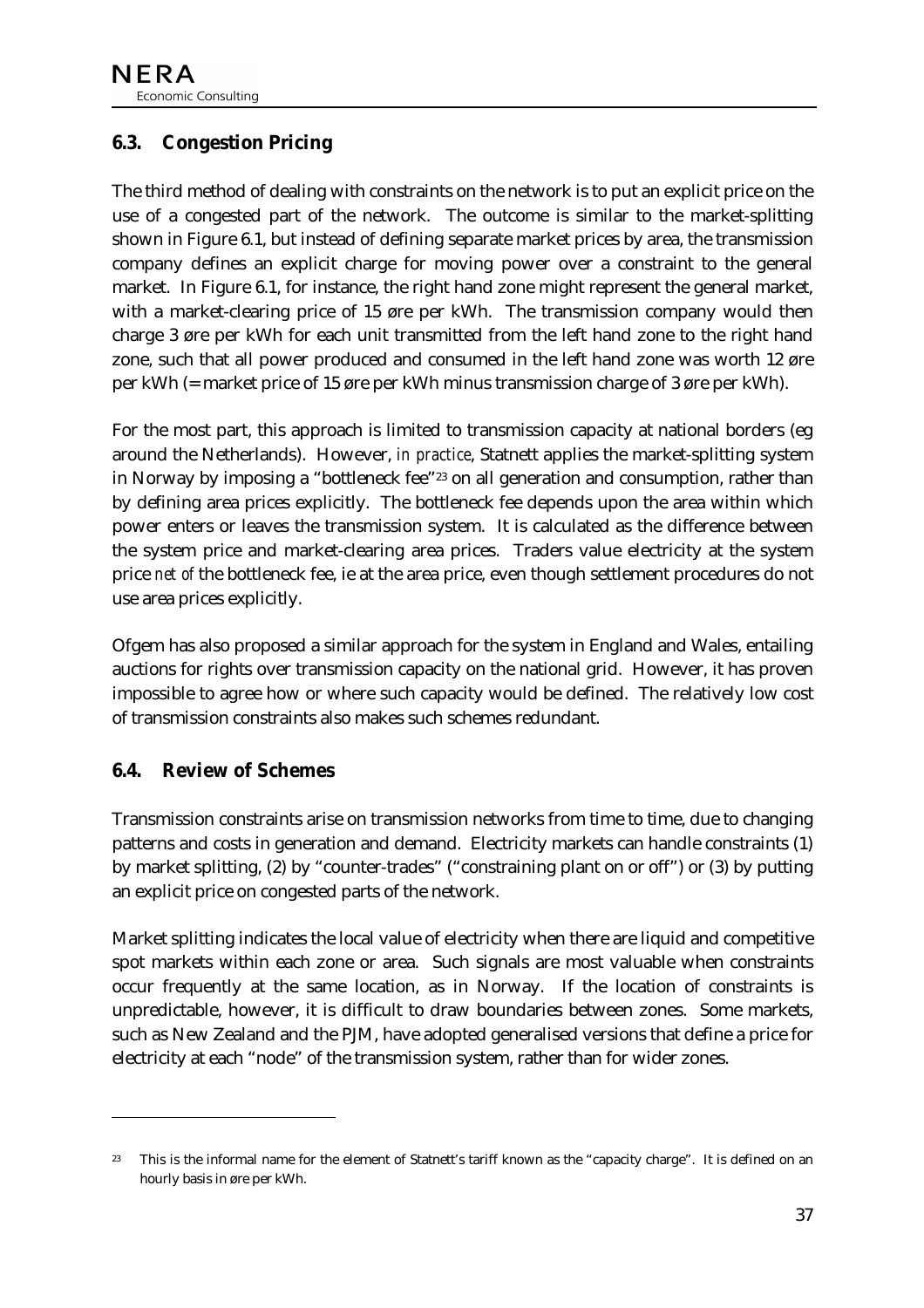An alternative is to defining wider markets and to use "counter-trades" to deal with constraints within them. This method has proven broadly satisfactory in England and Wales, as well as in Sweden and some other markets. (Spain applies a similar approach, but its attempt to minimise the associated costs by adopting special pricing rules has cause other, unnecessary distortions to generators offer prices.) Counter-trading works well in systems where constraints are few or transitory, since it avoids the need for complex (and perhaps unpredictable) pricing systems. Regulators also favour this approach when area or zone markets would suffer from a lack of competition or liquidity. However, redefining the market does not remove the market power of large generators within small areas; such generators may still be able to raise their offer prices, but their offer prices will have little or no impact on market prices.

Congestion pricing works best when there is competition for the congested link, ie when markets on both sides of the constraint are liquid and competitive. Norway uses a real-time variant of congestion pricing to split its markets but, within the EU, the scheme is more commonly found at international borders.

The main difference between these schemes is the nature of the cost signals given to system users. Under market-splitting and congestion pricing, system users pay the cost of congestion, in that the value of electricity in a (constrained) exporting zone is less than the value of electricity in a (constrained) importing zone. Under a system of counter-trades, only the system operator sees the cost of individual constraints. (System users only see the charge required to recover the total costs.) These costs offer a variety of incentives:

- 1. to locate new generation capacity in high price zones and (possibly) to close down generation capacity in low price zones;
- 2. to locate new (industrial) demand in low price zones and (possibly) to close down demand in high price zones;
- 3. to pay for increased transmission capacity between low price and high price zones.

It is therefore important whether users or the system operator bears these costs in the first instance. The location of generation and demand may be more efficient if system users bear the cost of constraints (which implies the adoption of market-splitting or congestion pricing). However, in practice, individual investors may be unable or unwilling to respond to these incentives, if other factors predominate. For instance, it may be impossible to build additional transmission capacity without the cooperation of the existing monopoly transmission network owner. Efficiency may be greater if the transmission company (the system operator) to bear some or all of the costs, to create an incentive to reduce congestion.

Furthermore, decisions to reallocate the cost of congestion will affect the value of investments in generation and power-consuming facilities, such that market designers may not have a free hand. The best allocation of such costs – and the choice of the appropriate scheme for dealing with congestion - therefore depends upon a variety of local factors.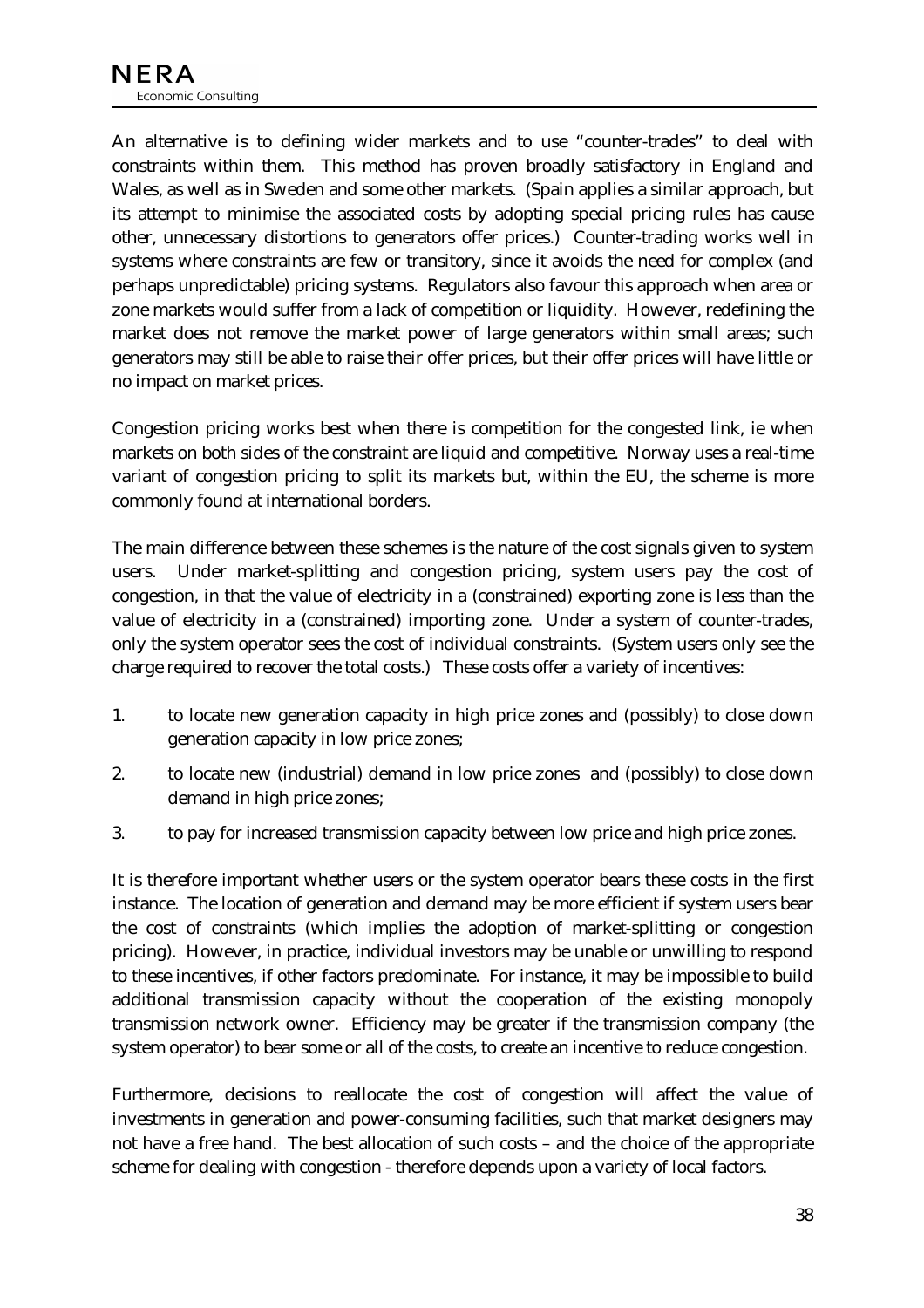# <span id="page-39-0"></span>**7. CONCLUSION**

There is no such thing as a simple electricity market. The Pool Rules that applied in England and Wales from 1990 to 2001 covered about 900 pages (leaving aside the agreement that gave them force). A commonly stated objective for the new arrangements was to offer a simpler system, but the Balancing and Settlement Code, which replaced the Pool Rules, runs to over 1000 pages.

Electricity markets cannot be simple, because the physical electricity system (generation and networks) is not simple to operate. Nevertheless, it is possible to identify a few key questions that affect how the market affects those involved with it:

- How the elements that are administered centrally interact with bilateral contracts;
- How the centrally administered elements fix prices for markets, balancing and imbalances;
- How investors are rewarded for building essential generation capacity; and
- How the market manages the physical constraints within the transmission network.

Different markets have adopted different solutions to these problems, because there is no universal "first-best" solution. Instead, market designers have to choose from several options, each of which has several advantages and disadvantages. Their task is to make rational choices, by identifying which option is most likely to meet local needs and preferences.

If this report helps to inform a rational debate of the choices facing the Italian electricity industry and its consumers, it will have fulfilled its aims.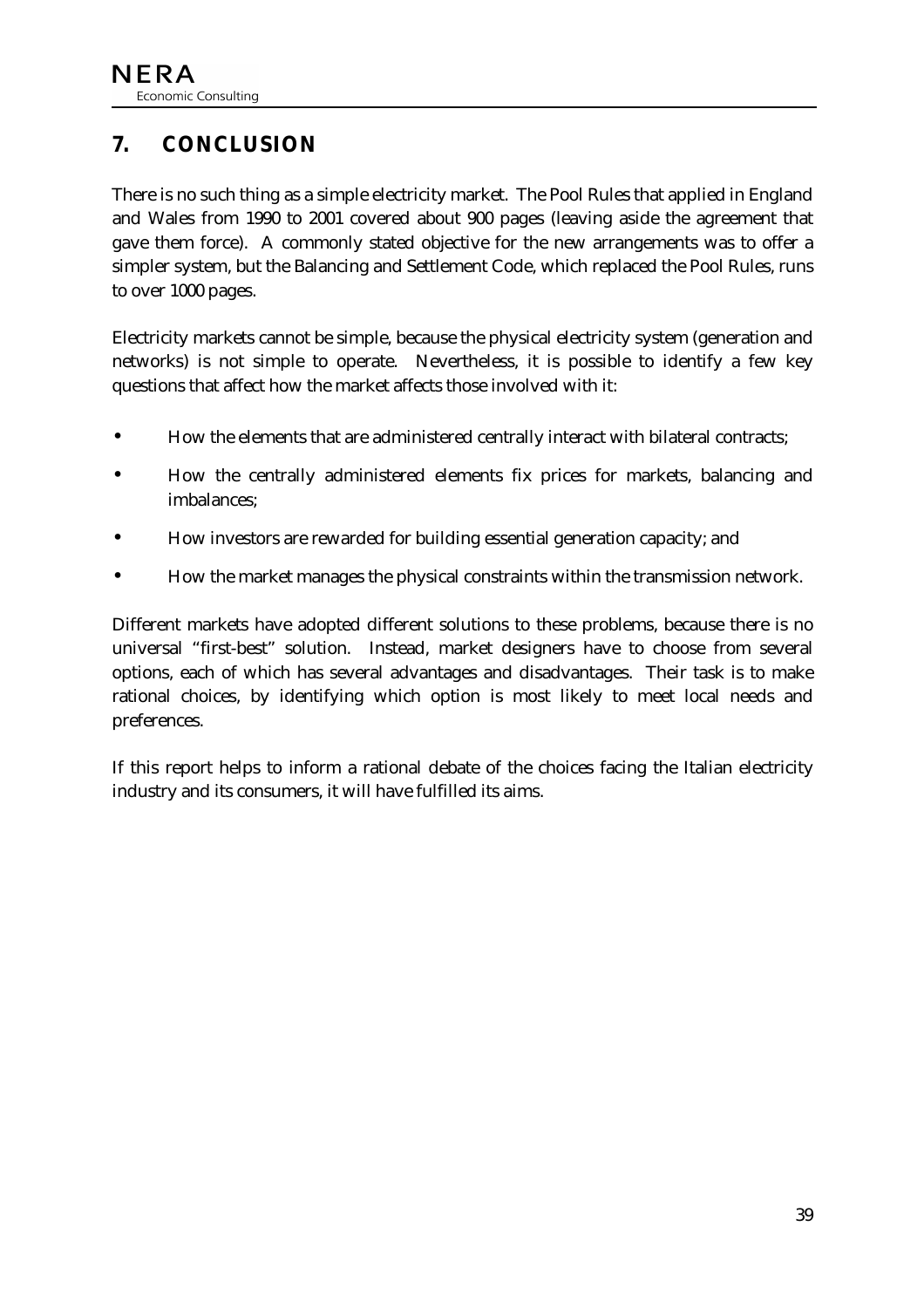# <span id="page-40-0"></span>**APPENDIX A. CAPACITY PAYMENTS IN ENGLAND & WALES**

From 1990 until 2001, the Electricity Pool of England and Wales offered all generators a contribution towards the cost of capacity, provided their plant was available to run.

## **A.1. Pool Purchase Price**

The capacity payment used in England and Wales was based on the day-ahead production schedule derived under the Pool Rules, which acted like a forward market where the price was set equal to the *expected* value of energy.

For any future time period, there is a small probability, equal to the Loss of Load Probability (LOLP), that demand will be greater than capacity, in which case demand will have to be rationed and the value of energy rises to the Value of Lost Load (VOLL). In all other conditions, demand can be satisfied by scheduling and despatch available capacity and the value of energy is the real-time System Marginal Price (SMP). SMP is the cost of meeting additional demand from generation capacity; the Pool calculated it by calculating a least-cost production schedule (based on prices and quantities offered by generators) and then finding the price offered by the most expensive generator included in this schedule. The price at which the Pool purchase power in the day-ahead, least-cost production schedule was the probability weighted average of these two prices:

Pool Purchase Price  $= \{(1-LOLP) \times SMP\} + [LOLP \times VOLL]$ 

The "LOLP-VOLL" element of this formula constituted an additional reward for making capacity available.

# **A.2. Availability Payment**

In order to ensure that incentives were balanced, the Pool also paid a similar reward to capacity that was not in its day-ahead production schedule, but which was available and which might be required.

Under the Pool Rules, a generator would receive its offer price for output generated "out of merit", ie when it had not been called in the least-cost day-ahead production schedule. The system operator would call generators "out of merit" to deal with transmission constraints, generator outages and unforeseen increases in demand.

Most of the time, a generator's offer price would be a reasonable estimate of the value of its output when it ran; system marginal costs at such times would exceed the plant's offer price by only a small amount (ε). Occasionally, however, load would be lost, in which case each MWh of output from such a generator would have a value equal to VOLL, ie significantly more than its offer price. The anticipated value of the plant's output is therefore: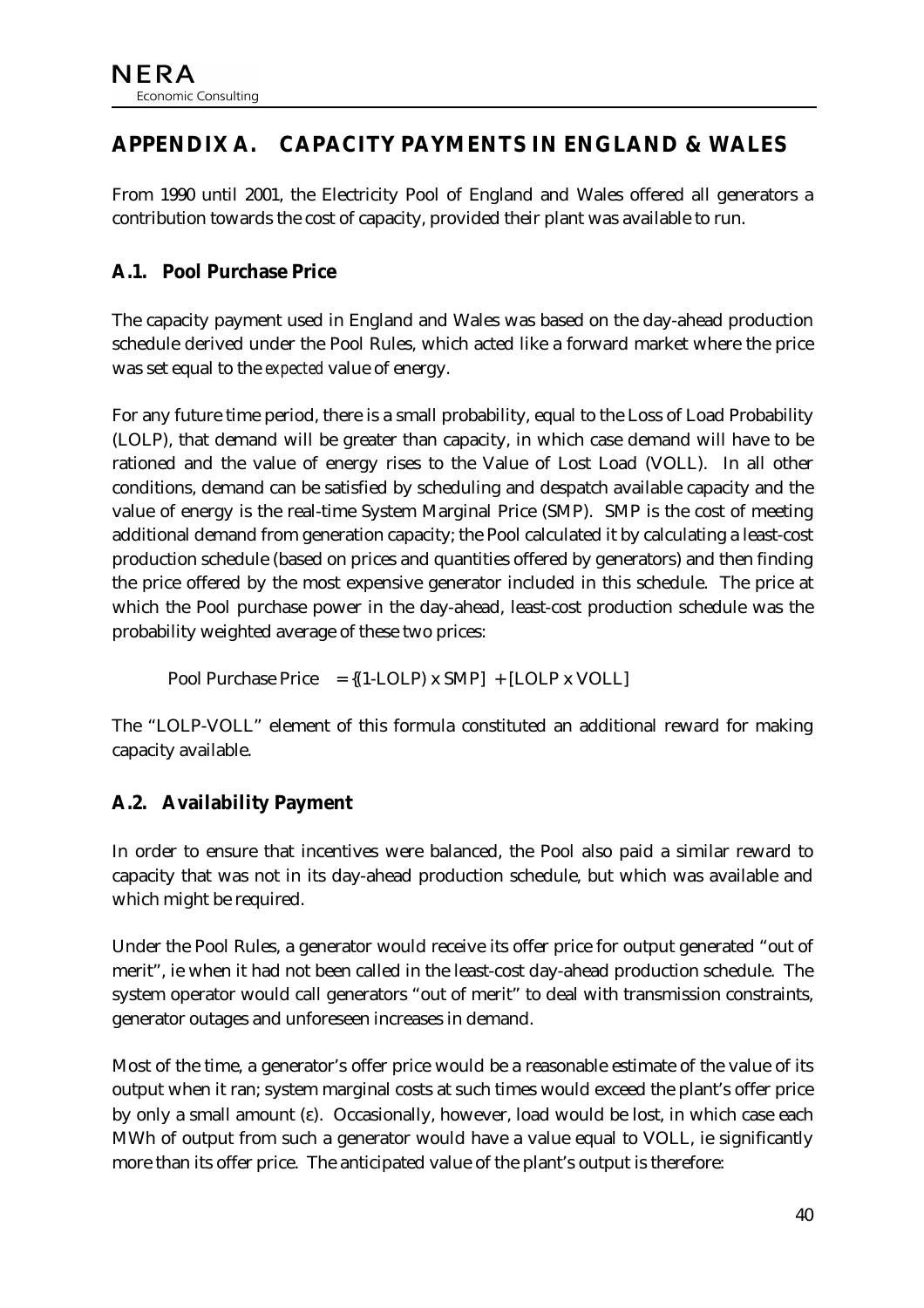| Case $1 -$ | assume the plant does not run:<br>anticipated value of output $= 0$                                           |
|------------|---------------------------------------------------------------------------------------------------------------|
| $Case 2 -$ | assume the plant does run, and load is not lost:<br>anticipated value of output = offer price + $\varepsilon$ |
| $Case 3 -$ | assume the plant does run, and load is lost:<br>anticipated value of output = VOLL                            |

Now consider the anticipated value of the plant's availability to the system. Figure A.1 shows the three cases, by comparing a typical curve of generator offers (up to the level of total capacity), a typical demand forecast (which defines the marginal plant and SMP), and a typical probability distribution for demand (which indicates that and "out of merit" generator might be required.

**Figure A.1 Availability Payments to Unscheduled Capacity** 



In case 1, to the left of the generator's position in the merit order, the generator's availability has no value, since the market value lies below its offer price and it's capacity is not needed to meet demand.

In case 2, demand is high enough to require the generator, but not high enough to exceed total capacity. The typical generator's output is equal in value to the marginal cost of some even more expensive generator, which is at the margin. The Pool will in any case pay for the plant's actual output at its offer price (under the arrangements for plant that is despatched "out of merit"). The value of the plant's availability (ε) is the difference between the value of its output at the time and the plant's own offer price. In practice, the marginal cost of the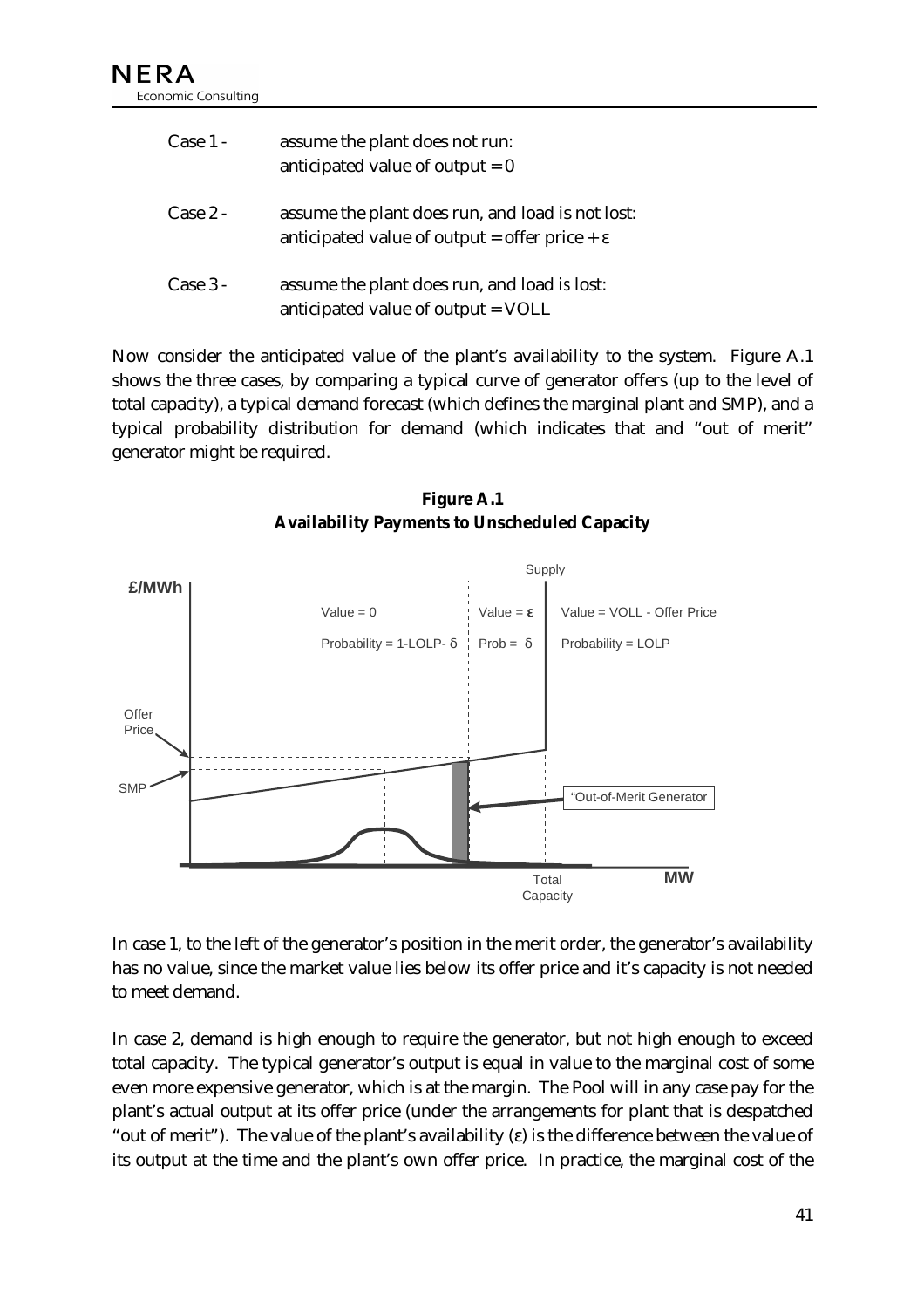marginal generator is normally not much higher than other generators' own offer prices, so ε is small. In addition, the probability of this case occurring is also relatively small. Hence, day-ahead probability-weighted value of the plant's availability in case 2 would most likely give a negligible figure, even though the plant is actually running.

In case 3, when load is being lost because demand exceeds capacity, generation capacity is most valuable. We already know that this case has a probability of LOLP. The value of the plant's output at such times is VOLL, but it will receive its offer price for unscheduled output under the arrangements for plant despatched "out of merit". The *net* value of the plant's availability is therefore (VOLL - Offer Price) per MWh of capacity.

The total expected value of the plant's availability can therefore be estimated using the mathematical formula for an unbiased estimate, ie a probability weighted average (the sum of probabilities times values):

|                                                         | $\bf{0}$                                                                               | times 0 |                                      | $(\case 1)$ |  |  |
|---------------------------------------------------------|----------------------------------------------------------------------------------------|---------|--------------------------------------|-------------|--|--|
| plus                                                    | $negligible$ ( $\delta$ )                                                              |         | <i>times</i> negligible $(\epsilon)$ | $(\case 2)$ |  |  |
| plus                                                    | LOLP                                                                                   |         | times (VOLL - Offer Price)           | $(\case 3)$ |  |  |
|                                                         | equals $0 + \text{negligible} + \text{LOLP} \times (\text{VOLL} - \text{Offer Price})$ |         |                                      |             |  |  |
| equals $LOLP \times (VOLL - Offer Price)$ approximately |                                                                                        |         |                                      |             |  |  |

The total sum gives the anticipated value, one day ahead, of a MWh of available generator capacity. This value varies half-hourly. A higher probability of a capacity shortage means a higher payment for capacity made available, which therefore encourages generators to make plant available at times when it is needed most.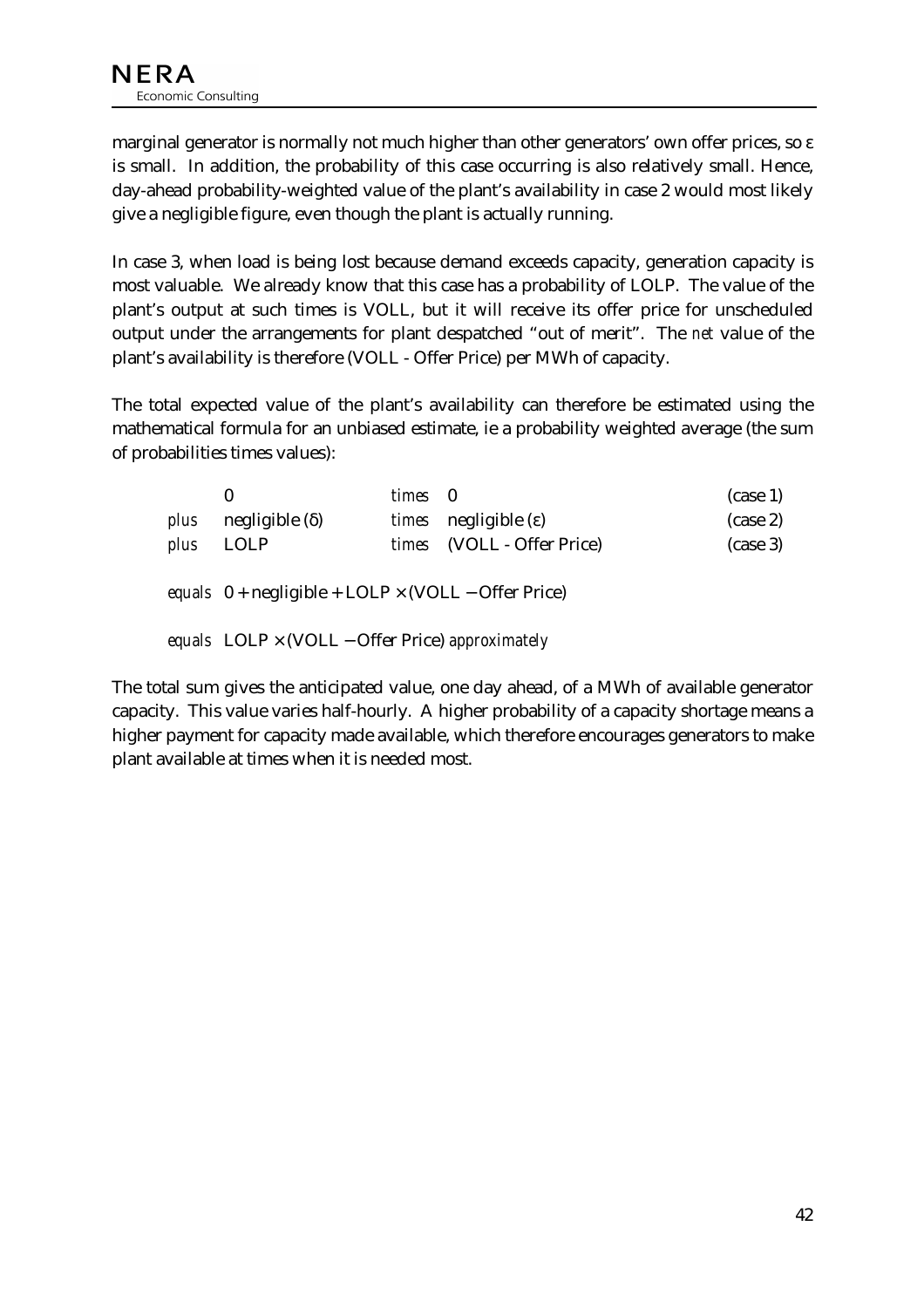# <span id="page-43-0"></span>**APPENDIX B. CAPACITY PAYMENTS IN SPAIN**

Since its introduction in 1998, the Spanish Electricity Pool has been offering generators an additional payment as incentive for investments in generation capacity with a view to guaranteeing supply to all customers.

The methodology behind the capacity payment methodology in Spain has not been made public.

## **B.1. Remuneration of the Generation Activity**

Following Article 16 of the Electricity Act (Law 54/1997), the wholesale energy price is equal to the price in generation offer accepted to meet demand. There are also additional payments for the ancillary services processes in which generators are involved, and whose provision is not considered compulsory. Finally, there is a capacity payment (known as "Capacity Guarantee Payment") paid to generators who are available to supply energy.

At the time of the introduction of the pool in 1998, the capacity payment value was set at an average of 0.78 c€/kWh. It has since been reduced twice down to 0.48 c€/kWh in spite of the sustained reduction in the generation capacity margin.

#### **B.2. The Capacity Payment**

#### **B.2.1. The Capacity Payment for Producers**

According to the Electricity Act, the capacity payment component is an amount defined by taking into account the long term capacity needs of the system. Therefore, the payment must reflect the verified availability of generation and their assets life.

Spanish legislation distinguishes between two different types of generation units that have the right to receive the capacity payment; the Ordinary Regime, which is composed by those plants over 50 MW of installed capacity, and the Special Regime, which is composed of those plants under 50 MW of installed capacity and plants over 50 MW not included in the Ordinary Regime because of the primary energy source they use (eg wind power, solar, biomass).

In the Ordinary Regime, generators must submit generation offers to the day ahead market in order to be entitled to receiving the capacity payment. Since there may be generators who are rarely required to generate, provisions for ensuring the operating conditions of the plants are also defined. In 1998, plants had to demonstrate that they were reliable, and thus eligible to receive the capacity payment, by having run a minimum of 100 hours at full capacity (or equivalent) over the previous five years. This requirement was subsequently modified, so that now thermal plants have to run a minimum of 480 hours at full capacity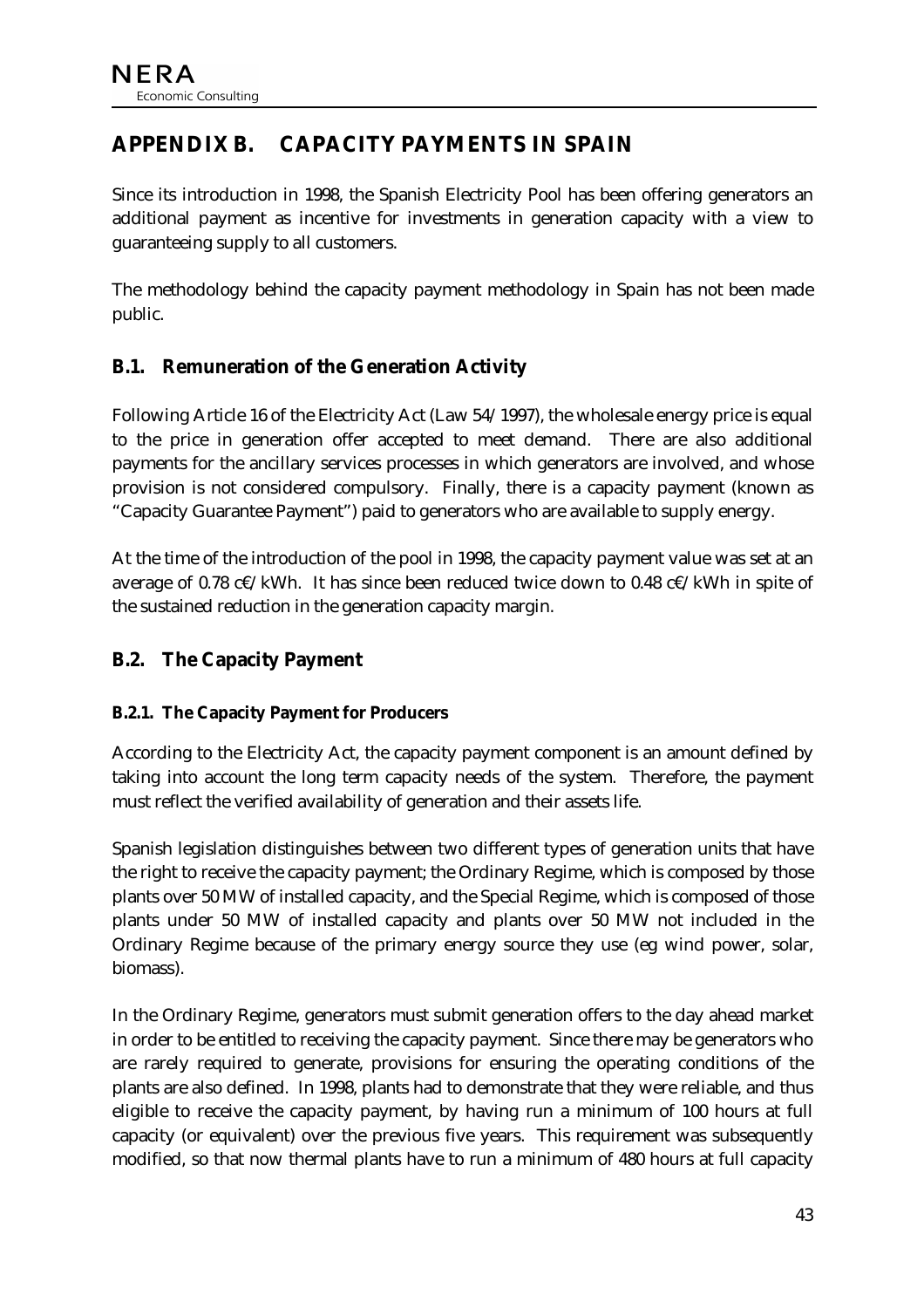(or equivalent) *each* year. Hydroelectric plants have to run 480 hours a year over the previous five years in order to receive the capacity payment.

The requirement currently imposed on thermal plants distorts despatch, since peaking plants who would otherwise run less than the required 480 hours have incentives to offer their generation below their variable cost of production in order to fulfill the requirement. This displaces more economic forms of generation and increases the cost of meeting demand. In addition, the losses in which some plants incurr may exceed the capacity payment revenues, which would mean that some reserve plants would prefer to close rather than stay in the market and run 480 hours.

The capacity payment to Ordinary Regime plants is defined on a per-kW basis, affected by an availability coefficient in the case of thermal plants (defined as the percentage of peak hours in which the plant was available) and by a "producibility" coefficient in the case of hydro plants or fuel constrained thermal plants (defined on the basis of the historic average level of production).

The per-kW payment is obtained by subtracting from the amount paid by consumers for capacity (which is defined by the government) the amount paid to other forms of generation (see below). Thus, the more capacity is available in the system, the lower the per-kW payment will be, and vice versa. Similarly, as demand grows the amount of money to be paid to generators also increases.

Special Regime generators are not obliged to participate in the pool, at least during a transition period. Special Regime generators who do not participate in the pool are paid a regulated tariff. Special Regime generators who present offers in the pool are paid predefined levels as capacity payment on a per-kWh basis.

Generation units under physical bilateral contracts and electricity imports cannot receive the capacity payment.

#### **B.2.2. The Capacity Payment for Distributors, Eligible Customers, Retailers and Foreign Agents**

In 1998, all agents paid the same amount of money as capacity payment. However, in order to incentivise the exercise of eligibility, in 1999 the government decided to reduce the amount of payment to be contributed by customers who exercised their eligibility. The government did not, however, reduce the amount payable to generators, which means that the reduction in capacity payments by customers who exercise their eligibility is financed through an increase in the capacity payments paid by other customers.

Currently there are two different groups that are charged the capacity payment in the pool. These groups are the following: